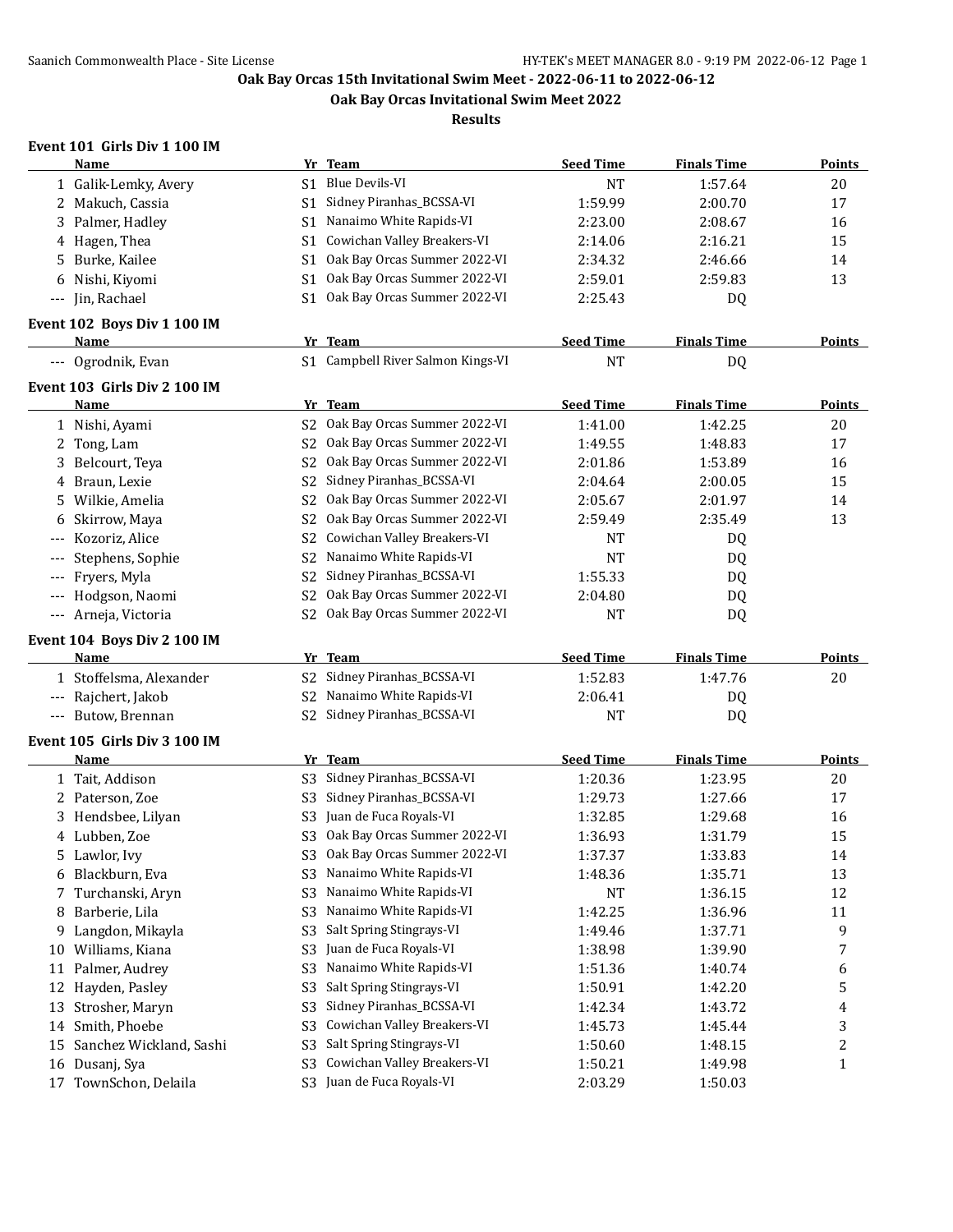**Oak Bay Orcas Invitational Swim Meet 2022**

**Results**

## **(Event 105 Girls Div 3 100 IM)**

|                                          | <b>Name</b>                          |                | Yr Team                         | <b>Seed Time</b> | <b>Finals Time</b> | Points        |
|------------------------------------------|--------------------------------------|----------------|---------------------------------|------------------|--------------------|---------------|
|                                          | 18 DiFelice-Oinonen, Natalie         | S <sub>3</sub> | Oak Bay Orcas Summer 2022-VI    | <b>NT</b>        | 1:52.05            |               |
|                                          | 19 Wozniak, Nora                     | S <sub>3</sub> | Sidney Piranhas_BCSSA-VI        | <b>NT</b>        | 2:00.69            |               |
|                                          | 20 Baker, Isabelle                   | S <sub>3</sub> | Oak Bay Orcas Summer 2022-VI    | 2:03.12          | 2:02.59            |               |
|                                          | 21 Fortney, Maya                     | S <sub>3</sub> | Oak Bay Orcas Summer 2022-VI    | 2:06.31          | 2:02.75            |               |
| 22                                       | Eygenraam, Myelle                    | S <sub>3</sub> | Sidney Piranhas_BCSSA-VI        | 2:06.07          | 2:02.94            |               |
|                                          | Olsen, Savana                        | S <sub>3</sub> | Juan de Fuca Royals-VI          | 1:34.09          | DQ                 |               |
| $---$                                    | Martinez, Jennifer                   | S3             | Oak Bay Orcas Summer 2022-VI    | 1:54.96          | DQ                 |               |
|                                          | Event 106 Boys Div 3 100 IM          |                |                                 |                  |                    |               |
|                                          | <b>Name</b>                          |                | Yr Team                         | <b>Seed Time</b> | <b>Finals Time</b> | <b>Points</b> |
|                                          | 1 Edgell, Jack                       | S <sub>3</sub> | Sidney Piranhas_BCSSA-VI        | 1:38.91          | 1:33.49            | 20            |
|                                          | 2 Wiedemann, Nate                    | S3             | Oak Bay Orcas Summer 2022-VI    | 1:51.00          | 1:49.47            | 17            |
|                                          | 3 Bishop-Nicol, Ross                 | S <sub>3</sub> | Oak Bay Orcas Summer 2022-VI    | 1:55.06          | 1:51.72            | 16            |
|                                          | 4 Johnston, Jamie                    | S <sub>3</sub> | Oak Bay Orcas Summer 2022-VI    | 1:54.23          | 1:51.88            | 15            |
|                                          | 5 Parker, Piers                      | S <sub>3</sub> | <b>Blue Devils-VI</b>           | <b>NT</b>        | 1:52.43            | 14            |
| 6                                        | Deibert, Jude                        | S <sub>3</sub> | Nanaimo White Rapids-VI         | <b>NT</b>        | 2:03.75            | 13            |
| 7                                        | Goerzen, Chase                       | S <sub>3</sub> | Nanaimo White Rapids-VI         | 2:33.34          | 2:08.43            | 12            |
| 8                                        | Boychuk, Lucas                       | S <sub>3</sub> | Nanaimo White Rapids-VI         | <b>NT</b>        | 2:17.78            | 11            |
| $---$                                    | Mills, Adrien                        | S <sub>3</sub> | Juan de Fuca Royals-VI          | <b>NT</b>        | DQ                 |               |
| $---$                                    | Beaton, Xavier                       | S <sub>3</sub> | Juan de Fuca Royals-VI          | 2:03.55          | DQ                 |               |
| $---$                                    | MacEachern, Andrew                   | S3             | Oak Bay Orcas Summer 2022-VI    | <b>NT</b>        | DQ                 |               |
|                                          |                                      |                |                                 |                  |                    |               |
|                                          | Event 109 Girls Div 4 200 IM<br>Name |                | Yr Team                         | <b>Seed Time</b> | <b>Finals Time</b> | <b>Points</b> |
|                                          | 1 Telfer, Faith                      |                | S4 Nanaimo White Rapids-VI      | <b>NT</b>        | 3:00.09            | $20\,$        |
|                                          | 2 Paterson, Mia                      | S4             | Sidney Piranhas_BCSSA-VI        | 2:57.71          | 3:01.22            | 17            |
| 3                                        | Hogan, Anden                         | S4             | Cowichan Valley Breakers-VI     | 3:07.10          | 3:08.36            | 16            |
|                                          | 4 Saunderson, Jemma                  | S4             | Sidney Piranhas_BCSSA-VI        | 3:20.37          | 3:19.46            | 15            |
|                                          | McNabb, Nigella                      | S4             | Sidney Piranhas_BCSSA-VI        |                  | 3:26.37            | 14            |
| 5.<br>6                                  | Ogrodnik, Kate                       | S4             | Campbell River Salmon Kings-VI  | NT<br><b>NT</b>  | 3:27.86            | 13            |
|                                          | Hayden, ReneÂ'e                      | S4             | Salt Spring Stingrays-VI        | <b>NT</b>        | 3:48.34            | 12            |
|                                          | Higgins, Cara                        | S4             | Sidney Piranhas_BCSSA-VI        | 3:49.87          | 3:49.31            | 11            |
| 8                                        | Jensen, Ashley                       | S4             | Sidney Piranhas_BCSSA-VI        | <b>NT</b>        |                    |               |
| $---$                                    | Braun, Mackenzie                     |                | S4 Sidney Piranhas_BCSSA-VI     |                  | DQ                 |               |
| $\hspace{0.05cm} \ldots \hspace{0.05cm}$ |                                      |                |                                 | 2:51.52          | DQ                 |               |
|                                          | Event 110 Boys Div 4 200 IM          |                |                                 |                  |                    |               |
|                                          | <b>Name</b>                          |                | Yr Team                         | <b>Seed Time</b> | <b>Finals Time</b> | <b>Points</b> |
|                                          | 1 Hunter-Siebert, Owen               |                | S4 Sidney Piranhas_BCSSA-VI     | 2:51.94          | 2:48.63            | 20            |
|                                          | 2 Palmer, Hudson                     |                | S4 Nanaimo White Rapids-VI      | 3:20.00          | 3:04.97            | 17            |
|                                          | 3 Hopkins, Torsten                   | S4             | Sidney Piranhas_BCSSA-VI        | 3:11.85          | 3:08.03            | 16            |
|                                          | 4 Stoffelsma, Evan                   | S4             | Sidney Piranhas_BCSSA-VI        | 3:23.03          | 3:27.70            | 15            |
|                                          | 5 Chewka-Suttie, Hudson              |                | S4 Oak Bay Orcas Summer 2022-VI | <b>NT</b>        | 3:46.96            | 14            |
|                                          | Event 111 Girls Div 5 200 IM         |                |                                 |                  |                    |               |
|                                          | <b>Name</b>                          |                | Yr Team                         | <b>Seed Time</b> | <b>Finals Time</b> | <b>Points</b> |
|                                          | 1 Hagen, Sarah                       | S <sub>5</sub> | Cowichan Valley Breakers-VI     | 2:54.50          | 2:51.58            | $20\,$        |
|                                          | 2 Sanchez Wickland, Zoe              | S5             | Salt Spring Stingrays-VI        | 2:58.86          | 2:56.99            | $17\,$        |
|                                          | 3 Lubben, Reese                      | S5             | Oak Bay Orcas Summer 2022-VI    | 3:05.59          | 3:00.75            | 16            |
|                                          | 4 Lawlor, Rowan                      | S5             | Oak Bay Orcas Summer 2022-VI    | 3:17.41          | 3:11.29            | 15            |
|                                          | 5 Marshall, Indigo                   | S <sub>5</sub> | Salt Spring Stingrays-VI        | 3:20.80          | 3:18.65            | 14            |
|                                          | 6 Frampton, Elena                    | S5             | Oak Bay Orcas Summer 2022-VI    | 3:40.15          | 3:26.30            | 13            |
|                                          | 7 Myette, Aevin                      |                | S5 Sidney Piranhas_BCSSA-VI     | <b>NT</b>        | 3:28.29            | 12            |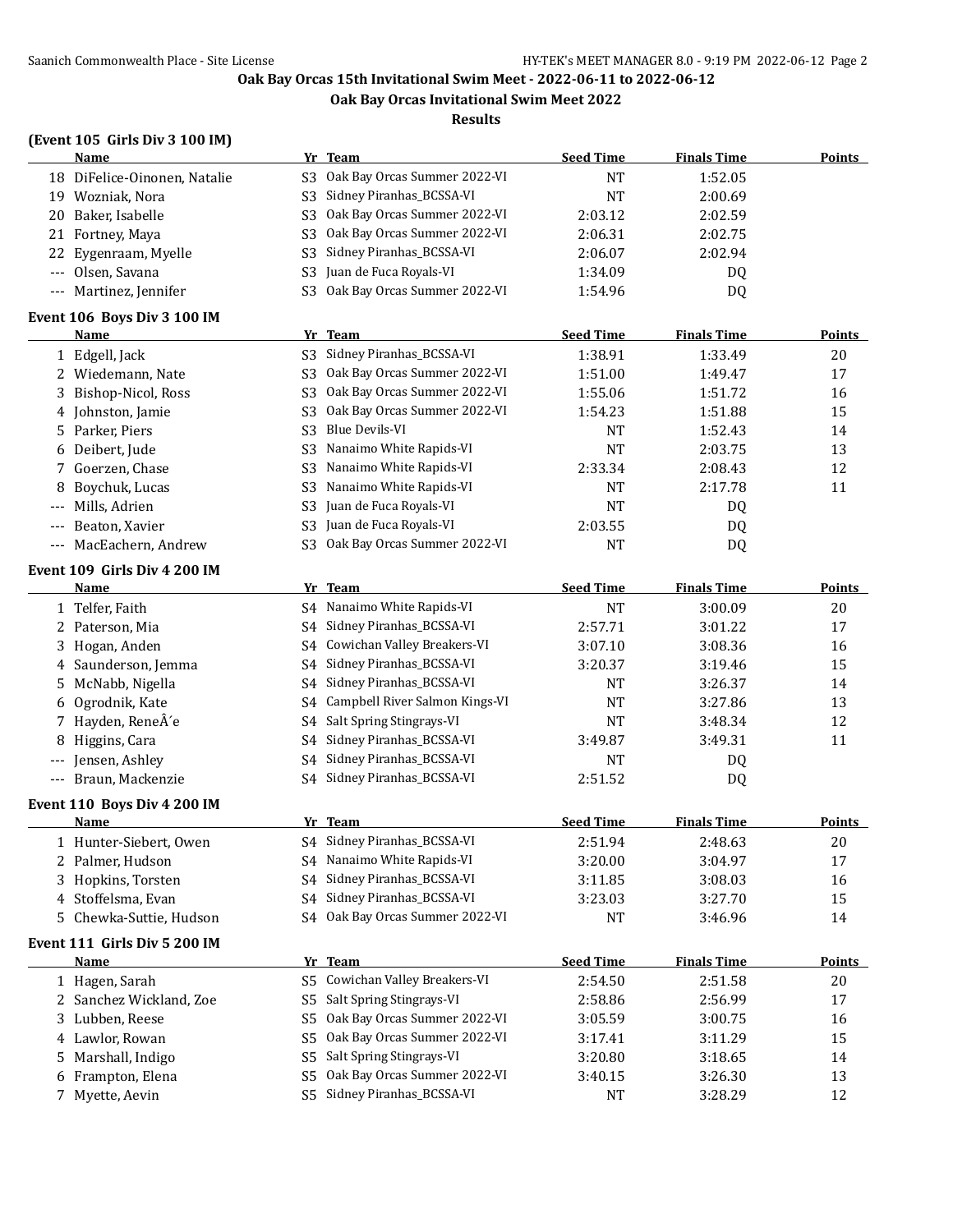**Oak Bay Orcas Invitational Swim Meet 2022**

**Results**

## **(Event 111 Girls Div 5 200 IM)**

|    | <b>Name</b>                          |     | Yr Team                           | <b>Seed Time</b> | <b>Finals Time</b> | <b>Points</b> |
|----|--------------------------------------|-----|-----------------------------------|------------------|--------------------|---------------|
|    | 8 Beaton, Ariana                     |     | S5 Juan de Fuca Royals-VI         | <b>NT</b>        | 3:33.04            | 11            |
|    | 9 Black, Claire                      |     | S5 Oak Bay Orcas Summer 2022-VI   | 3:54.83          | 3:52.77            | 9             |
|    | Event 112 Boys Div 5 200 IM          |     |                                   |                  |                    |               |
|    | Name                                 |     | Yr Team                           | <b>Seed Time</b> | <b>Finals Time</b> | <b>Points</b> |
|    | 1 Pinney, Druehn                     | S5  | Salt Spring Stingrays-VI          | 2:41.97          | 2:40.63            | 20            |
|    | 2 Makuch, Simon                      | S5  | Sidney Piranhas_BCSSA-VI          | 2:43.32          | 2:46.83            | 17            |
| 3  | Duffell, Drew                        | S5  | Nanaimo White Rapids-VI           | 2:57.93          | 2:49.92            | 16            |
| 4  | Goerzen, Connor                      | S5  | Nanaimo White Rapids-VI           | 3:12.04          | 2:58.69            | 15            |
| 5. | Blackburn, Connor                    | S5  | Nanaimo White Rapids-VI           | 3:07.34          | 3:10.57            | 14            |
|    | 6 Parsons, Gabriel                   | S5. | Nanaimo White Rapids-VI           | 3:25.08          | 3:15.50            | 13            |
|    | Event 113 Girls Div 6 200 IM         |     |                                   |                  |                    |               |
|    | Name                                 |     | Yr Team                           | <b>Seed Time</b> | <b>Finals Time</b> | <b>Points</b> |
|    | 1 Barberie, Danielle                 |     | S6 Nanaimo White Rapids-VI        | 2:32.50          | 2:36.74            | 20            |
|    | 2 Revoy, Kate-Lynn                   | S6  | Campbell River Salmon Kings-VI    | 2:45.81          | 2:50.91            | 17            |
| 3  | Larkin, Rowan                        | S6  | Oak Bay Orcas Summer 2022-VI      | 2:53.30          | 2:55.83            | 16            |
| 4  | Bishop-Nicol, McKechnie              | S6  | Oak Bay Orcas Summer 2022-VI      | 3:43.14          | 3:22.73            | 15            |
| 5. | Scholefield, Charlotte               | S6  | Juan de Fuca Royals-VI            | 3:13.68          | 3:27.33            | 14            |
|    | 6 Threlfall, Lauren                  | S6  | Oak Bay Orcas Summer 2022-VI      | 4:01.76          | 3:37.56            | 13            |
|    | Event 114 Boys Div 6 200 IM          |     |                                   |                  |                    |               |
|    | Name                                 |     | Yr Team                           | <b>Seed Time</b> | <b>Finals Time</b> | <b>Points</b> |
|    | 1 Edgell, Frank                      | S6  | Sidney Piranhas_BCSSA-VI          | 2:43.04          | 2:41.26            | 20            |
|    | 2 Holland, Henry                     | S6  | <b>Blue Devils-VI</b>             | 2:59.64          | 2:41.66            | 17            |
| 3  | Rankin, Liam                         | S6  | Sidney Piranhas_BCSSA-VI          | 3:01.96          | 2:44.58            | 16            |
| 4  | Telfer, Aiden                        | S6  | Nanaimo White Rapids-VI           | 2:47.83          | 2:45.59            | 15            |
| 5. | Otsubo-Papp, Keegan                  | S6  | Salt Spring Stingrays-VI          | 3:30.20          | 2:51.56            | 14            |
| 6  | Tam, Jacob                           | S6  | Oak Bay Orcas Summer 2022-VI      | 2:57.09          | 2:52.04            | 13            |
| 7  | Williams, Brent                      | S6  | Nanaimo White Rapids-VI           | 2:54.55          | 3:01.78            | 12            |
|    | 8 Brozuk, Kai                        | S6  | Oak Bay Orcas Summer 2022-VI      | 3:17.07          | 3:16.69            | 11            |
|    | Event 115 Girls "O" Cat 2 200 IM     |     |                                   |                  |                    |               |
|    | Name                                 |     | Yr Team                           | <b>Seed Time</b> | <b>Finals Time</b> | <b>Points</b> |
|    | 1 Sheppard, Kennadie                 |     | 02 Nanaimo White Rapids-VI        | 2:33.04          | 2:31.94            | 20            |
|    | 2 Vose, Ella                         |     | 02 Campbell River Salmon Kings-VI | NT               | 3:01.31            | 17            |
|    | 3 Trevena, Maggie                    |     | 02 Campbell River Salmon Kings-VI | <b>NT</b>        | 3:47.61            | 16            |
|    | Event 116 Boys "O" Cat 2 200 IM      |     |                                   |                  |                    |               |
|    | <u>Name</u>                          |     | <u>Yr Team </u>                   | <u>Seed Time</u> | <u>Finals Time</u> | <u>Points</u> |
|    | --- Wright, Grayson                  |     | 02 Campbell River Salmon Kings-VI | NT               | DQ                 |               |
|    |                                      |     |                                   |                  |                    |               |
|    | Event 117 Girls Div 7 200 IM<br>Name |     | Yr Team                           | <b>Seed Time</b> | <b>Finals Time</b> | <b>Points</b> |
|    | 1 Weir, Johanna                      |     | S7 Oak Bay Orcas Summer 2022-VI   | 2:51.96          | 2:52.45            | 20            |
|    |                                      |     |                                   |                  |                    |               |
|    | Event 118 Boys Div 7 200 IM          |     |                                   |                  |                    |               |
|    | Name                                 |     | Yr Team                           | <b>Seed Time</b> | <b>Finals Time</b> | <b>Points</b> |
|    | 1 Otsubo-Papp, Aiden                 |     | S7 Salt Spring Stingrays-VI       | 2:38.46          | 2:45.55            | 20            |
|    | 2 Rithaler, William                  |     | S7 Salt Spring Stingrays-VI       | 3:17.06          | 3:14.34            | 17            |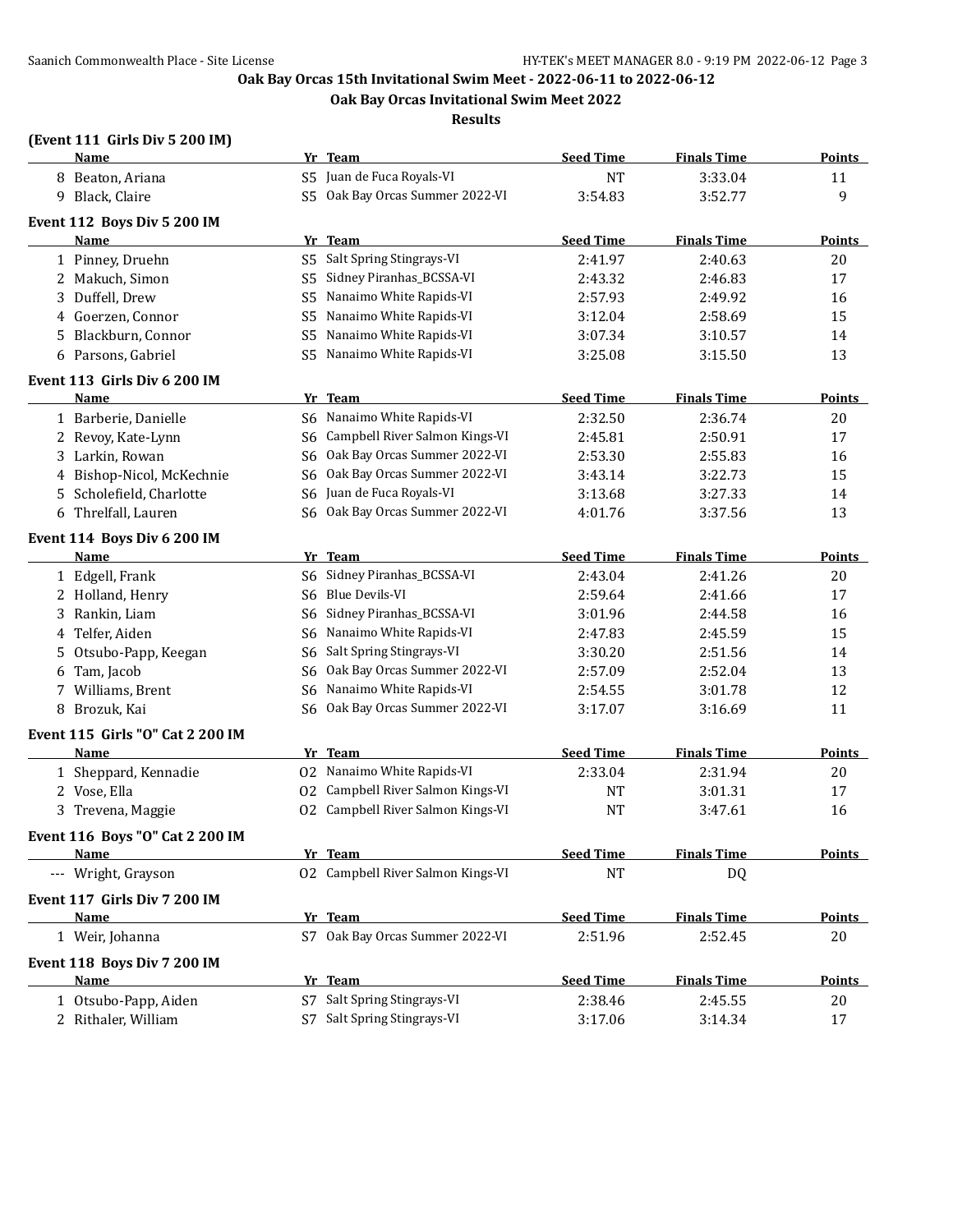**Oak Bay Orcas Invitational Swim Meet 2022**

**Results**

## **Event 121 Girls Div 1 50 Freestyle**

|    | Name                               |                | Yr Team                           | <b>Seed Time</b> | <b>Finals Time</b> | <b>Points</b> |
|----|------------------------------------|----------------|-----------------------------------|------------------|--------------------|---------------|
|    | 1 Makuch, Cassia                   | S <sub>1</sub> | Sidney Piranhas_BCSSA-VI          | 46.65            | 45.62              | 20            |
| 2  | Galik-Lemky, Avery                 | S1             | <b>Blue Devils-VI</b>             | 49.46            | 48.22              | 17            |
| 3  | Jin, Rachael                       | S1             | Oak Bay Orcas Summer 2022-VI      | 53.54            | 51.33              | 16            |
| 4  | Palmer, Hadley                     | S1             | Nanaimo White Rapids-VI           | 57.11            | 51.98              | 15            |
| 5. | Hagen, Thea                        | S1             | Cowichan Valley Breakers-VI       | 56.71            | 54.04              | 14            |
| 6  | Fryers, Iris                       | S <sub>1</sub> | Sidney Piranhas_BCSSA-VI          | 58.22            | 56.78              | 13            |
| 7  | Nelson, Everly                     | S <sub>1</sub> | Sidney Piranhas_BCSSA-VI          | 1:00.23          | 1:00.04            | 12            |
| 8  | Burke, Kailee                      | S <sub>1</sub> | Oak Bay Orcas Summer 2022-VI      | 1:03.10          | 1:00.20            | 11            |
| 9  | Paterson, Ivy                      | S <sub>1</sub> | Sidney Piranhas_BCSSA-VI          | 1:04.82          | 1:04.30            | 9             |
| 10 | Nishi, Kiyomi                      | S <sub>1</sub> | Oak Bay Orcas Summer 2022-VI      | 1:17.70          | 1:07.23            | 7             |
|    | 11 Lee, Taylor                     | S <sub>1</sub> | Oak Bay Orcas Summer 2022-VI      | <b>NT</b>        | 1:12.19            | 6             |
| 12 | Sanche, Adelaide                   | S <sub>1</sub> | Oak Bay Orcas Summer 2022-VI      | <b>NT</b>        | 1:25.33            | 5             |
| 13 | Goldman, Malaila                   | S <sub>1</sub> | Oak Bay Orcas Summer 2022-VI      | <b>NT</b>        | 1:25.80            | 4             |
|    | 14 Rajchert, Miia                  | S1             | Nanaimo White Rapids-VI           | <b>NT</b>        | 1:49.45            | 3             |
|    |                                    |                |                                   |                  |                    |               |
|    | Event 122 Boys Div 1 50 Freestyle  |                |                                   |                  |                    |               |
|    | <b>Name</b>                        |                | Yr Team                           | <b>Seed Time</b> | <b>Finals Time</b> | <b>Points</b> |
|    | 1 Lafreniere, Haden                |                | S1 Oak Bay Orcas Summer 2022-VI   | <b>NT</b>        | 51.48              | 20            |
|    | 2 Smith, Sebastian                 | S <sub>1</sub> | Cowichan Valley Breakers-VI       | <b>NT</b>        | 53.09              | 17            |
|    | 3 Ogrodnik, Evan                   |                | S1 Campbell River Salmon Kings-VI | <b>NT</b>        | 1:04.49            | 16            |
|    | Event 123 Girls Div 2 50 Freestyle |                |                                   |                  |                    |               |
|    | <b>Name</b>                        |                | Yr Team                           | <b>Seed Time</b> | <b>Finals Time</b> | <b>Points</b> |
|    | 1 Nishi, Ayami                     | S <sub>2</sub> | Oak Bay Orcas Summer 2022-VI      | 42.21            | 39.75              | 20            |
| 2  | Hodgson, Naomi                     | S <sub>2</sub> | Oak Bay Orcas Summer 2022-VI      | 42.34            | 41.22              | 17            |
| 3  | Tong, Lam                          | S <sub>2</sub> | Oak Bay Orcas Summer 2022-VI      | 44.01            | 44.86              | 16            |
| 4  | Wilkie, Amelia                     | S <sub>2</sub> | Oak Bay Orcas Summer 2022-VI      | 48.74            | 45.32              | 15            |
| 5  | Fryers, Myla                       | S <sub>2</sub> | Sidney Piranhas_BCSSA-VI          | 50.97            | 45.48              | 14            |
| 6  | Tulloch, Brianna                   | S <sub>2</sub> | Juan de Fuca Royals-VI            | <b>NT</b>        | 45.77              | 13            |
| 7  | Belcourt, Teya                     | S <sub>2</sub> | Oak Bay Orcas Summer 2022-VI      | 47.27            | 45.99              | 12            |
| 8  | Burke, Michaela                    | S <sub>2</sub> | Oak Bay Orcas Summer 2022-VI      | 54.18            | 47.71              | 11            |
| 9  | Skirrow, Maya                      | S <sub>2</sub> | Oak Bay Orcas Summer 2022-VI      | <b>NT</b>        | 49.90              | 9             |
| 10 | Kozoriz, Alice                     | S <sub>2</sub> | Cowichan Valley Breakers-VI       | 53.23            | 52.38              | 7             |
| 11 | Fleming, Cali                      | S <sub>2</sub> | Juan de Fuca Royals-VI            | <b>NT</b>        | 58.45              | 6             |
| 12 | Arneja, Victoria                   | S <sub>2</sub> | Oak Bay Orcas Summer 2022-VI      | 1:13.47          | 1:03.17            | 5             |
| 13 | Barber, Olivia                     | S <sub>2</sub> | Oak Bay Orcas Summer 2022-VI      | <b>NT</b>        | 1:04.71            | 4             |
|    | 14 Stephens, Sophie                | S <sub>2</sub> | Nanaimo White Rapids-VI           | <b>NT</b>        | 1:05.00            | 3             |
|    |                                    |                |                                   |                  |                    |               |
|    | Event 124 Boys Div 2 50 Freestyle  |                |                                   |                  |                    |               |
|    | <b>Name</b>                        |                | Yr Team                           | <b>Seed Time</b> | <b>Finals Time</b> | <b>Points</b> |
|    | 1 Stoffelsma, Alexander            | S <sub>2</sub> | Sidney Piranhas_BCSSA-VI          | 42.11            | 42.24              | 20            |
|    | 2 Rajchert, Jakob                  | S <sub>2</sub> | Nanaimo White Rapids-VI           | 49.17            | 46.27              | 17            |
| 3  | Moore, Kai                         | S <sub>2</sub> | Juan de Fuca Royals-VI            | 54.53            | 46.30              | 16            |
| 4  | Rouget, Leon                       | S <sub>2</sub> | Oak Bay Orcas Summer 2022-VI      | 57.39            | 47.98              | 15            |
| 5  | Arndt, John                        | S <sub>2</sub> | Sidney Piranhas_BCSSA-VI          | 52.03            | 49.22              | 14            |
| 6  | Butow, Brennan                     | S <sub>2</sub> | Sidney Piranhas_BCSSA-VI          | <b>NT</b>        | 49.41              | 13            |
| 7  | Alexander, Bradley                 | S <sub>2</sub> | Oak Bay Orcas Summer 2022-VI      | <b>NT</b>        | 53.51              | 12            |
| 8  | Moore, Asher                       | S <sub>2</sub> | Oak Bay Orcas Summer 2022-VI      | 1:11.49          | 58.03              | 11            |
| 9  | Hachey, Finn                       | S <sub>2</sub> | Oak Bay Orcas Summer 2022-VI      | <b>NT</b>        | 1:02.48            | 9             |
|    | 10 Yates, Oliver                   | S <sub>2</sub> | Juan de Fuca Royals-VI            | 1:14.80          | 1:07.36            | 7             |
|    | 11 Hanna-Lloyd, Henry              | S <sub>2</sub> | Oak Bay Orcas Summer 2022-VI      | <b>NT</b>        | 1:09.11            | 6             |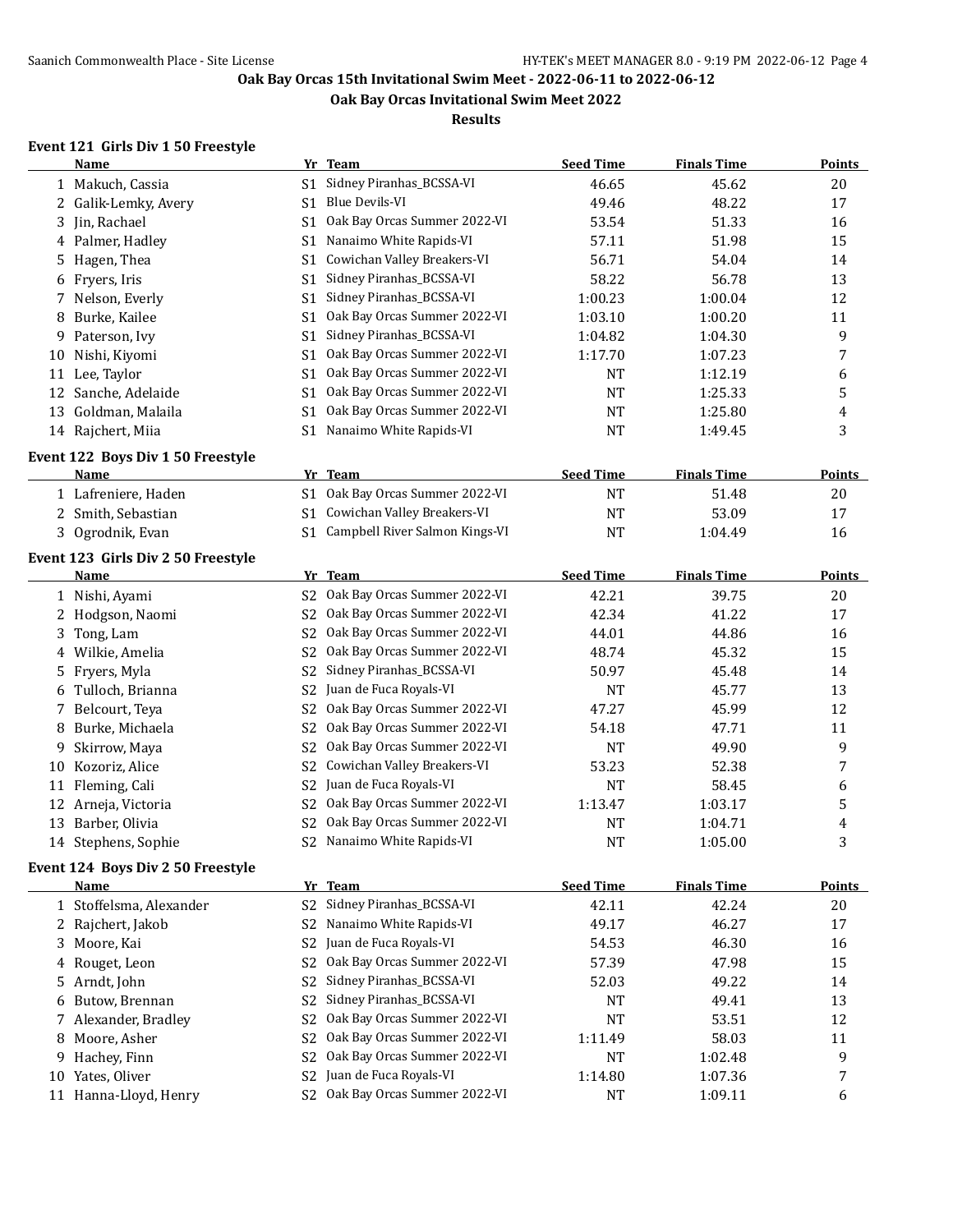**Oak Bay Orcas Invitational Swim Meet 2022**

**Results**

#### **(Event 124 Boys Div 2 50 Freestyle)**

|    | <b>Name</b>                        |                | Yr Team                         | <b>Seed Time</b> | <b>Finals Time</b> | <b>Points</b> |
|----|------------------------------------|----------------|---------------------------------|------------------|--------------------|---------------|
|    | 12 Davis, Charles                  |                | S2 Oak Bay Orcas Summer 2022-VI | <b>NT</b>        | 1:30.02            | 5             |
|    | Event 125 Girls Div 3 50 Freestyle |                |                                 |                  |                    |               |
|    | Name                               |                | Yr Team                         | <b>Seed Time</b> | <b>Finals Time</b> | <b>Points</b> |
|    | 1 Tait, Addison                    | S3             | Sidney Piranhas_BCSSA-VI        | 32.55            | 33.93              | 20            |
|    | 2 Paterson, Zoe                    | S3             | Sidney Piranhas_BCSSA-VI        | 35.44            | 34.96              | 17            |
| 3  | Lubben, Zoe                        | S3             | Oak Bay Orcas Summer 2022-VI    | 36.18            | 35.07              | 16            |
|    | 4 Olsen, Savana                    | S <sub>3</sub> | Juan de Fuca Royals-VI          | 36.69            | 35.53              | 15            |
| 5  | Barberie, Lila                     | S3             | Nanaimo White Rapids-VI         | 36.37            | 36.13              | 14            |
|    | 6 Hendsbee, Lilyan                 | S <sub>3</sub> | Juan de Fuca Royals-VI          | 38.83            | 37.10              | 13            |
| 7  | Blackburn, Eva                     | S3             | Nanaimo White Rapids-VI         | 41.58            | 37.29              | 12            |
| 8  | Martinez, Jennifer                 | S <sub>3</sub> | Oak Bay Orcas Summer 2022-VI    | 44.00            | 37.31              | 11            |
| 9  | Turchanski, Aryn                   | S <sub>3</sub> | Nanaimo White Rapids-VI         | <b>NT</b>        | 37.78              | 9             |
|    | 10 Lawlor, Ivy                     | S <sub>3</sub> | Oak Bay Orcas Summer 2022-VI    | 39.44            | 38.12              | 7             |
|    | 11 Palmer, Audrey                  | S <sub>3</sub> | Nanaimo White Rapids-VI         | 42.67            | 38.16              | 6             |
|    | 12 Strosher, Maryn                 | S3             | Sidney Piranhas_BCSSA-VI        | 38.06            | 38.48              | 5             |
|    | 13 Williams, Kiana                 | S <sub>3</sub> | Juan de Fuca Royals-VI          | 39.28            | 38.87              | 4             |
|    | 14 Langdon, Mikayla                | S <sub>3</sub> | Salt Spring Stingrays-VI        | 43.39            | 39.13              | 3             |
|    | 15 Hayden, Pasley                  | S <sub>3</sub> | Salt Spring Stingrays-VI        | 40.95            | 39.98              | 2             |
|    | 16 DiFelice-Oinonen, Natalie       | S <sub>3</sub> | Oak Bay Orcas Summer 2022-VI    | <b>NT</b>        | 40.74              | $\mathbf{1}$  |
|    | 17 Dusanj, Sya                     | S <sub>3</sub> | Cowichan Valley Breakers-VI     | 42.16            | 40.92              |               |
| 18 | Sanchez Wickland, Sashi            | S <sub>3</sub> | Salt Spring Stingrays-VI        | 41.51            | 41.61              |               |
|    | 19 Bell, Lily                      | S3             | Juan de Fuca Royals-VI          | <b>NT</b>        | 43.69              |               |
| 20 | Baker, Isabelle                    | S <sub>3</sub> | Oak Bay Orcas Summer 2022-VI    | 43.66            | 43.94              |               |
| 21 | Smith, Phoebe                      | S <sub>3</sub> | Cowichan Valley Breakers-VI     | 46.70            | 44.17              |               |
| 22 | Eygenraam, Myelle                  | S <sub>3</sub> | Sidney Piranhas_BCSSA-VI        | 45.96            | 46.29              |               |
| 23 | TownSchon, Delaila                 | S <sub>3</sub> | Juan de Fuca Royals-VI          | 47.89            | 47.07              |               |
|    | 24 Macdonald, Anna                 | S <sub>3</sub> | Juan de Fuca Royals-VI          | 51.68            | 51.55              |               |
| 25 | Postings, Chelsea                  | S <sub>3</sub> | Cowichan Valley Breakers-VI     | 58.53            | 58.46              |               |
|    | 26 Van Horne, Miley                | S3             | Cowichan Valley Breakers-VI     | 1:00.72          | 59.21              |               |
|    | Event 126 Boys Div 3 50 Freestyle  |                |                                 |                  |                    |               |
|    | <b>Name</b>                        |                | Yr Team                         | <b>Seed Time</b> | <b>Finals Time</b> | <b>Points</b> |
|    | 1 Edgell, Jack                     | S3             | Sidney Piranhas_BCSSA-VI        | 38.58            | 36.83              | 20            |
|    | 2 Parker, Piers                    | S <sub>3</sub> | Blue Devils-VI                  | 52.60            | 38.28              | 17            |
| 3  | Johnston, Jamie                    | S <sub>3</sub> | Oak Bay Orcas Summer 2022-VI    | 43.98            | 41.22              | 16            |
|    | 4 Wiedemann, Nate                  |                | S3 Oak Bay Orcas Summer 2022-VI | <b>NT</b>        | 42.19              | 15            |
| 5  | Deibert, Jude                      |                | S3 Nanaimo White Rapids-VI      | <sub>NT</sub>    | 43.23              | 14            |
|    | 6 Mills, Adrien                    | S3             | Juan de Fuca Royals-VI          | <b>NT</b>        | 44.61              | 13            |
| 7  | Bishop-Nicol, Ross                 | S <sub>3</sub> | Oak Bay Orcas Summer 2022-VI    | 44.22            | 44.98              | 12            |
| 8  | Goerzen, Chase                     | S <sub>3</sub> | Nanaimo White Rapids-VI         | 58.35            | 49.75              | 11            |
| 9  | MacEachern, Andrew                 | S <sub>3</sub> | Oak Bay Orcas Summer 2022-VI    | NT               | 51.11              | 9             |
| 10 | Boychuk, Lucas                     | S <sub>3</sub> | Nanaimo White Rapids-VI         | 1:00.42          | 52.54              | 7             |
|    | 11 Beaton, Xavier                  | S3             | Juan de Fuca Royals-VI          | 52.92            | 54.25              | 6             |
|    | 12 Csizmadia, Gabriel (Gabe)       |                | Sidney Piranhas_BCSSA-VI        | 57.90            | 57.86              | 5             |
|    | 13 Black, Daniel                   | S3.            | Oak Bay Orcas Summer 2022-VI    | 1:01.15          | 1:04.96            | 4             |
|    | Event 129 Girls Div 4 50 Freestyle |                |                                 |                  |                    |               |
|    | <b>Name</b>                        |                | Yr Team                         | <b>Seed Time</b> | <b>Finals Time</b> | <b>Points</b> |
|    | 1 Telfer, Faith                    |                | S4 Nanaimo White Rapids-VI      | 31.86            | 31.31              | 20            |
|    | 2 Braun, Mackenzie                 |                | S4 Sidney Piranhas_BCSSA-VI     | 31.03            | 31.33              | 17            |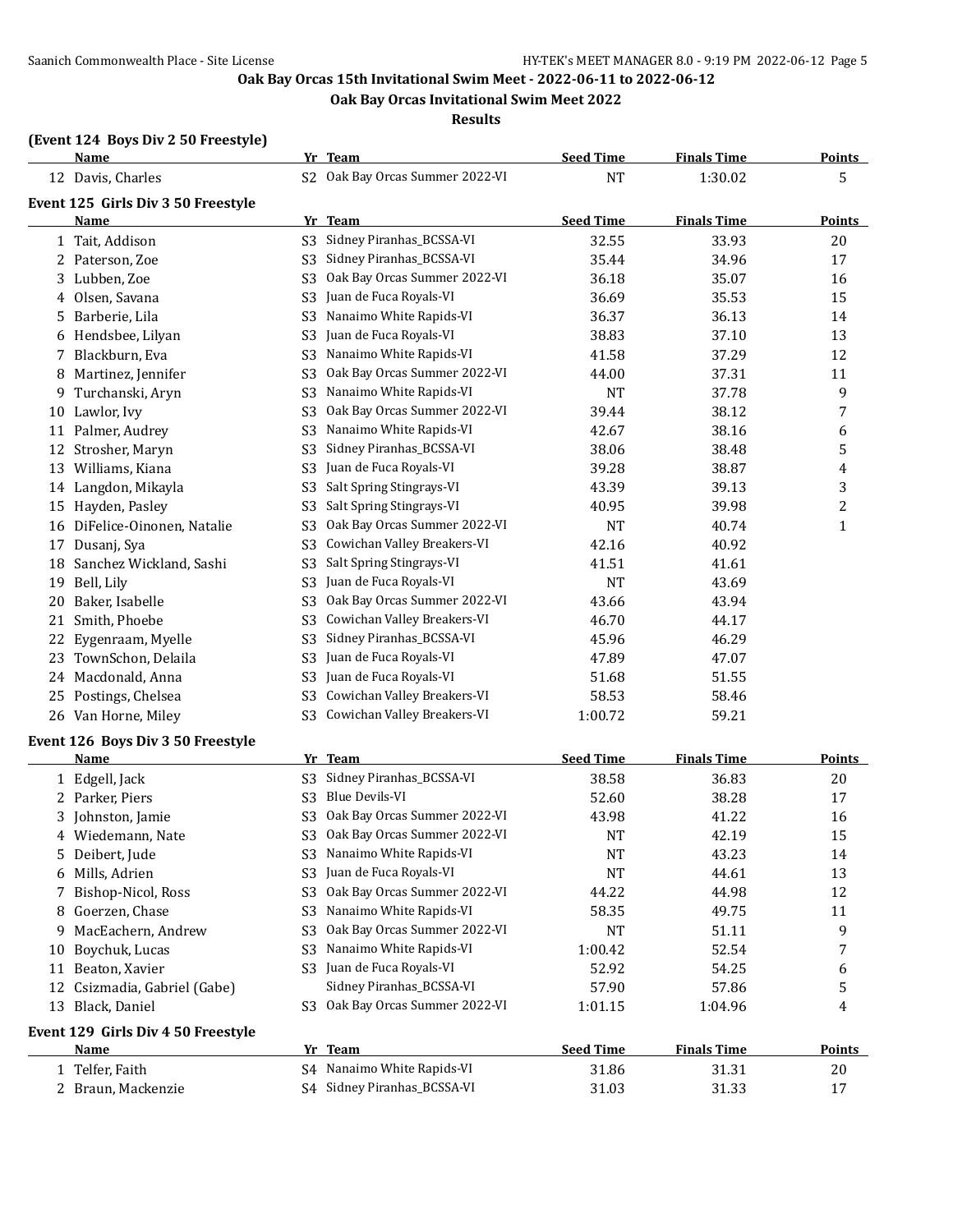**Oak Bay Orcas Invitational Swim Meet 2022**

**Results**

## **(Event 129 Girls Div 4 50 Freestyle)**

|    | <b>Name</b>                        |                | Yr Team                         | <b>Seed Time</b> | <b>Finals Time</b> | <b>Points</b>  |
|----|------------------------------------|----------------|---------------------------------|------------------|--------------------|----------------|
|    | 3 Hogan, Anden                     |                | S4 Cowichan Valley Breakers-VI  | 33.26            | 33.23              | 16             |
|    | 4 Paterson, Mia                    | S4             | Sidney Piranhas_BCSSA-VI        | 32.11            | 33.30              | 15             |
| 5  | Ogrodnik, Kate                     | S4             | Campbell River Salmon Kings-VI  | <b>NT</b>        | 35.26              | 14             |
| 6  | Saunderson, Jemma                  | S4             | Sidney Piranhas_BCSSA-VI        | 34.67            | 35.50              | 13             |
| 7  | Lott, Addison                      | S4             | Sidney Piranhas_BCSSA-VI        | 34.08            | 36.28              | 12             |
| 8  | Widdifield, Bailee                 | S4             | Sidney Piranhas_BCSSA-VI        | 37.36            | 36.76              | 11             |
| 9  | Poulin, Holli                      | S4             | Juan de Fuca Royals-VI          | <b>NT</b>        | 36.99              | 9              |
| 10 | Jensen, Ashley                     | S4             | Sidney Piranhas_BCSSA-VI        | <b>NT</b>        | 37.40              | 7              |
|    | 11 McNabb, Nigella                 | S4             | Sidney Piranhas_BCSSA-VI        | 37.35            | 37.63              | 6              |
|    | 12 Eldridge-Holland, Adelina       | S4             | Sidney Piranhas_BCSSA-VI        | 37.08            | 38.34              | 5              |
| 13 | Hayden, ReneÂ'e                    | S4             | Salt Spring Stingrays-VI        | 42.12            | 39.23              | $\overline{4}$ |
| 14 | Edgell, Kiva                       | S4             | Sidney Piranhas_BCSSA-VI        | 40.79            | 39.91              | 3              |
| 15 | Higgins, Cara                      | S4             | Sidney Piranhas_BCSSA-VI        | 39.67            | 41.04              | $\overline{2}$ |
|    | 16 Arndt, Margot                   | S4             | Sidney Piranhas_BCSSA-VI        | 42.88            | 44.72              | $\mathbf{1}$   |
|    | 17 Wallace, Rachel                 | S4             | Sidney Piranhas_BCSSA-VI        | 58.30            | 47.95              |                |
|    | 18 Ellis, Bronwyn                  | S4             | Oak Bay Orcas Summer 2022-VI    | <b>NT</b>        | 48.81              |                |
|    | Event 130 Boys Div 4 50 Freestyle  |                |                                 |                  |                    |                |
|    | Name                               |                | Yr Team                         | <b>Seed Time</b> | <b>Finals Time</b> | <b>Points</b>  |
|    | 1 Hunter-Siebert, Owen             |                | S4 Sidney Piranhas_BCSSA-VI     | 31.48            | 30.70              | 20             |
|    | 2 Strosher, Mason                  |                | S4 Sidney Piranhas_BCSSA-VI     | 32.47            | 31.65              | 17             |
|    | 3 Hopkins, Torsten                 | S4             | Sidney Piranhas_BCSSA-VI        | 33.21            | 32.92              | 16             |
| 4  | Palmer, Hudson                     | S4             | Nanaimo White Rapids-VI         | 35.63            | 33.68              | 15             |
| 5  | Deibert, Gavin                     | S4             | Nanaimo White Rapids-VI         | <b>NT</b>        | 34.25              | 14             |
|    | 6 DiFelice-Oinonen, Theodore       | S4             | Oak Bay Orcas Summer 2022-VI    | 36.00            | 34.77              | 13             |
| 7  | Stoffelsma, Evan                   | S4             | Sidney Piranhas_BCSSA-VI        | 36.87            | 37.36              | 12             |
| 8  | Chewka-Suttie, Hudson              |                | S4 Oak Bay Orcas Summer 2022-VI | 41.55            | 41.89              | 11             |
| 9  | Kinnear, LuoYuan                   |                | Sidney Piranhas_BCSSA-VI        | 43.13            | 42.05              | 9              |
| 10 | Brunette, Brage                    |                | S4 Nanaimo White Rapids-VI      | <b>NT</b>        | 52.39              | 7              |
|    | --- Bishop-Nicol, Callum           |                | S4 Oak Bay Orcas Summer 2022-VI | 39.83            | DQ                 |                |
|    |                                    |                |                                 |                  |                    |                |
|    | Event 131 Girls Div 5 50 Freestyle |                |                                 |                  |                    |                |
|    | Name                               |                | Yr Team                         | <b>Seed Time</b> | <b>Finals Time</b> | <b>Points</b>  |
|    | 1 Postlethwaite, Sophie            | S5             | Sidney Piranhas_BCSSA-VI        | 30.32            | 29.75              | 20             |
|    | 2 Hagen, Sarah                     | S5             | Cowichan Valley Breakers-VI     | 30.17            | 30.16              | 17             |
| 3  | Blasco, Callie                     | S <sub>5</sub> | <b>Blue Devils-VI</b>           | 29.98            | 30.24              | 16             |
|    | 4 Sanchez Wickland, Zoe            |                | S5 Salt Spring Stingrays-VI     | 33.45            | 31.80              | 15             |
| 5  | Lubben, Reese                      | S5             | Oak Bay Orcas Summer 2022-VI    | 36.09            | 32.13              | 14             |
|    | 6 Frampton, Elena                  | S5             | Oak Bay Orcas Summer 2022-VI    | 34.65            | 34.09              | 13             |
| 7  | Dusanj, Avaya                      | S5             | Cowichan Valley Breakers-VI     | 34.03            | 34.31              | 12             |
| 8  | Myette, Aevin                      | S5             | Sidney Piranhas_BCSSA-VI        | 37.88            | 34.43              | 11             |
| 9  | Lawlor, Rowan                      | S <sub>5</sub> | Oak Bay Orcas Summer 2022-VI    | 36.55            | 35.40              | 9              |
| 10 | Marshall, Indigo                   | S5             | Salt Spring Stingrays-VI        | 35.35            | 36.06              | 7              |
| 11 | Beaton, Ariana                     | S5             | Juan de Fuca Royals-VI          | 39.19            | 38.57              | 6              |
|    | 12 Black, Claire                   | S5             | Oak Bay Orcas Summer 2022-VI    | 39.47            | 40.35              | 5              |
| 13 | Brown, Magnolia                    | S5             | Cowichan Valley Breakers-VI     | 44.21            | 45.03              | 4              |
|    | 14 Garside, Leili                  | S5             | Cowichan Valley Breakers-VI     | 47.71            | 47.05              | 3              |
|    | --- Macdonald, Rebecca             | S <sub>5</sub> | Juan de Fuca Royals-VI          | 40.00            | DQ                 |                |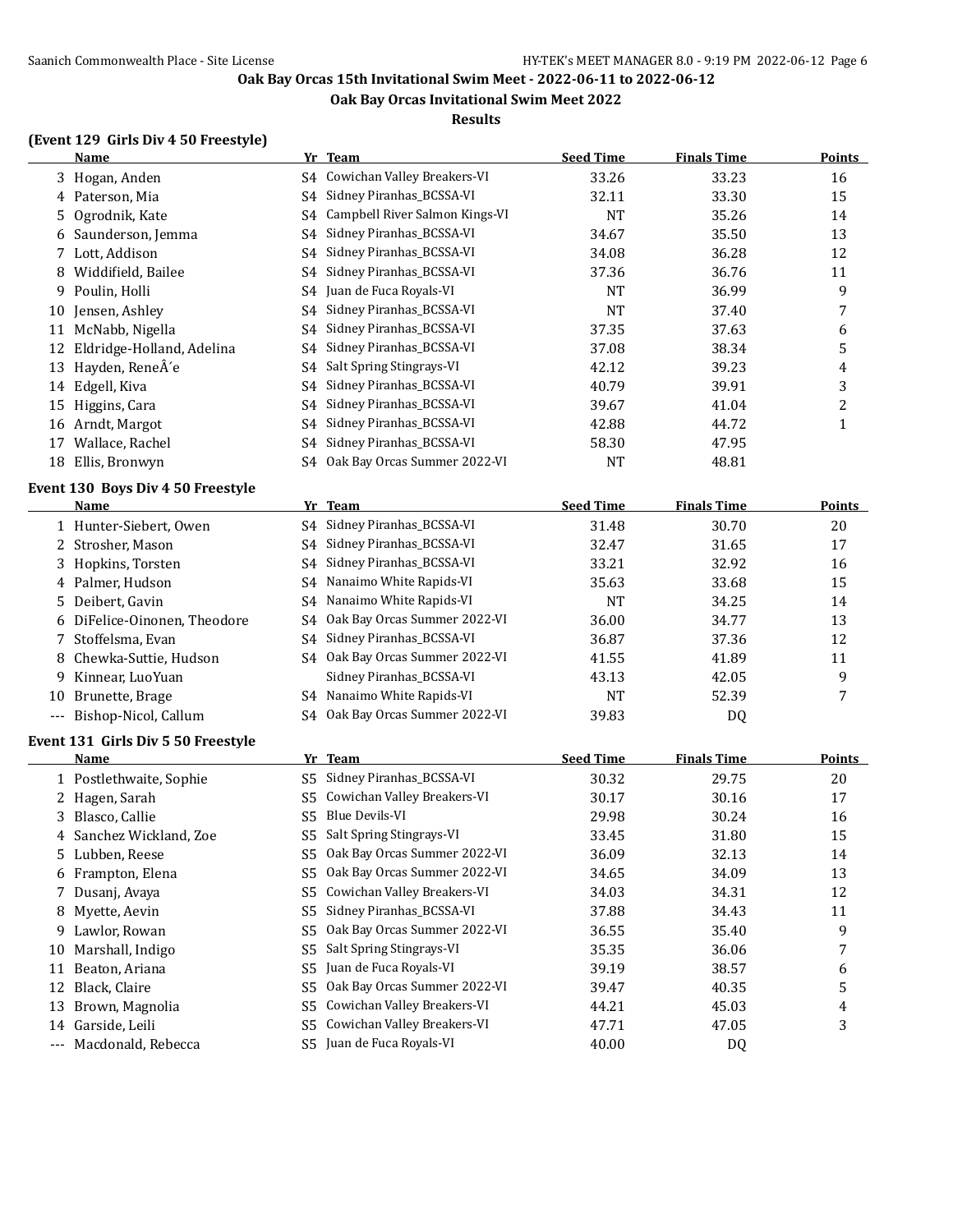**Oak Bay Orcas Invitational Swim Meet 2022**

#### **Results**

# **Event 132 Boys Div 5 50 Freestyle**

| Name                                   |                | Yr Team                            | <b>Seed Time</b> | <b>Finals Time</b> | <b>Points</b> |
|----------------------------------------|----------------|------------------------------------|------------------|--------------------|---------------|
| 1 Pinney, Druehn                       | S <sub>5</sub> | Salt Spring Stingrays-VI           | 27.66            | 27.35              | 20            |
| 2 Makuch, Simon                        | S5             | Sidney Piranhas_BCSSA-VI           | 28.93            | 28.64              | 17            |
| Duffell, Drew<br>3                     | S5             | Nanaimo White Rapids-VI            | 30.17            | 28.85              | 16            |
| 4 Goerzen, Connor                      | S5             | Nanaimo White Rapids-VI            | 34.51            | 30.90              | 15            |
| Blackburn, Connor<br>5                 | S5             | Nanaimo White Rapids-VI            | 31.83            | 31.32              | 14            |
| 6 Parsons, Gabriel                     | S5             | Nanaimo White Rapids-VI            | 36.16            | 33.33              | 13            |
| 7 Hayden, Emerson                      | S <sub>5</sub> | Salt Spring Stingrays-VI           | 35.55            | 34.32              | 12            |
| 8 Schandl, Ethan                       |                | Sidney Piranhas_BCSSA-VI           | <b>NT</b>        | 38.85              | 11            |
| Event 133 Girls Div 6 50 Freestyle     |                |                                    |                  |                    |               |
| Name                                   |                | Yr Team                            | <b>Seed Time</b> | <b>Finals Time</b> | <b>Points</b> |
| 1 Hopkins, Linnea                      | S6             | Sidney Piranhas_BCSSA-VI           | 29.88            | 29.41              | 20            |
| 2 Revoy, Kate-Lynn                     | S6             | Campbell River Salmon Kings-VI     | 28.45            | 29.49              | 17            |
| 3 Larkin, Rowan                        | S6             | Oak Bay Orcas Summer 2022-VI       | 29.56            | 29.96              | 16            |
| 4 Barberie, Danielle                   | S6             | Nanaimo White Rapids-VI            | 29.51            | 30.34              | 15            |
| Bishop-Nicol, McKechnie<br>5.          | S6             | Oak Bay Orcas Summer 2022-VI       | 35.53            | 34.26              | 14            |
| 6 Scholefield, Charlotte               |                | S6 Juan de Fuca Royals-VI          | 34.41            | 35.16              | 13            |
| Threlfall, Lauren<br>7                 | S6             | Oak Bay Orcas Summer 2022-VI       | 36.28            | 36.01              | 12            |
| 8 Evdaeva, Liliya                      |                | S6 Juan de Fuca Royals-VI          | <b>NT</b>        | 43.21              | 11            |
|                                        |                |                                    |                  |                    |               |
| Event 134 Boys Div 6 50 Freestyle      |                |                                    |                  |                    |               |
| <b>Name</b>                            |                | Yr Team                            | <b>Seed Time</b> | <b>Finals Time</b> | <b>Points</b> |
| 1 Holland, Henry                       |                | S6 Blue Devils-VI                  | 32.05            | 26.86              | 20            |
| Telfer, Aiden<br>2                     | S6             | Nanaimo White Rapids-VI            | 27.29            | 27.23              | 17            |
| Edgell, Frank<br>3                     | S6             | Sidney Piranhas_BCSSA-VI           | 28.36            | 27.44              | 16            |
| 4 Rankin, Liam                         | S6             | Sidney Piranhas_BCSSA-VI           | 29.06            | 28.07              | 15            |
| Brozuk, Kai<br>5.                      | S6             | Oak Bay Orcas Summer 2022-VI       | 34.32            | 29.13              | 14            |
| 6 Otsubo-Papp, Keegan                  | S6             | Salt Spring Stingrays-VI           | 28.93            | 29.31              | 13            |
| Tam, Jacob<br>7                        | S6             | Oak Bay Orcas Summer 2022-VI       | 30.73            | 29.49              | 12            |
| 8 Williams, Brent                      |                | S6 Nanaimo White Rapids-VI         | 30.13            | 31.63              | 11            |
| Event 135 Girls "O" Cat 2 50 Freestyle |                |                                    |                  |                    |               |
| Name                                   |                | Yr Team                            | <b>Seed Time</b> | <b>Finals Time</b> | <b>Points</b> |
| 1 Sheppard, Kennadie                   |                | 02 Nanaimo White Rapids-VI         | 28.84            | 28.82              | 20            |
| 2 Vose, Ella                           |                | 02 Campbell River Salmon Kings-VI  | 44.04            | 31.11              | 17            |
| --- Trevena, Maggie                    |                | 02 Campbell River Salmon Kings-VI  | NT               | DQ                 |               |
| Event 136 Boys "O" Cat 2 50 Freestyle  |                |                                    |                  |                    |               |
| Name                                   |                | Yr Team                            | <b>Seed Time</b> | <b>Finals Time</b> | Points        |
| 1 Wright, Grayson                      |                | 02 Campbell River Salmon Kings-VI  | 48.85            | 37.09              | 20            |
|                                        |                |                                    |                  |                    |               |
| Event 137 Girls Div 7 50 Freestyle     |                |                                    | <b>Seed Time</b> |                    |               |
| Name                                   |                | Yr Team<br>Nanaimo White Rapids-VI |                  | <b>Finals Time</b> | <b>Points</b> |
| 1 De Pol, Nyah                         | S7             | Oak Bay Orcas Summer 2022-VI       | <b>NT</b>        | 29.55              | 20            |
| 2 Weir, Johanna                        | S7             | Cowichan Valley Breakers-VI        | 28.97            | 30.55              | 17            |
| Coogan, Brynna<br>3                    | S7             |                                    | 29.60            | 30.83              | 16            |
| Parsons, Isabelle<br>4                 | S7             | Nanaimo White Rapids-VI            | 30.34            | 31.01              | 15            |
| Peer, Sophie<br>5                      | S7             | Nanaimo White Rapids-VI            | 29.71            | 31.25              | 14            |
| Hamill, Jasmine<br>6                   | S7             | Cowichan Valley Breakers-VI        | 34.31            | 33.91              | 13            |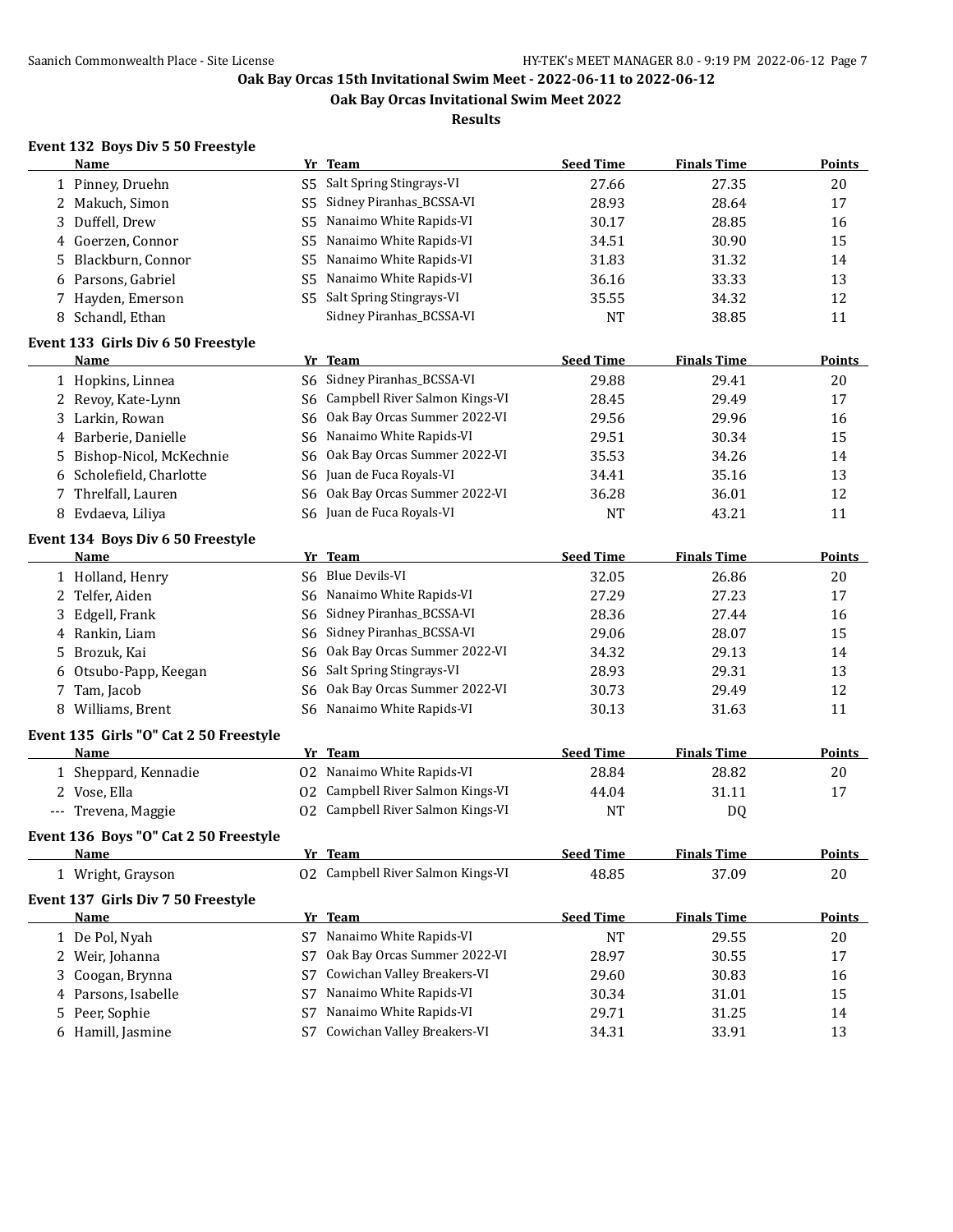**Oak Bay Orcas Invitational Swim Meet 2022**

**Results**

|                      | Event 138 Boys Div 7 50 Freestyle          |                |                                       |                  |                    |                |
|----------------------|--------------------------------------------|----------------|---------------------------------------|------------------|--------------------|----------------|
|                      | Name                                       |                | Yr Team                               | <b>Seed Time</b> | <b>Finals Time</b> | Points         |
|                      | 1 Otsubo-Papp, Aiden                       |                | S7 Salt Spring Stingrays-VI           | 26.92            | 28.20              | 20             |
|                      | 2 Rithaler, William                        | S7             | Salt Spring Stingrays-VI              | 32.30            | 30.78              | 17             |
|                      | 3 Martin, Ethan                            | S7             | Cowichan Valley Breakers-VI           | 42.41            | 39.19              | 16             |
|                      | Event 139 Girls "O" Cat Div 8 50 Freestyle |                |                                       |                  |                    |                |
|                      | Name                                       |                | Yr Team                               | <b>Seed Time</b> | <b>Finals Time</b> | <b>Points</b>  |
|                      | 1 Hampton, Allison                         |                | 08 Oak Bay Orcas Summer 2022-VI       | <b>NT</b>        | 29.07              | 20             |
|                      | 2 Thomas-Perry, McKinley                   |                | <b>08</b> Cowichan Valley Breakers-VI | 29.31            | 29.54              | 17             |
|                      | Event 141 Girls Div 1 50 Butterfly         |                |                                       |                  |                    |                |
|                      | Name                                       |                | Yr Team                               | <b>Seed Time</b> | <b>Finals Time</b> | <b>Points</b>  |
|                      | 1 Galik-Lemky, Avery                       |                | S1 Blue Devils-VI                     | 58.62            | 1:00.31            | 20             |
|                      | 2 Makuch, Cassia                           |                | S1 Sidney Piranhas_BCSSA-VI           | 1:00.93          | 1:03.41            | 17             |
|                      | 3 Hagen, Thea                              |                | S1 Cowichan Valley Breakers-VI        | 1:09.99          | 1:05.31            | 16             |
|                      | 4 Palmer, Hadley                           | S1             | Nanaimo White Rapids-VI               | 1:07.80          | 1:14.71            | 15             |
|                      | 5 Fryers, Iris                             |                | S1 Sidney Piranhas_BCSSA-VI           | 1:29.45          | 1:23.45            | 14             |
|                      | Event 143 Girls Div 2 50 Butterfly         |                |                                       |                  |                    |                |
|                      | <b>Name</b>                                |                | Yr Team                               | <b>Seed Time</b> | <b>Finals Time</b> | <b>Points</b>  |
|                      | 1 Nishi, Ayami                             | S2             | Oak Bay Orcas Summer 2022-VI          | 52.97            | 52.70              | 20             |
| 2                    | Tong, Lam                                  | S2             | Oak Bay Orcas Summer 2022-VI          | 53.17            | 53.13              | 17             |
|                      | 3 Hodgson, Naomi                           | S <sub>2</sub> | Oak Bay Orcas Summer 2022-VI          | 57.40            | 54.31              | 16             |
| 4                    | Fryers, Myla                               | S2             | Sidney Piranhas_BCSSA-VI              | 1:06.11          | 58.29              | 15             |
| 5.                   | Kozoriz, Alice                             | S2             | Cowichan Valley Breakers-VI           | 1:12.81          | 1:13.26            | 14             |
| $\qquad \qquad - -$  | Tulloch, Brianna                           | S <sub>2</sub> | Juan de Fuca Royals-VI                | <b>NT</b>        | DQ                 |                |
| $\scriptstyle\cdots$ | Stephens, Sophie                           | S2             | Nanaimo White Rapids-VI               | <b>NT</b>        | DQ                 |                |
|                      | --- Braun, Lexie                           | S2             | Sidney Piranhas_BCSSA-VI              | 1:01.81          | DQ                 |                |
|                      | Event 144 Boys Div 2 50 Butterfly          |                |                                       |                  |                    |                |
|                      | Name                                       |                | Yr Team                               | <b>Seed Time</b> | <b>Finals Time</b> | <b>Points</b>  |
|                      | 1 Stoffelsma, Alexander                    | S2             | Sidney Piranhas_BCSSA-VI              | 57.17            | 56.03              | 20             |
|                      | 2 Rajchert, Jakob                          | S <sub>2</sub> | Nanaimo White Rapids-VI               | 1:08.27          | 1:03.66            | 17             |
|                      | 3 Arndt, John                              |                | S2 Sidney Piranhas_BCSSA-VI           | <b>NT</b>        | 1:17.68            | 16             |
|                      | Event 145 Girls Div 3 50 Butterfly         |                |                                       |                  |                    |                |
|                      | Name                                       |                | Yr Team                               | <b>Seed Time</b> | <b>Finals Time</b> | <b>Points</b>  |
|                      | 1 Paterson, Zoe                            | S3             | Sidney Piranhas_BCSSA-VI              | 38.53            | 37.49              | 20             |
|                      | 2 Tait, Addison                            |                | S3 Sidney Piranhas_BCSSA-VI           | 35.67            | 37.67              | 17             |
| 3.                   | Hendsbee, Lilyan                           | S3             | Juan de Fuca Royals-VI                | 42.96            | 40.47              | 16             |
| 4                    | Olsen, Savana                              | S <sub>3</sub> | Juan de Fuca Royals-VI                | 43.83            | 40.94              | 15             |
| 5                    | Lubben, Zoe                                | S <sub>3</sub> | Oak Bay Orcas Summer 2022-VI          | NT               | 43.68              | 14             |
| 6                    | Barberie, Lila                             | S <sub>3</sub> | Nanaimo White Rapids-VI               | 46.36            | 45.64              | 13             |
| 7                    | Lawlor, Ivy                                | S <sub>3</sub> | Oak Bay Orcas Summer 2022-VI          | 54.67            | 45.77              | 12             |
| 8                    | Blackburn, Eva                             | S <sub>3</sub> | Nanaimo White Rapids-VI               | 53.65            | 47.59              | 11             |
| 9                    | Williams, Kiana                            | S <sub>3</sub> | Juan de Fuca Royals-VI                | 49.28            | 47.88              | 9              |
| 10                   | Palmer, Audrey                             | S <sub>3</sub> | Nanaimo White Rapids-VI               | 54.03            | 49.15              | 7              |
| 11                   | Turchanski, Aryn                           | S <sub>3</sub> | Nanaimo White Rapids-VI               | NT               | 49.90              | 6              |
| 12                   | Langdon, Mikayla                           | S <sub>3</sub> | Salt Spring Stingrays-VI              | <b>NT</b>        | 50.27              | 5              |
| 13                   | Strosher, Maryn                            | S <sub>3</sub> | Sidney Piranhas_BCSSA-VI              | 49.31            | 50.76              | 4              |
| 14                   | Martinez, Jennifer                         | S <sub>3</sub> | Oak Bay Orcas Summer 2022-VI          | 57.16            | 53.07              | 3              |
|                      | 15 Hayden, Pasley                          | S <sub>3</sub> | Salt Spring Stingrays-VI              | 59.23            | 54.22              | $\overline{c}$ |
|                      |                                            |                |                                       |                  |                    |                |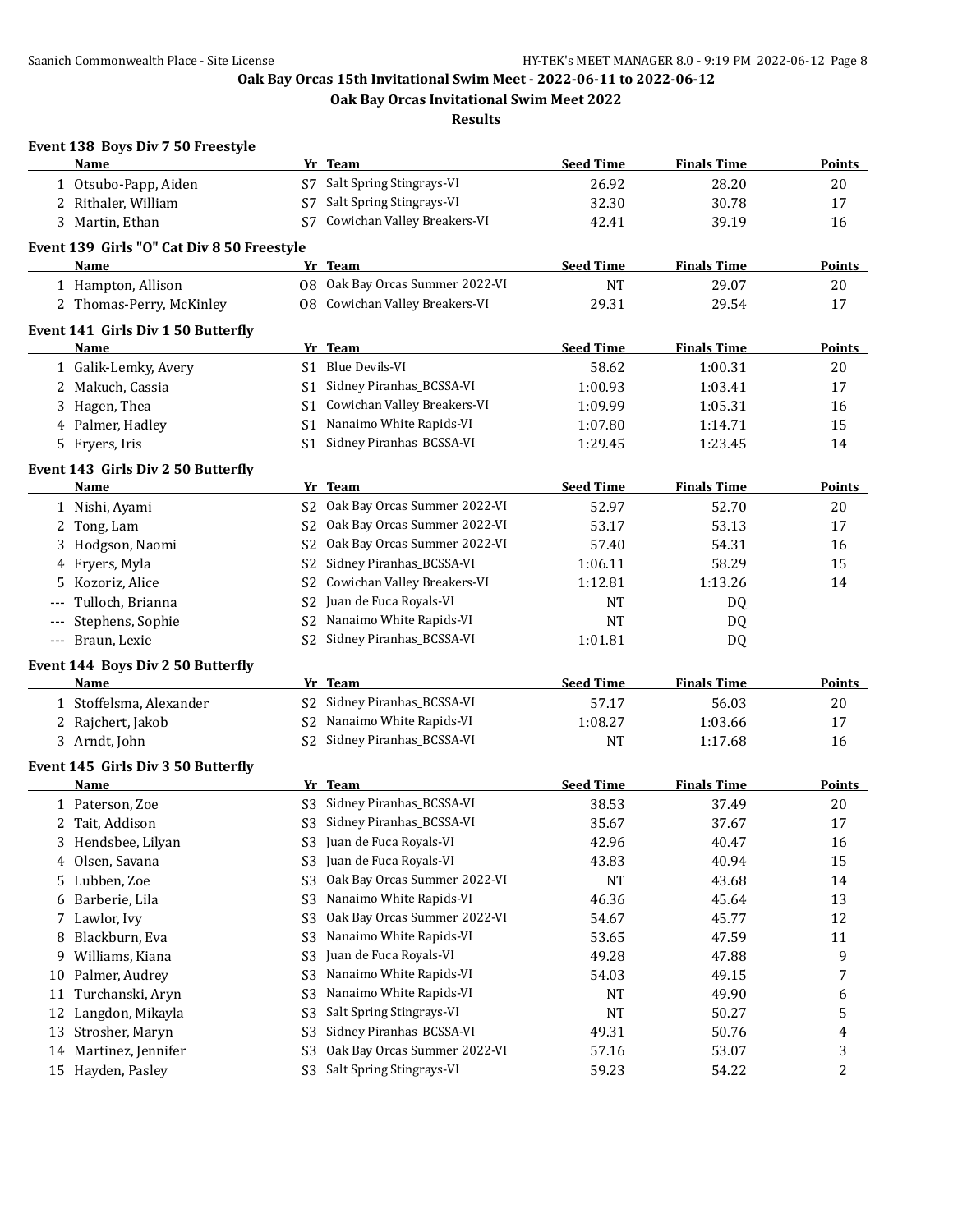**Oak Bay Orcas Invitational Swim Meet 2022**

**Results**

## **(Event 145 Girls Div 3 50 Butterfly)**

|       | <b>Name</b>                               |                | Yr Team                                | <b>Seed Time</b>          | <b>Finals Time</b>          | <b>Points</b>       |
|-------|-------------------------------------------|----------------|----------------------------------------|---------------------------|-----------------------------|---------------------|
|       | 16 Smith, Phoebe                          | S <sub>3</sub> | Cowichan Valley Breakers-VI            | 56.39                     | 55.28                       | $\mathbf{1}$        |
| 17    | Sanchez Wickland, Sashi                   | S <sub>3</sub> | Salt Spring Stingrays-VI               | 57.83                     | 55.43                       |                     |
| 18    | DiFelice-Oinonen, Natalie                 | S <sub>3</sub> | Oak Bay Orcas Summer 2022-VI           | <b>NT</b>                 | 56.11                       |                     |
| 19    | Wozniak, Nora                             | S <sub>3</sub> | Sidney Piranhas_BCSSA-VI               | <b>NT</b>                 | 59.16                       |                     |
| 20    | Fortney, Maya                             | S <sub>3</sub> | Oak Bay Orcas Summer 2022-VI           | NT                        | 1:13.62                     |                     |
|       | 21 Van Horne, Miley                       | S <sub>3</sub> | Cowichan Valley Breakers-VI            | <b>NT</b>                 | 1:17.53                     |                     |
|       | --- Macdonald, Anna                       | S <sub>3</sub> | Juan de Fuca Royals-VI                 | NT                        | <b>DQ</b>                   |                     |
|       | Event 146 Boys Div 3 50 Butterfly         |                |                                        |                           |                             |                     |
|       | Name                                      |                | Yr Team                                | <b>Seed Time</b>          | <b>Finals Time</b>          | <b>Points</b>       |
|       | 1 Mills, Adrien                           | S <sub>3</sub> | Juan de Fuca Royals-VI                 | <b>NT</b>                 | 50.97                       | 20                  |
| 2     | Wiedemann, Nate                           | S <sub>3</sub> | Oak Bay Orcas Summer 2022-VI           | 54.50                     | 51.52                       | 17                  |
| 3     | Edgell, Jack                              | S <sub>3</sub> | Sidney Piranhas_BCSSA-VI               | 49.34                     | 51.88                       | 16                  |
| 4     | Beaton, Xavier                            | S <sub>3</sub> | Juan de Fuca Royals-VI                 | 59.54                     | 55.69                       | 15                  |
| 5     | Johnston, Jamie                           | S <sub>3</sub> | Oak Bay Orcas Summer 2022-VI           | 1:07.38                   | 56.20                       | 14                  |
| 6     | Parker, Piers                             | S <sub>3</sub> | <b>Blue Devils-VI</b>                  | 1:23.56                   | 56.90                       | 13                  |
|       | Bishop-Nicol, Ross                        | S <sub>3</sub> | Oak Bay Orcas Summer 2022-VI           | 1:00.27                   | 59.28                       | 12                  |
| 8     | Goerzen, Chase                            | S <sub>3</sub> | Nanaimo White Rapids-VI                | 1:30.43                   | 1:07.07                     | 11                  |
| ---   | Boychuk, Lucas                            | S <sub>3</sub> | Nanaimo White Rapids-VI                | 1:30.23                   | DQ                          |                     |
| $---$ | Deibert, Jude                             | S <sub>3</sub> | Nanaimo White Rapids-VI                | <b>NT</b>                 | <b>DQ</b>                   |                     |
|       | Event 149 Girls Div 4 50 Butterfly        |                |                                        |                           |                             |                     |
|       | <b>Name</b>                               |                | Yr Team                                | <b>Seed Time</b>          | <b>Finals Time</b>          | <b>Points</b>       |
|       | 1 Telfer, Faith                           |                | S4 Nanaimo White Rapids-VI             | 36.80                     | 34.87                       | 20                  |
|       | 2 Paterson, Mia                           | S4             | Sidney Piranhas_BCSSA-VI               | 36.13                     | 35.29                       | 17                  |
| 3     | Saunderson, Jemma                         | S4             | Sidney Piranhas_BCSSA-VI               | 43.88                     | 42.78                       | 16                  |
| 4     | Widdifield, Bailee                        | S4             | Sidney Piranhas_BCSSA-VI               | 45.65                     | 44.78                       | 15                  |
| 5     | McNabb, Nigella                           | S4             | Sidney Piranhas_BCSSA-VI               | 43.99                     | 45.59                       | 14                  |
| 6     | Lott, Addison                             | S4             | Sidney Piranhas_BCSSA-VI               | 42.00                     | 46.27                       | 13                  |
| 7     | Ogrodnik, Kate                            | S4             | Campbell River Salmon Kings-VI         | <b>NT</b>                 | 46.89                       | 12                  |
| 8     | Edgell, Kiva                              | S4             | Sidney Piranhas_BCSSA-VI               | 55.77                     | 47.23                       | 11                  |
| 9     | Higgins, Cara                             | S4             | Sidney Piranhas_BCSSA-VI               | 47.10                     | 48.02                       | 9                   |
| 10    | Eldridge-Holland, Adelina                 | S4             | Sidney Piranhas_BCSSA-VI               | 43.53                     | 48.46                       | 7                   |
| 11    | Arndt, Margot                             | S4             | Sidney Piranhas_BCSSA-VI               | 53.10                     | 53.06                       | 6                   |
| 12    | Hayden, ReneÂ'e                           | S4             | Salt Spring Stingrays-VI               | 58.12                     | 53.39                       | 5                   |
|       | 13 Wallace, Rachel                        | S4             | Sidney Piranhas_BCSSA-VI               | 1:01.96                   | 56.81                       | 4                   |
|       |                                           |                |                                        |                           |                             |                     |
|       | <b>Event 150 Boys Div 4 50 Butterfly</b>  |                |                                        |                           |                             |                     |
|       | <u>Name</u><br>1 Hunter-Siebert, Owen     |                | Yr Team<br>S4 Sidney Piranhas_BCSSA-VI | <b>Seed Time</b><br>37.40 | <b>Finals Time</b><br>36.25 | <b>Points</b><br>20 |
|       | 2 Strosher, Mason                         | S4             | Sidney Piranhas_BCSSA-VI               | 37.11                     | 36.46                       | 17                  |
|       | Hopkins, Torsten                          | S4             | Sidney Piranhas_BCSSA-VI               | 38.35                     | 38.32                       |                     |
| 3     | Palmer, Hudson                            | S4             | Nanaimo White Rapids-VI                | 44.04                     | 40.97                       | 16                  |
| 4     | Stoffelsma, Evan                          |                | Sidney Piranhas_BCSSA-VI               | 44.64                     |                             | 15                  |
| 5     |                                           | S4             | Oak Bay Orcas Summer 2022-VI           |                           | 45.62                       | 14                  |
| 6     | Bishop-Nicol, Callum                      | S4             | Oak Bay Orcas Summer 2022-VI           | 52.26                     | 53.63                       | 13                  |
| 7     | Chewka-Suttie, Hudson<br>Kinnear, LuoYuan | S4             | Sidney Piranhas_BCSSA-VI               | 1:00.11                   | 57.11                       | 12                  |
| 8     |                                           |                | S4 Nanaimo White Rapids-VI             | NT                        | 1:03.48                     | 11                  |
| $---$ | Brunette, Brage                           |                |                                        | <b>NT</b>                 | DQ                          |                     |
|       | Event 151 Girls Div 5 100 Butterfly       |                |                                        |                           |                             |                     |
|       | <u>Name</u>                               |                | Yr Team                                | <b>Seed Time</b>          | <b>Finals Time</b>          | <b>Points</b>       |
|       | 1 Blasco, Callie                          |                | S5 Blue Devils-VI                      | NT                        | 1:22.94                     | 20                  |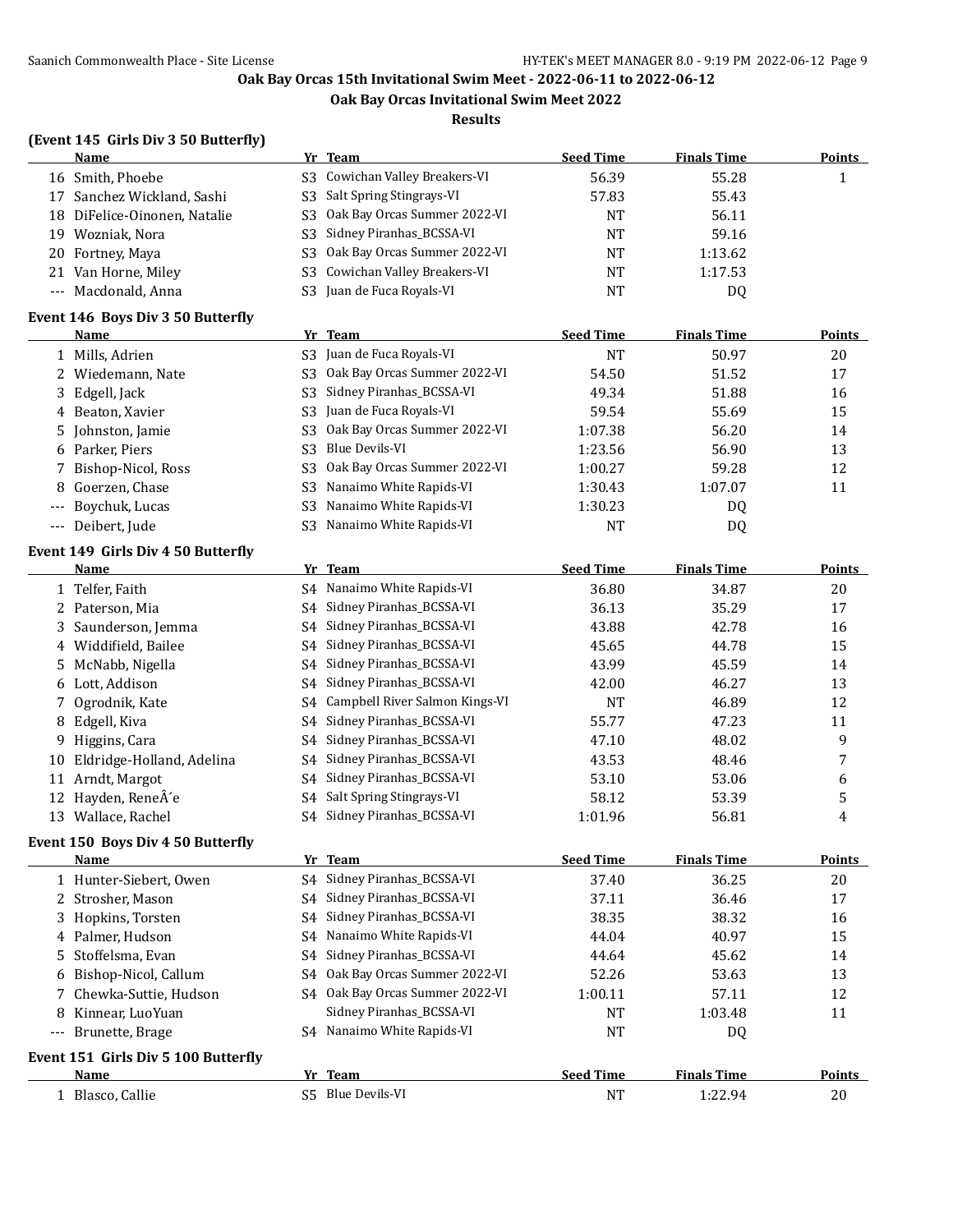**Oak Bay Orcas Invitational Swim Meet 2022**

**Results**

#### **(Event 151 Girls Div 5 100 Butterfly)**

|                     | <b>Name</b>                                       |                | Yr Team                           | <b>Seed Time</b>   | <b>Finals Time</b> | <b>Points</b> |
|---------------------|---------------------------------------------------|----------------|-----------------------------------|--------------------|--------------------|---------------|
|                     | 2 Sanchez Wickland, Zoe                           | S5             | Salt Spring Stingrays-VI          | 1:22.44            | 1:23.85            | 17            |
|                     | 3 Lubben, Reese                                   | S <sub>5</sub> | Oak Bay Orcas Summer 2022-VI      | <b>NT</b>          | 1:30.53            | 16            |
|                     | 4 Frampton, Elena                                 | S5             | Oak Bay Orcas Summer 2022-VI      | <b>NT</b>          | 1:38.98            | 15            |
|                     | 5 Marshall, Indigo                                | S5             | Salt Spring Stingrays-VI          | 1:39.55            | 1:39.22            | 14            |
|                     | 6 Lawlor, Rowan                                   | S5             | Oak Bay Orcas Summer 2022-VI      | NT                 | 1:40.23            | 13            |
|                     | 7 Black, Claire                                   | S5             | Oak Bay Orcas Summer 2022-VI      | <b>NT</b>          | 1:52.32            | 12            |
|                     | Event 152 Boys Div 5 100 Butterfly                |                |                                   |                    |                    |               |
|                     | Name                                              |                | Yr Team                           | <b>Seed Time</b>   | <b>Finals Time</b> | <b>Points</b> |
|                     | 1 Makuch, Simon                                   |                | S5 Sidney Piranhas_BCSSA-VI       | 1:12.60            | 1:13.28            | 20            |
|                     | 2 Pinney, Druehn                                  | S5             | Salt Spring Stingrays-VI          | 1:12.91            | 1:14.20            | 17            |
|                     | 3 Duffell, Drew                                   | S5             | Nanaimo White Rapids-VI           | 1:30.14            | 1:18.95            | 16            |
|                     | 4 Goerzen, Connor                                 | S5             | Nanaimo White Rapids-VI           | NT                 | 1:26.41            | 15            |
| 5.                  | Blackburn, Connor                                 | S5             | Nanaimo White Rapids-VI           | 1:37.16            | 1:32.66            | 14            |
|                     | 6 Parsons, Gabriel                                | S5             | Nanaimo White Rapids-VI           | 1:48.06            | 1:34.45            | 13            |
| $---$               | Hayden, Emerson                                   | S5.            | Salt Spring Stingrays-VI          | 1:42.88            | DQ                 |               |
|                     | Event 153 Girls Div 6 100 Butterfly               |                |                                   |                    |                    |               |
|                     | Name                                              |                | Yr Team                           | <b>Seed Time</b>   | <b>Finals Time</b> | <b>Points</b> |
|                     | 1 Larkin, Rowan                                   | S6             | Oak Bay Orcas Summer 2022-VI      | 1:13.50            | 1:13.55            | 20            |
|                     | 2 Barberie, Danielle                              | S6             | Nanaimo White Rapids-VI           | 1:25.14            | 1:17.44            | 17            |
|                     | 3 Revoy, Kate-Lynn                                | S6             | Campbell River Salmon Kings-VI    | 1:12.57            | 1:17.86            | 16            |
|                     | 4 Hopkins, Linnea                                 | S6             | Sidney Piranhas_BCSSA-VI          | 1:24.16            | 1:21.61            | 15            |
|                     | Event 154 Boys Div 6 100 Butterfly                |                |                                   |                    |                    |               |
|                     | Name                                              |                | Yr Team                           | <b>Seed Time</b>   | <b>Finals Time</b> | <b>Points</b> |
|                     | 1 Holland, Henry                                  |                | S6 Blue Devils-VI                 | 1:34.47            | 1:09.87            | 20            |
|                     | 2 Edgell, Frank                                   |                | S6 Sidney Piranhas_BCSSA-VI       | 1:10.79            | 1:11.24            | 17            |
|                     | 3 Telfer, Aiden                                   |                | S6 Nanaimo White Rapids-VI        | 1:09.31            | 1:12.65            | 16            |
|                     | 4 Otsubo-Papp, Keegan                             | S6             | Salt Spring Stingrays-VI          | <b>NT</b>          | 1:23.21            | 15            |
|                     | 5 Williams, Brent                                 | S6             | Nanaimo White Rapids-VI           | 1:15.29            | 1:24.27            | 14            |
| 6                   | Brozuk, Kai                                       | S6             | Oak Bay Orcas Summer 2022-VI      | <b>NT</b>          | 1:40.68            | 13            |
| $\qquad \qquad - -$ | Rankin, Liam                                      | S6.            | Sidney Piranhas_BCSSA-VI          | <b>NT</b>          | DQ                 |               |
|                     | Event 155 Girls "O" Cat 2 100 Butterfly           |                |                                   |                    |                    |               |
|                     | Name                                              |                | Yr Team                           | <b>Seed Time</b>   | <b>Finals Time</b> | <b>Points</b> |
|                     | 1 Sheppard, Kennadie                              |                | 02 Nanaimo White Rapids-VI        | 1:09.92            | 1:08.05            | 20            |
|                     | 2 Vose, Ella                                      |                | 02 Campbell River Salmon Kings-VI | <b>NT</b>          | 1:31.09            | 17            |
|                     | --- Trevena, Maggie                               |                | 02 Campbell River Salmon Kings-VI | <b>NT</b>          | <b>DQ</b>          |               |
|                     |                                                   |                |                                   |                    |                    |               |
|                     | Event 157 Girls Div 7 100 Butterfly<br>Name       |                | Yr Team                           | <b>Seed Time</b>   | <b>Finals Time</b> | <b>Points</b> |
|                     | 1 Weir, Johanna                                   |                | S7 Oak Bay Orcas Summer 2022-VI   | 1:12.77            | 1:20.46            | 20            |
|                     |                                                   |                |                                   |                    |                    |               |
|                     | Event 158 Boys Div 7 100 Butterfly<br><b>Name</b> |                | Yr Team                           | <b>Seed Time</b>   | <b>Finals Time</b> | Points        |
|                     | 1 Otsubo-Papp, Aiden                              |                | S7 Salt Spring Stingrays-VI       | 1:22.77            | 1:18.35            | 20            |
|                     |                                                   |                |                                   |                    |                    |               |
|                     | Event 161 Girls Div 1 200 Medley Relay            |                |                                   |                    |                    |               |
|                     | Team                                              |                | <b>Relay</b>                      | <b>Seed Time</b>   | <b>Finals Time</b> | <b>Points</b> |
|                     | --- Oak Bay Orcas Summer 2022-VI                  |                | A                                 | <b>NT</b>          | DQ                 |               |
|                     | 1) Nishi, Kiyomi S1                               |                | 2) Burke, Kailee S1               | 3) Jin, Rachael S1 | 4) Lee, Taylor S1  |               |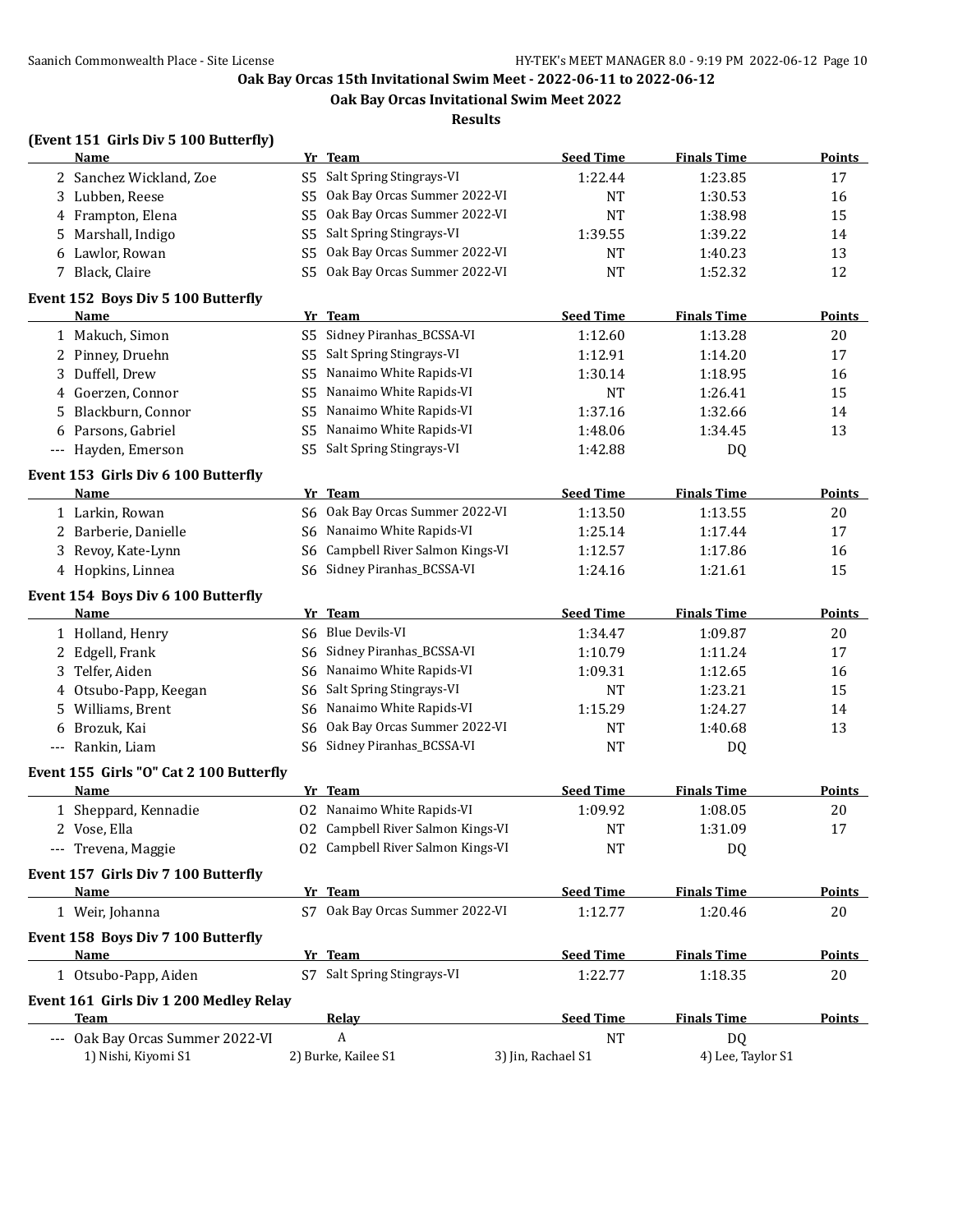**Oak Bay Orcas Invitational Swim Meet 2022**

**Results**

# **Event 163 Girls Div 2 200 Medley Relay**

| <b>Team</b>                            | Relay                   | <b>Seed Time</b>                | <b>Finals Time</b>           | <b>Points</b> |
|----------------------------------------|-------------------------|---------------------------------|------------------------------|---------------|
| 1 Oak Bay Orcas Summer 2022-VI         | A                       | <b>NT</b>                       | 3:19.74                      | 40            |
| 1) Belcourt, Teya S2                   | 2) Nishi, Ayami S2      | 3) Tong, Lam S2                 | 4) Hodgson, Naomi S2         |               |
| 2 Sidney Piranhas_BCSSA-VI             | A                       | 3:44.55                         | 3:49.05                      | 34            |
| 1) Nelson, Everly S1                   | 2) Fryers, Myla S2      | 3) Makuch, Cassia S1            | 4) Braun, Lexie S2           |               |
| --- Oak Bay Orcas Summer 2022-VI       | B                       | <b>NT</b>                       | DQ                           |               |
| 1) Skirrow, Maya S2                    | 2) Arneja, Victoria S2  | 3) Wilkie, Amelia S2            | 4) Barber, Olivia S2         |               |
|                                        |                         |                                 |                              |               |
| Event 164 Boys Div 2 200 Medley Relay  |                         |                                 |                              |               |
| Team                                   | Relay                   | <b>Seed Time</b>                | <b>Finals Time</b>           | <b>Points</b> |
| 1 Oak Bay Orcas Summer 2022-VI         | A                       | <b>NT</b>                       | 5:58.17                      | 40            |
| 1) Hachey, Finn S2                     | 2) Lafreniere, Haden S1 | 3) Rouget, Leon S2              | 4) Alexander, Bradley S2     |               |
| Event 165 Girls Div 3 200 Medley Relay |                         |                                 |                              |               |
| <b>Team</b>                            | Relay                   | <b>Seed Time</b>                | <b>Finals Time</b>           | Points        |
| 1 Juan de Fuca Royals-VI               | B                       | <b>NT</b>                       | 3:00.73                      | 40            |
| 1) TownSchon, Delaila S3               | 2) Williams, Kiana S3   | 3) Hendsbee, Lilyan S3          | 4) Olsen, Savana S3          |               |
| 2 Oak Bay Orcas Summer 2022-VI         | A                       | <b>NT</b>                       | 3:08.77                      | 34            |
| 1) Lawlor, Ivy S3                      | 2) Baker, Isabelle S3   | 3) Lubben, Zoe S3               | 4) Martinez, Jennifer S3     |               |
| 3 Juan de Fuca Royals-VI               | A                       | <b>NT</b>                       | 4:40.50                      | 32            |
| 1) Fleming, Cali S2                    | 2) Bell, Lily S3        | 3) Macdonald, Anna S3           | 4) Tulloch, Brianna S2       |               |
| --- Nanaimo White Rapids-VI            | $\boldsymbol{A}$        | 2:44.09                         | DQ                           |               |
| 1) Barberie, Lila S3                   | 2) Blackburn, Eva S3    | 3) Turchanski, Aryn S3          | 4) Palmer, Audrey S3         |               |
| --- Cowichan Valley Breakers-VI        | A                       | 4:15.00                         | DQ                           |               |
| 1) Hagen, Thea S1                      | 2) Van Horne, Miley S3  | 3) Postings, Chelsea S3         | 4) Kozoriz, Alice S2         |               |
| --- Sidney Piranhas_BCSSA-VI           | B                       | 3:56.17                         | DQ                           |               |
| 1) Eygenraam, Myelle S3                | 2) Paterson, Ivy S1     | 3) Ruddick, Maddison S3         | 4) Biggs, Emma S3            |               |
| --- Sidney Piranhas_BCSSA-VI           | A                       | 2:49.26                         | DQ                           |               |
| 1) Wozniak, Nora S3                    | 2) Tait, Addison S3     | 3) Paterson, Zoe S3             | 4) Strosher, Maryn S3        |               |
|                                        |                         |                                 |                              |               |
| Event 166 Boys Div 3 200 Medley Relay  |                         |                                 |                              |               |
| <b>Team</b>                            | Relay                   | <b>Seed Time</b>                | <b>Finals Time</b>           | Points        |
| 1 Sidney Piranhas_BCSSA-VI             | $\boldsymbol{A}$        | 3:43.82                         | 3:36.91                      | 40            |
| 1) Arndt, John S2                      | 2) Edgell, Jack S3      | 3) Stoffelsma, Alexander S2     | 4) Csizmadia, Gabriel (Gabe) |               |
| 2 Oak Bay Orcas Summer 2022-VI         | A                       | <b>NT</b>                       | 3:43.90                      | 34            |
| 1) MacEachern, Andrew S3               | 2) Wiedemann, Nate S3   | 3) Johnston, Jamie S3           | 4) Bishop-Nicol, Ross S3     |               |
| --- Nanaimo White Rapids-VI            | A                       | <b>NT</b>                       | D <sub>Q</sub>               |               |
| 1) Deibert, Jude S3                    | 2) Rajchert, Jakob S2   | 3) Goerzen, Chase S3            | 4) Boychuk, Lucas S3         |               |
| Event 169 Girls Div 4 200 Medley Relay |                         |                                 |                              |               |
| <u>Team</u>                            | Relay                   | <b>Seed Time</b>                | <u>Finals Time</u>           | <b>Points</b> |
| 1 Sidney Piranhas_BCSSA-VI             | B                       | 2:50.12                         | 2:48.60                      | 40            |
| 1) Saunderson, Jemma S4                | 2) Lott, Addison S4     | 3) Eldridge-Holland, Adelina S4 | 4) Biggs, Mariella S4        |               |
| 2 Sidney Piranhas_BCSSA-VI             | A                       | 2:28.69                         | 3:00.10                      | 34            |
| 1) Paterson, Mia S4                    | 2) Edgell, Lily S4      | 3) Eygenraam, Myelle S3         | 4) Braun, Mackenzie S4       |               |
| 3 Sidney Piranhas_BCSSA-VI             | D                       | <b>NT</b>                       | 3:00.75                      | 32            |
| 1) Lampard, Madison S2                 | 2) Jensen, Ashley S4    | 3) Higgins, Cara S4             | 4) Edgell, Kiva S4           |               |
| 4 Sidney Piranhas_BCSSA-VI             | C                       | 3:02.88                         | 3:09.95                      | 30            |
| 1) Widdifield, Bailee S4               | 2) Arndt, Margot S4     | 3) McNabb, Nigella S4           | 4) Wallace, Rachel S4        |               |
| --- Oak Bay Orcas Summer 2022-VI       | A                       | <b>NT</b>                       | DQ                           |               |
| 1) Lubben, Zoe S3                      | 2) Fortney, Maya S3     | 3) DiFelice-Oinonen, Natalie S3 | 4) Ellis, Bronwyn S4         |               |
|                                        |                         |                                 |                              |               |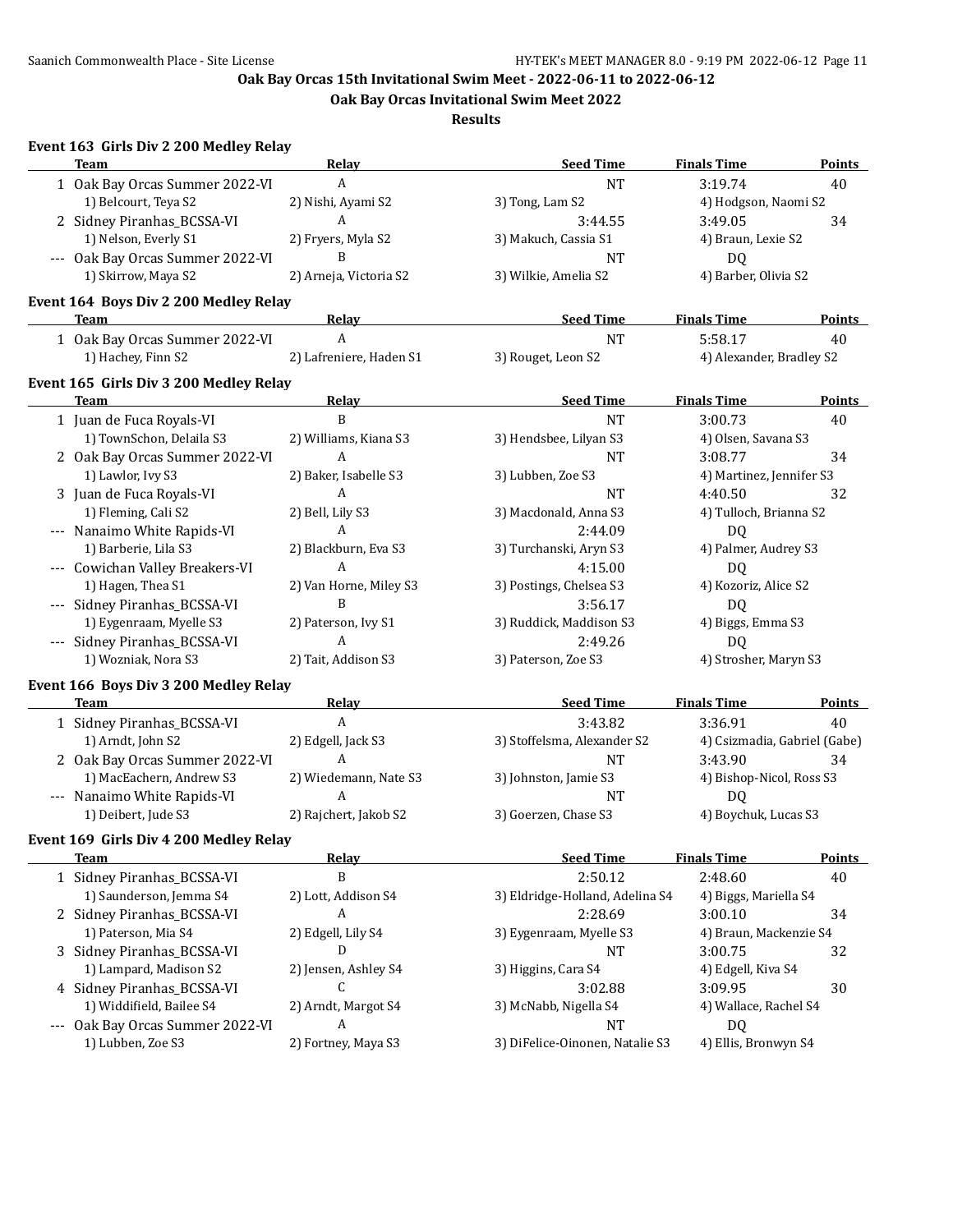**Oak Bay Orcas Invitational Swim Meet 2022**

**Results**

| Event 170 Boys Div 4 200 Medley Relay<br>Team        | Relay                         | <b>Seed Time</b>             | <b>Finals Time</b>            | Points        |
|------------------------------------------------------|-------------------------------|------------------------------|-------------------------------|---------------|
| 1 Sidney Piranhas_BCSSA-VI                           | A                             | 2:33.39                      | 2:34.09                       | 40            |
| 1) Hopkins, Torsten S4                               | 2) Hunter-Siebert, Owen S4    | 3) Strosher, Mason S4        | 4) Stoffelsma, Evan S4        |               |
| Event 171 Girls Div 5 200 Medley Relay               |                               |                              |                               |               |
| <b>Team</b>                                          | Relay                         | <b>Seed Time</b>             | <b>Finals Time</b>            | Points        |
| 1 Oak Bay Orcas Summer 2022-VI                       | A                             | <b>NT</b>                    | 2:48.09                       | 40            |
| 1) Black, Claire S5                                  | 2) Lawlor, Rowan S5           | 3) Lubben, Reese S5          | 4) Frampton, Elena S5         |               |
| 2 Salt Spring Stingrays-VI                           | А                             | <b>NT</b>                    | 2:49.56                       | 34            |
| 1) Langdon, Mikayla S3                               | 2) Sanchez Wickland, Sashi S3 | 3) Sanchez Wickland, Zoe S5  | 4) Marshall, Indigo S5        |               |
|                                                      | $\boldsymbol{A}$              |                              |                               |               |
| 3 Cowichan Valley Breakers-VI                        |                               | 3:40.00                      | 3:37.05                       | 32            |
| 1) Brown, Magnolia S5                                | 2) Dusanj, Sya S3             | 3) Smith, Phoebe S3          | 4) Garside, Leili S5          |               |
| Event 172 Boys Div 5 200 Medley Relay                |                               |                              |                               |               |
| Team<br>the control of the control of the control of | <b>Relay</b>                  | <b>Seed Time</b>             | <b>Finals Time</b>            | <b>Points</b> |
| 1 Nanaimo White Rapids-VI                            | A                             | 2:02.50                      | 2:53.05                       | 40            |
| 1) Brunette, Brage S4                                | 2) Palmer, Hudson S4          | 3) Parsons, Gabriel S5       | 4) Deibert, Gavin S4          |               |
| Event 173 Girls Div 6 200 Medley Relay               |                               |                              |                               |               |
| <b>Team</b>                                          | <b>Relay</b>                  | <b>Seed Time</b>             | <b>Finals Time</b>            | <b>Points</b> |
| 1 Cowichan Valley Breakers-VI                        | $\mathbf{A}$                  | 2:37.61                      | 2:26.15                       | 40            |
| 1) Dusanj, Avaya S5                                  | 2) Hagen, Sarah S5            | 3) Dusanj, Iyshana S6        | 4) Hogan, Anden S4            |               |
| 2 Sidney Piranhas_BCSSA-VI                           | A                             | 2:25.06                      | 2:27.84                       | 34            |
| 1) Postlethwaite, Sophie S5                          | 2) Myette, Aevin S5           | 3) Hopkins, Linnea S6        |                               |               |
|                                                      | A                             |                              | 4) Higgins, Cara S4           |               |
| 3 Juan de Fuca Royals-VI                             |                               | <b>NT</b>                    | 3:15.07                       | 32            |
| 1) Evdaeva, Liliya S6                                | 2) Macdonald, Rebecca S5      | 3) Scholefield, Charlotte S6 | 4) Beaton, Ariana S5          |               |
| Event 174 Boys Div 6 200 Medley Relay                |                               |                              |                               |               |
| <b>Team</b>                                          | <b>Relay</b>                  | <b>Seed Time</b>             | <b>Finals Time</b>            | <b>Points</b> |
| 1 Nanaimo White Rapids-VI                            | A                             | <b>NT</b>                    | 2:22.55                       | 40            |
| 1) Blackburn, Connor S5                              | 2) Goerzen, Connor S5         | 3) Telfer, Aiden S6          | 4) Duffell, Drew S5           |               |
| 2 Sidney Piranhas_BCSSA-VI                           | A                             | 2:14.91                      | 2:24.65                       | 34            |
| 1) Rankin, Liam S6                                   | 2) Edgell, Frank S6           | 3) Makuch, Simon S5          | 4) Schandl, Ethan             |               |
| --- Oak Bay Orcas Summer 2022-VI                     | A                             | <b>NT</b>                    | DQ                            |               |
| 1) Bishop-Nicol, Callum S4                           | 2) Brozuk, Kai S6             | 3) Tam, Jacob S6             | 4) Chewka-Suttie, Hudson S4   |               |
| Event 175 Girls "O" Cat 2 200 Medley Relay           |                               |                              |                               |               |
| <b>Team</b>                                          | <b>Relay</b>                  | <b>Seed Time</b>             | <b>Finals Time</b>            | Points        |
| 1 Campbell River Salmon Kings-VI                     | A                             | 2:42.18                      | 2:40.53                       | 40            |
| 1) Vose, Ella 02                                     | 2) Ogrodnik, Kate S4          | 3) Revoy, Kate-Lynn S6       | 4) Trevena, Maggie O2         |               |
|                                                      |                               |                              |                               |               |
| Event 177 Girls Div 7 200 Medley Relay               |                               |                              |                               |               |
| <b>Team</b>                                          | Relay                         | <b>Seed Time</b>             | <b>Finals Time</b>            | <b>Points</b> |
| 1 Oak Bay Orcas Summer 2022-VI                       | A                             | <b>NT</b>                    | 2:32.74                       | 40            |
| 1) Weir, Johanna S7                                  | 2) Threlfall, Lauren S6       | 3) Larkin, Rowan S6          | 4) Bishop-Nicol, McKechnie S6 |               |
| 2 Nanaimo White Rapids-VI                            | B                             | <b>NT</b>                    | 3:39.75                       | 34            |
| 1) De Pol, Nyah S7                                   | 2) Barberie, Danielle S6      | 3) Telfer, Faith S4          | 4) Rajchert, Miia S1          |               |
| 3 Nanaimo White Rapids-VI                            | A                             | 2:15.14                      | 3:40.49                       | 32            |
| 1) Parsons, Isabelle S7                              | 2) Palmer, Hadley S1          | 3) Stephens, Sophie S2       | 4) Peer, Sophie S7            |               |
| Event 178 Boys Div 7 200 Medley Relay                |                               |                              |                               |               |
| <b>Team</b>                                          | <b>Relay</b>                  | <b>Seed Time</b>             | <b>Finals Time</b>            | <b>Points</b> |
| 1 Salt Spring Stingrays-VI                           | A                             | <b>NT</b>                    | 2:12.31                       | 40            |
| 1) Pinney, Druehn S5                                 | 2) Rithaler, William S7       | 3) Otsubo-Papp, Aiden S7     | 4) Otsubo-Papp, Keegan S6     |               |
|                                                      |                               |                              |                               |               |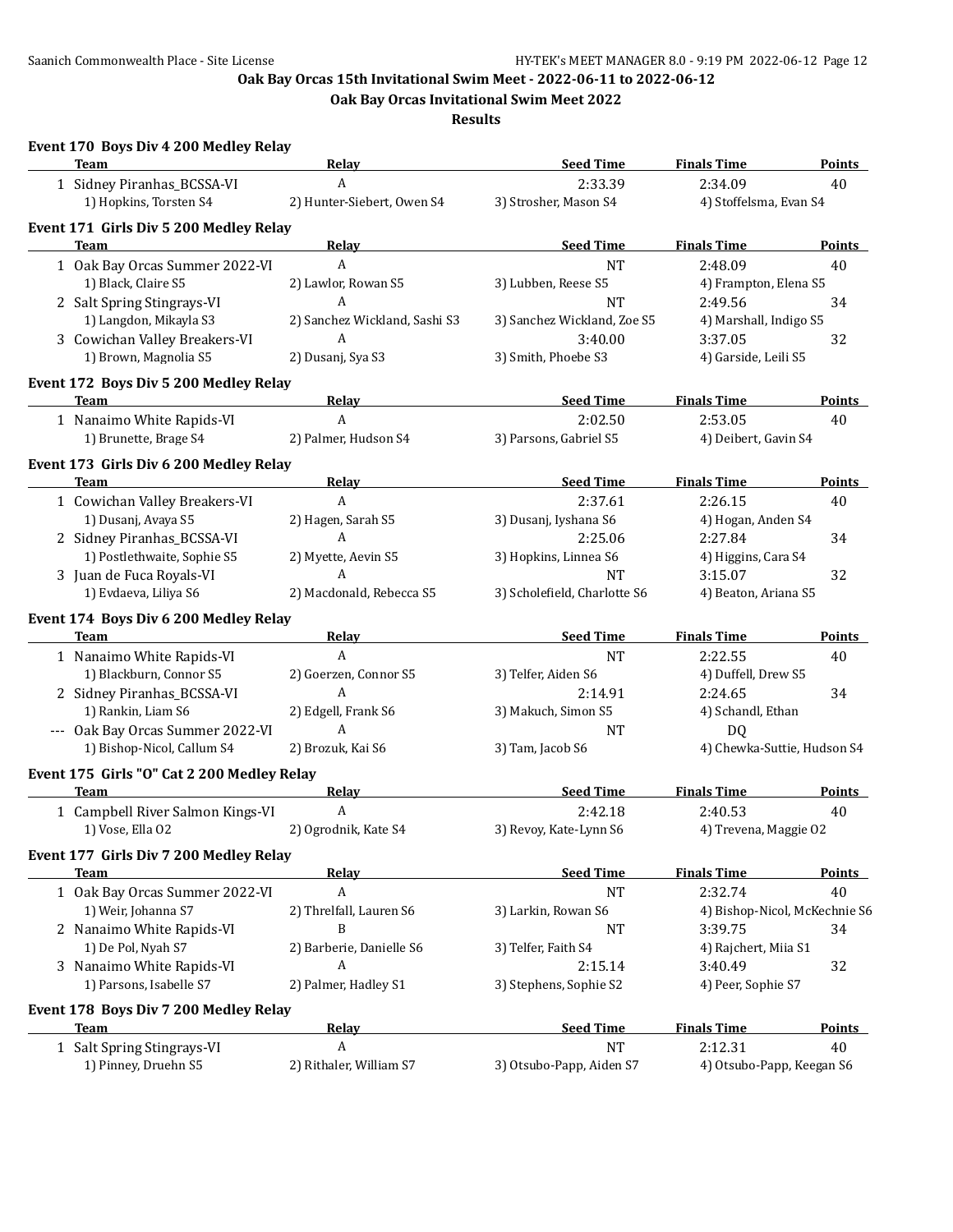**Oak Bay Orcas Invitational Swim Meet 2022**

**Results**

|       | <b>Team</b>                            | Relay                                      | <b>Seed Time</b>      | <b>Finals Time</b>   | <b>Points</b> |
|-------|----------------------------------------|--------------------------------------------|-----------------------|----------------------|---------------|
|       | 1 Cowichan Valley Breakers-VI          | A                                          | 2:15.00               | 2:24.15              | 40            |
|       | 1) Thomas-Perry, McKinley 08           | 2) Charles, Anna 08                        | 3) Hamill, Jasmine S7 | 4) Coogan, Brynna S7 |               |
|       | Event 207 Girls Div 5 50 Butterfly     |                                            |                       |                      |               |
|       | Name                                   | Yr Team                                    | <b>Seed Time</b>      | <b>Finals Time</b>   | <b>Points</b> |
|       | 1 Postlethwaite, Sophie                | Sidney Piranhas_BCSSA-VI<br>S5             | 32.09                 | 31.84                | 20            |
|       | 2 Blasco, Callie                       | <b>Blue Devils-VI</b><br>S <sub>5</sub>    | 33.12                 | 33.20                | 17            |
| 3     | Sanchez Wickland, Zoe                  | Salt Spring Stingrays-VI<br>S <sub>5</sub> | 35.68                 | 34.53                | 16            |
| 4     | Hagen, Sarah                           | Cowichan Valley Breakers-VI<br>S5          | 36.48                 | 35.48                | 15            |
|       | 5 Frampton, Elena                      | Oak Bay Orcas Summer 2022-VI<br>S5         | 41.13                 | 40.38                | 14            |
|       | 6 Lawlor, Rowan                        | Oak Bay Orcas Summer 2022-VI<br>S5         | 40.00                 | 40.98                | 13            |
|       | 7 Marshall, Indigo                     | Salt Spring Stingrays-VI<br>S5             | 41.35                 | 42.16                | 12            |
| 8     | Beaton, Ariana                         | Juan de Fuca Royals-VI<br>S5               | 46.56                 | 45.29                | 11            |
| 9     | Black, Claire                          | Oak Bay Orcas Summer 2022-VI<br>S5         | 50.22                 | 49.17                | 9             |
| $---$ | Macdonald, Rebecca                     | Juan de Fuca Royals-VI<br>S5               | <b>NT</b>             | DQ                   |               |
|       |                                        |                                            |                       |                      |               |
|       | Event 208 Boys Div 5 50 Butterfly      |                                            | <b>Seed Time</b>      | <b>Finals Time</b>   |               |
|       | <u>Name</u>                            | Yr Team<br>Salt Spring Stingrays-VI        |                       |                      | <b>Points</b> |
|       | 1 Pinney, Druehn                       | S5                                         | 31.28                 | 30.88                | 20            |
|       | 2 Makuch, Simon                        | Sidney Piranhas_BCSSA-VI<br>S5             | 30.87                 | 30.97                | 17            |
|       | 3 Goerzen, Connor                      | Nanaimo White Rapids-VI<br>S5              | 40.94                 | 35.88                | 16            |
|       | 4 Blackburn, Connor                    | Nanaimo White Rapids-VI<br>S5              | 37.57                 | 36.45                | 15            |
|       | Event 209 Girls Div 6 50 Butterfly     |                                            |                       |                      |               |
|       | Name                                   | Yr Team                                    | <b>Seed Time</b>      | <b>Finals Time</b>   | <b>Points</b> |
|       | 1 Revoy, Kate-Lynn                     | Campbell River Salmon Kings-VI<br>S6       | 31.93                 | 32.81                | 20            |
|       | 2 Larkin, Rowan                        | Oak Bay Orcas Summer 2022-VI<br>S6         | 32.56                 | 32.83                | 17            |
|       | 3 Hopkins, Linnea                      | Sidney Piranhas_BCSSA-VI<br>S6             | 32.53                 | 32.91                | 16            |
| 4     | Barberie, Danielle                     | Nanaimo White Rapids-VI<br>S6              | 34.26                 | 33.46                | 15            |
| 5     | Dusanj, Iyshana                        | Cowichan Valley Breakers-VI<br>S6          | 37.44                 | 37.63                | 14            |
| 6     | Dodd, Avari                            | Nanaimo White Rapids-VI<br>S6              | 39.37                 | 38.45                | 13            |
|       | 7 Fournier, Katherine                  | Nanaimo White Rapids-VI<br>S6              | 39.27                 | 38.94                | 12            |
| 8     | Bishop-Nicol, McKechnie                | Oak Bay Orcas Summer 2022-VI<br>S6         | 47.13                 | 44.27                | 11            |
| 9     | Scholefield, Charlotte                 | Juan de Fuca Royals-VI<br>S6               | 45.73                 | 45.13                | 9             |
|       | 10 Threlfall, Lauren                   | Oak Bay Orcas Summer 2022-VI<br>S6         | 50.29                 | 48.24                | 7             |
|       | Event 210 Boys Div 6 50 Butterfly      |                                            |                       |                      |               |
|       | <u>Name</u>                            | Yr Team                                    | <b>Seed Time</b>      | <b>Finals Time</b>   | Points        |
|       | 1 Holland, Henry                       | S6 Blue Devils-VI                          | 35.71                 | 29.58                | 20            |
|       | 2 Edgell, Frank                        | S6 Sidney Piranhas_BCSSA-VI                | 30.04                 | 29.81                | 17            |
| 3     | Tam, Jacob                             | Oak Bay Orcas Summer 2022-VI<br>S6         | 36.09                 | 35.51                | 16            |
| 4     | Otsubo-Papp, Keegan                    | Salt Spring Stingrays-VI<br>S6             | 34.89                 | 35.53                | 15            |
|       | --- Brozuk, Kai                        | S6 Oak Bay Orcas Summer 2022-VI            | 51.16                 | DQ                   |               |
|       |                                        |                                            |                       |                      |               |
|       | Event 211 Girls "O" Cat 2 50 Butterfly |                                            |                       |                      |               |
|       | Name                                   | Yr Team                                    | <b>Seed Time</b>      | <b>Finals Time</b>   | <b>Points</b> |
|       | 1 Sheppard, Kennadie                   | 02 Nanaimo White Rapids-VI                 | 31.15                 | 30.26                | 20            |
|       | 2 Trevena, Maggie                      | 02 Campbell River Salmon Kings-VI          | <b>NT</b>             | 42.75                | 17            |
|       | Event 212 Boys "O" Cat 2 50 Butterfly  |                                            |                       |                      |               |
|       | <b>Name</b>                            | Yr Team                                    | <b>Seed Time</b>      | <b>Finals Time</b>   | <b>Points</b> |
|       | --- Wright, Grayson                    | 02 Campbell River Salmon Kings-VI          | $\rm{NT}$             | DQ                   |               |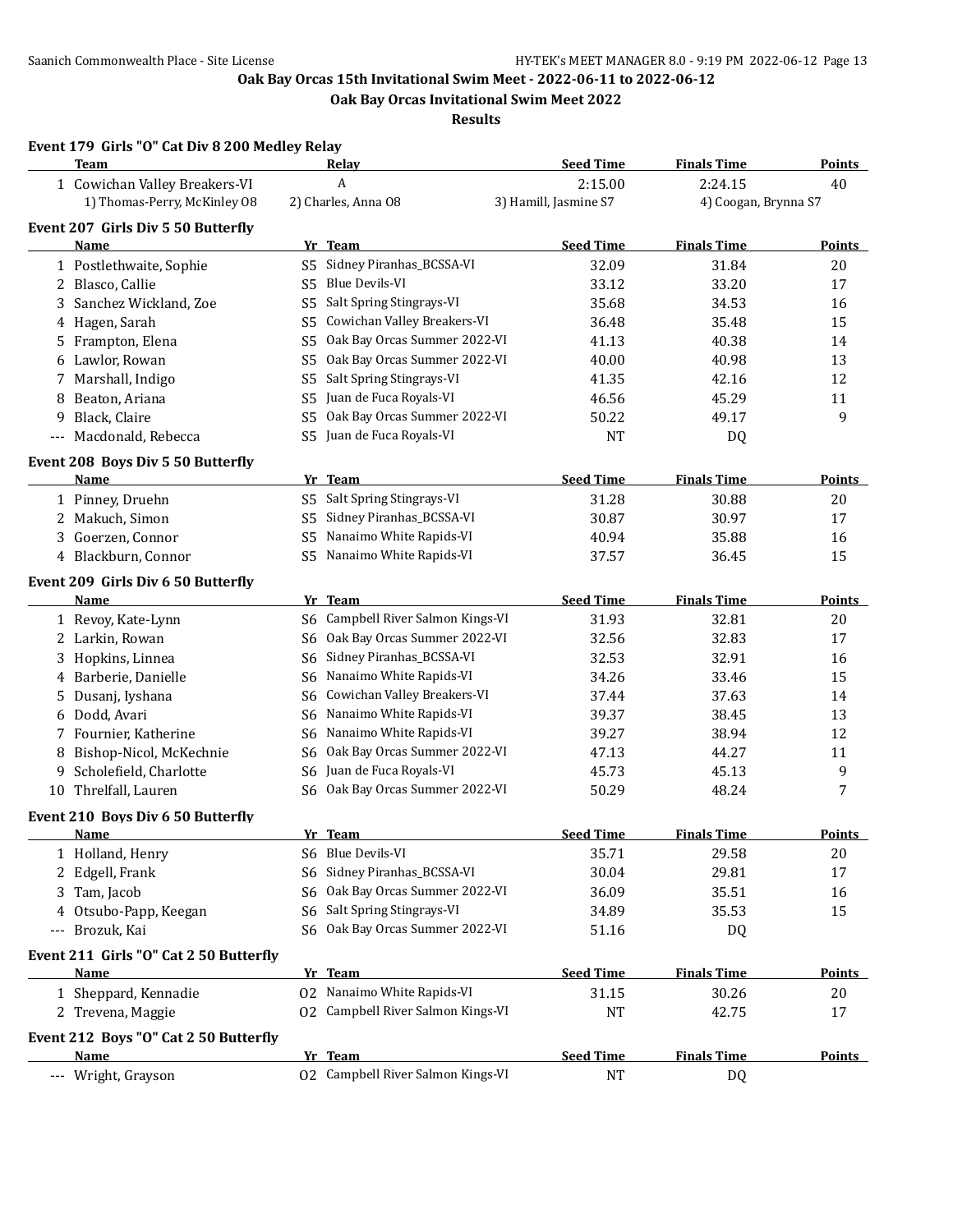**Oak Bay Orcas Invitational Swim Meet 2022**

**Results**

#### **Event 213 Girls Div 7 50 Butterfly**

|    | Name                                       |      | Yr Team                           | <b>Seed Time</b> | <b>Finals Time</b> | <b>Points</b> |
|----|--------------------------------------------|------|-----------------------------------|------------------|--------------------|---------------|
|    | 1 De Pol, Nyah                             |      | S7 Nanaimo White Rapids-VI        | <b>NT</b>        | 32.81              | 20            |
|    | 2 Coogan, Brynna                           | S7   | Cowichan Valley Breakers-VI       | 32.75            | 34.07              | 17            |
|    | 3 Peer, Sophie                             | S7   | Nanaimo White Rapids-VI           | 33.51            | 36.15              | 16            |
|    | Event 214 Boys Div 7 50 Butterfly          |      |                                   |                  |                    |               |
|    | <b>Name</b>                                |      | Yr Team                           | <b>Seed Time</b> | <b>Finals Time</b> | <b>Points</b> |
|    | 1 Mangmang, Daniel                         |      | S7 Cowichan Valley Breakers-VI    | 31.38            | 30.96              | 20            |
|    | 2 Otsubo-Papp, Aiden                       | S7   | Salt Spring Stingrays-VI          | 33.16            | 32.18              | 17            |
|    | 3 Rithaler, William                        | S7   | Salt Spring Stingrays-VI          | 34.65            | 35.47              | 16            |
|    |                                            |      |                                   |                  |                    |               |
|    | <b>Event 217 Girls Div 1 50 Backstroke</b> |      |                                   |                  |                    |               |
|    | Name                                       |      | Yr Team                           | <b>Seed Time</b> | <b>Finals Time</b> | <b>Points</b> |
|    | 1 Makuch, Cassia                           |      | S1 Sidney Piranhas_BCSSA-VI       | 51.89            | 52.54              | 20            |
|    | 2 Galik-Lemky, Avery                       |      | S1 Blue Devils-VI                 | 56.73            | 55.97              | 17            |
| 3  | Jin, Rachael                               | S1 - | Oak Bay Orcas Summer 2022-VI      | 1:02.80          | 57.21              | 16            |
|    | 4 Palmer, Hadley                           |      | S1 Nanaimo White Rapids-VI        | 1:05.75          | 59.44              | 15            |
| 5  | Hagen, Thea                                |      | S1 Cowichan Valley Breakers-VI    | 59.87            | 1:00.45            | 14            |
|    | 6 Marshall, Jade                           |      | S1 Salt Spring Stingrays-VI       | <b>NT</b>        | 1:02.00            | 13            |
| 7  | Nelson, Everly                             | S1   | Sidney Piranhas_BCSSA-VI          | 1:06.57          | 1:02.70            | 12            |
| 8  | Fryers, Iris                               | S1   | Sidney Piranhas_BCSSA-VI          | 1:06.39          | 1:03.12            | 11            |
| 9  | Lee, Taylor                                | S1   | Oak Bay Orcas Summer 2022-VI      | <b>NT</b>        | 1:08.14            | 9             |
| 10 | Burke, Kailee                              | S1   | Oak Bay Orcas Summer 2022-VI      | 1:16.94          | 1:10.14            | 7             |
|    | 11 Nishi, Kiyomi                           | S1   | Oak Bay Orcas Summer 2022-VI      | 1:17.96          | 1:11.52            | 6             |
|    | 12 Paterson, Ivy                           | S1.  | Sidney Piranhas_BCSSA-VI          | 1:30.98          | 1:12.40            | 5             |
|    | Event 218 Boys Div 1 50 Backstroke         |      |                                   |                  |                    |               |
|    | Name                                       |      | Yr Team                           | <b>Seed Time</b> | <b>Finals Time</b> | <b>Points</b> |
|    | 1 Ogrodnik, Evan                           |      | S1 Campbell River Salmon Kings-VI | <b>NT</b>        | 1:03.16            | 20            |
|    | 2 Smith, Sebastian                         |      | S1 Cowichan Valley Breakers-VI    | <b>NT</b>        | 1:04.47            | 17            |
|    | 3 Hamer, Ian                               |      | S1 Oak Bay Orcas Summer 2022-VI   | NT               | 1:21.43            | 16            |
|    | Event 219 Girls Div 2 50 Backstroke        |      |                                   |                  |                    |               |
|    | Name                                       |      | Yr Team                           | <b>Seed Time</b> | <b>Finals Time</b> | <b>Points</b> |
|    | 1 Nishi, Ayami                             | S2   | Oak Bay Orcas Summer 2022-VI      | 47.17            | 46.16              | 20            |
|    | 2 Braun, Lexie                             | S2   | Sidney Piranhas_BCSSA-VI          | 50.43            | 50.76              | 17            |
| 3. | Wilkie, Amelia                             | S2   | Oak Bay Orcas Summer 2022-VI      | 59.10            | 55.30              | 16            |
|    | 4 Kovacs, Finley                           |      | S2 Nanaimo White Rapids-VI        | 1:03.70          | 1:01.56            | 15            |
|    | 5 Fleming, Cali                            |      | S2 Juan de Fuca Royals-VI         | <b>NT</b>        | 1:08.60            | 14            |
|    | 6 Barber, Olivia                           |      | S2 Oak Bay Orcas Summer 2022-VI   | <b>NT</b>        | 1:11.48            | 13            |
|    | 7 Skirrow, Maya                            |      | S2 Oak Bay Orcas Summer 2022-VI   | 1:06.99          | 1:11.54            | 12            |
| 8  | Arneja, Victoria                           | S2   | Oak Bay Orcas Summer 2022-VI      | 1:19.96          | 1:17.53            | 11            |
|    | --- Huynh, Addison                         | S2   | Juan de Fuca Royals-VI            | NT               | DQ                 |               |
|    | Dearden, Ellie                             | S2   | Pender Island Otters-VI           | NT               | DQ                 |               |
|    | Fryers, Myla                               | S2   | Sidney Piranhas_BCSSA-VI          | 53.23            | DQ                 |               |
|    | Tong, Lam                                  | S2   | Oak Bay Orcas Summer 2022-VI      | 53.64            | DQ                 |               |
|    | --- Hodgson, Naomi                         | S2   | Oak Bay Orcas Summer 2022-VI      | <b>NT</b>        | DQ                 |               |
|    |                                            |      |                                   |                  |                    |               |
|    | Event 220 Boys Div 2 50 Backstroke         |      |                                   |                  |                    |               |
|    | <b>Name</b>                                |      | Yr Team                           | <b>Seed Time</b> | <b>Finals Time</b> | <b>Points</b> |
|    | 1 Stoffelsma, Alexander                    |      | S2 Sidney Piranhas_BCSSA-VI       | 46.13            | 46.30              | 20            |
|    | 2 Rajchert, Jakob                          |      | S2 Nanaimo White Rapids-VI        | 58.20            | 51.56              | $17\,$        |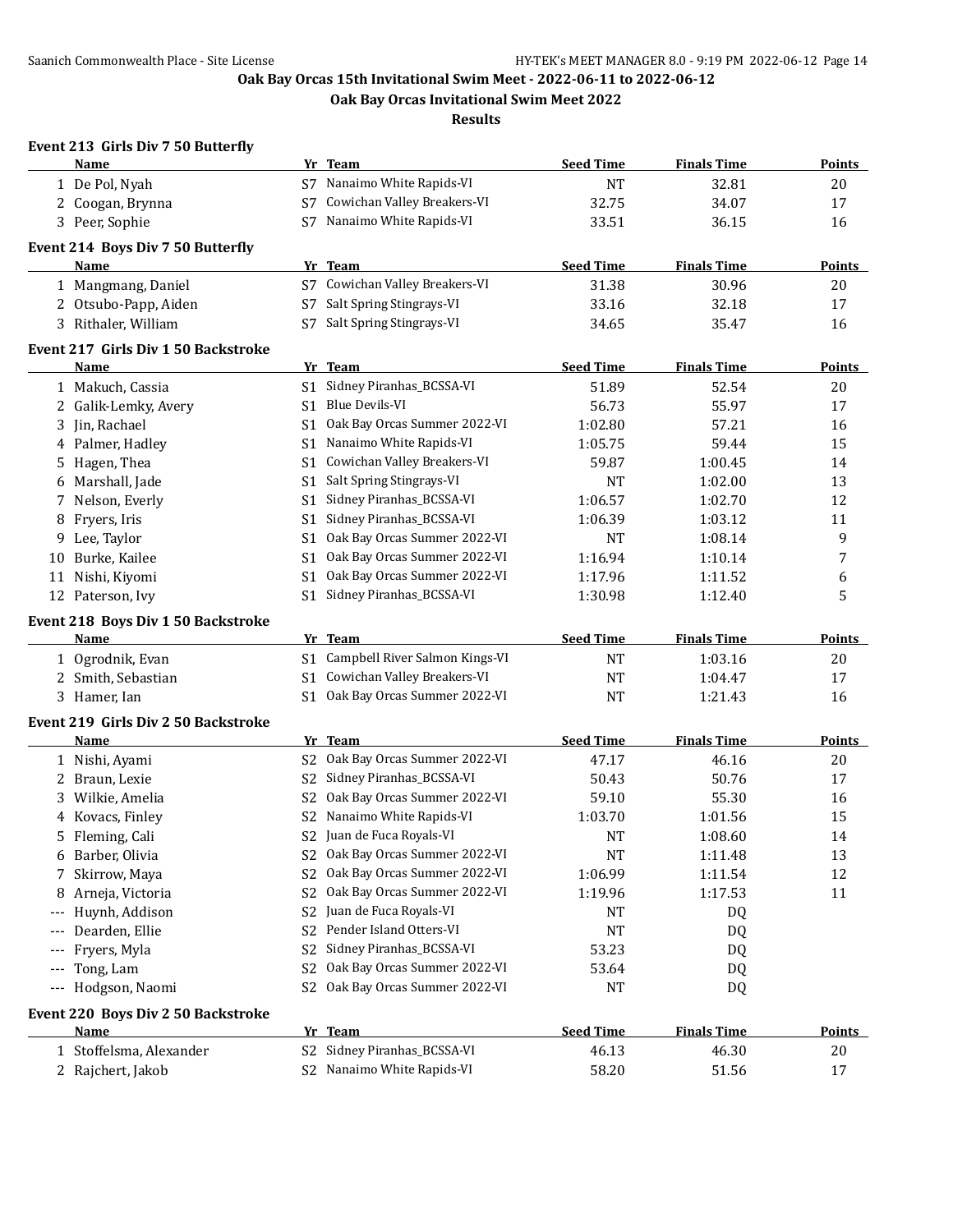**Oak Bay Orcas Invitational Swim Meet 2022**

#### **Results**

## **(Event 220 Boys Div 2 50 Backstroke)**

| <b>Name</b>          |                | Yr Team                                     | <b>Seed Time</b> | <b>Finals Time</b> | <b>Points</b> |
|----------------------|----------------|---------------------------------------------|------------------|--------------------|---------------|
| 3 Rouget, Leon       |                | S <sub>2</sub> Oak Bay Orcas Summer 2022-VI | NΤ               | 55.16              | 16            |
| 4 Arndt, John        |                | S2 Sidney Piranhas_BCSSA-VI                 | 1:00.46          | 57.06              | 15            |
| 5 Moore, Kai         |                | S <sub>2</sub> Juan de Fuca Royals-VI       | 1:02.12          | 59.98              | 14            |
| 6 Yates, Oliver      |                | S <sub>2</sub> Juan de Fuca Royals-VI       | <b>NT</b>        | 1:02.03            | 13            |
| 7 Moore, Asher       | S2             | Oak Bay Orcas Summer 2022-VI                | 1:31.55          | 1:06.09            | 12            |
| 8 Alexander, Bradley |                | S <sub>2</sub> Oak Bay Orcas Summer 2022-VI | <b>NT</b>        | 1:10.56            | 11            |
| 9 Hanna-Lloyd, Henry |                | S <sub>2</sub> Oak Bay Orcas Summer 2022-VI | <b>NT</b>        | 1:15.33            | 9             |
| 10 Davis, Charles    | S <sub>2</sub> | Oak Bay Orcas Summer 2022-VI                | NT               | 1:28.06            |               |
| --- Hachey, Finn     |                | Oak Bay Orcas Summer 2022-VI                | NT               | DQ                 |               |

#### **Event 221 Girls Div 3 50 Backstroke**

|       | <b>Name</b>               | Yr             | <b>Team</b>                  | <b>Seed Time</b> | <b>Finals Time</b> | Points |
|-------|---------------------------|----------------|------------------------------|------------------|--------------------|--------|
|       | 1 Tait, Addison           | S <sub>3</sub> | Sidney Piranhas_BCSSA-VI     | 36.88            | 37.22              | 20     |
|       | 2 Paterson, Zoe           | S <sub>3</sub> | Sidney Piranhas_BCSSA-VI     | 37.80            | 38.66              | 17     |
| 3     | Olsen, Savana             | S <sub>3</sub> | Juan de Fuca Royals-VI       | 43.04            | 42.42              | 16     |
| 4     | Langdon, Mikayla          | S <sub>3</sub> | Salt Spring Stingrays-VI     | 42.53            | 42.51              | 15     |
| 5.    | Hendsbee, Lilyan          | S <sub>3</sub> | Juan de Fuca Royals-VI       | 42.54            | 43.47              | 14     |
| 6     | Strosher, Maryn           | S <sub>3</sub> | Sidney Piranhas_BCSSA-VI     | 45.61            | 43.73              | 13     |
|       | Barberie, Lila            | S <sub>3</sub> | Nanaimo White Rapids-VI      | 46.18            | 45.37              | 12     |
| 8     | Williams, Kiana           | S <sub>3</sub> | Juan de Fuca Royals-VI       | 47.38            | 46.22              | 11     |
| 9     | Sanchez Wickland, Sashi   | S <sub>3</sub> | Salt Spring Stingrays-VI     | 51.88            | 47.05              | 9      |
| 10    | Lawlor, Ivy               | S <sub>3</sub> | Oak Bay Orcas Summer 2022-VI | 50.71            | 47.95              | 7      |
| 11    | Martinez, Jennifer        | S <sub>3</sub> | Oak Bay Orcas Summer 2022-VI | 55.10            | 48.04              | 6      |
| 12    | Palmer, Audrey            | S <sub>3</sub> | Nanaimo White Rapids-VI      | 55.81            | 49.07              | 5      |
| 13    | TownSchon, Delaila        | S3             | Juan de Fuca Royals-VI       | 50.82            | 49.15              | 4      |
| 14    | Baker, Isabelle           | S <sub>3</sub> | Oak Bay Orcas Summer 2022-VI | 57.75            | 50.17              | 3      |
| 15    | Ruddick, Maddison         | S <sub>3</sub> | Sidney Piranhas_BCSSA-VI     | 56.82            | 50.74              | 2      |
| 16    | Wozniak, Nora             | S <sub>3</sub> | Sidney Piranhas_BCSSA-VI     | 52.11            | 51.42              | 1      |
| 17    | Eygenraam, Myelle         | S3             | Sidney Piranhas_BCSSA-VI     | 56.07            | 57.71              |        |
| 18    | Fortney, Maya             | S <sub>3</sub> | Oak Bay Orcas Summer 2022-VI | 1:05.42          | 1:00.90            |        |
| 19    | Van Horne, Miley          | S3             | Cowichan Valley Breakers-VI  | 1:04.32          | 1:07.01            |        |
| 20    | Postings, Chelsea         | S <sub>3</sub> | Cowichan Valley Breakers-VI  | 1:07.08          | 1:12.23            |        |
| $---$ | DiFelice-Oinonen, Natalie | S <sub>3</sub> | Oak Bay Orcas Summer 2022-VI | NT               | DQ                 |        |
| ---   | Macdonald, Anna           | S <sub>3</sub> | Juan de Fuca Royals-VI       | <b>NT</b>        | DQ                 |        |

#### **Event 222 Boys Div 3 50 Backstroke**

|    | Name                        |     | Yr Team                               | <b>Seed Time</b> | <b>Finals Time</b> | <b>Points</b> |
|----|-----------------------------|-----|---------------------------------------|------------------|--------------------|---------------|
|    | 1 Edgell, Jack              | S3  | Sidney Piranhas_BCSSA-VI              | 45.65            | 45.60              | 20            |
|    | 2 Bishop-Nicol, Ross        | S3  | Oak Bay Orcas Summer 2022-VI          | 57.58            | 49.10              | 17            |
|    | 3 Parker, Piers             | S3  | Blue Devils-VI                        | 1:03.87          | 50.34              | 16            |
|    | 4 Mills, Adrien             |     | S3 Juan de Fuca Royals-VI             | <b>NT</b>        | 50.70              | 15            |
|    | 5 Wiedemann, Nate           | S3- | Oak Bay Orcas Summer 2022-VI          | NT               | 52.20              | 14            |
|    | 6 Johnston, Jamie           | S3  | Oak Bay Orcas Summer 2022-VI          | 56.61            | 52.33              | 13            |
|    | 7 Deibert, Jude             | S3  | Nanaimo White Rapids-VI               | NT               | 56.57              | 12            |
|    | 8 Beaton, Xavier            |     | S <sub>3</sub> Juan de Fuca Royals-VI | 1:08.47          | 59.04              | 11            |
|    | 9 Csizmadia, Gabriel (Gabe) |     | Sidney Piranhas_BCSSA-VI              | NT               | 1:02.09            | 9             |
| 10 | Hamer, Cormac               | S3  | Oak Bay Orcas Summer 2022-VI          | 1:13.92          | 1:11.96            | 7             |
| 11 | Black, Daniel               | S3  | Oak Bay Orcas Summer 2022-VI          | NT               | 1:15.84            | 6             |
|    | 12 Harder, Jacob            | S3  | Salt Spring Stingrays-VI              | 1:35.47          | 1:16.83            | 5             |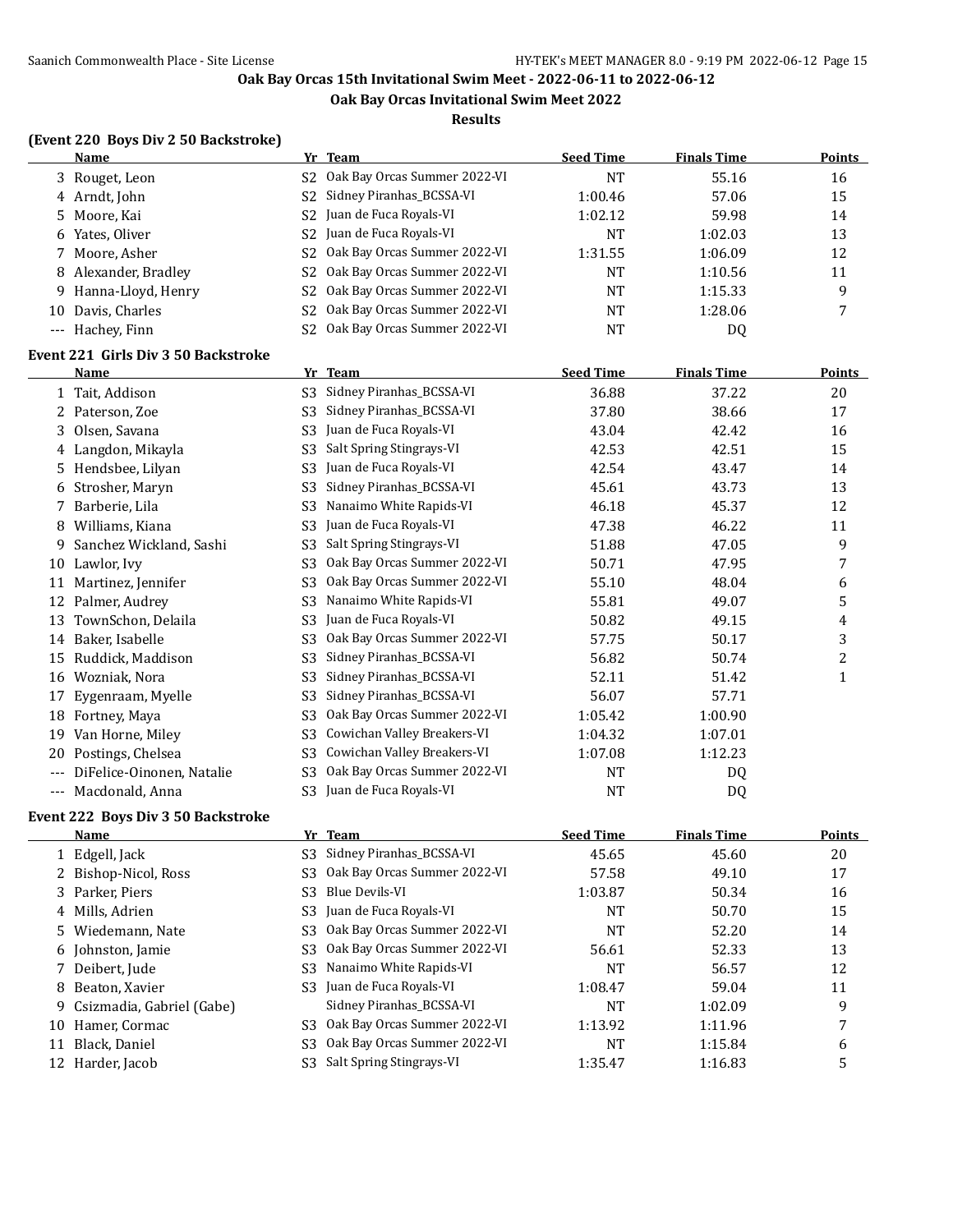**Oak Bay Orcas Invitational Swim Meet 2022**

**Results**

## **Event 225 Girls Div 4 100 Backstroke**

|       | Name                                         |          | Yr Team                         | <b>Seed Time</b>   | <b>Finals Time</b> | <b>Points</b> |
|-------|----------------------------------------------|----------|---------------------------------|--------------------|--------------------|---------------|
|       | 1 Postlethwaite, Kate                        |          | S4 Sidney Piranhas_BCSSA-VI     | 1:19.07            | 1:20.56            | $20\,$        |
|       | 2 Braun, Mackenzie                           | S4       | Sidney Piranhas_BCSSA-VI        | <b>NT</b>          | 1:21.28            | 17            |
|       | 3 Hogan, Anden                               | S4       | Cowichan Valley Breakers-VI     | <b>NT</b>          | 1:23.91            | 16            |
|       | 4 Saunderson, Jemma                          | S4       | Sidney Piranhas_BCSSA-VI        | NT                 | 1:30.70            | 15            |
| 5.    | Ogrodnik, Kate                               | S4       | Campbell River Salmon Kings-VI  | <b>NT</b>          | 1:33.02            | 14            |
| 6     | Fudge, Claire                                | S4       | Juan de Fuca Royals-VI          | 1:32.28            | 1:33.56            | 13            |
|       | 7 Poulin, Holli                              | S4       | Juan de Fuca Royals-VI          | 1:40.28            | 1:36.52            | 12            |
| 8     | Lott, Addison                                | S4       | Sidney Piranhas_BCSSA-VI        | 1:39.83            | 1:36.61            | 11            |
| 9     | Marshall, Cypress                            | S4       | Salt Spring Stingrays-VI        | <b>NT</b>          | 1:38.47            | 9             |
| 10    | Edgell, Kiva                                 | S4       | Sidney Piranhas_BCSSA-VI        | <b>NT</b>          | 1:39.61            | 7             |
|       | 11 Kovacs, Lilika                            | S4       | Nanaimo White Rapids-VI         | 1:44.58            | 1:40.37            | 6             |
| 12    | Arndt, Margot                                | S4       | Sidney Piranhas_BCSSA-VI        | NT                 | 1:55.13            | 5             |
| 13    | Ellis, Bronwyn                               | S4       | Oak Bay Orcas Summer 2022-VI    | NT                 | 2:07.01            | 4             |
| $---$ | Eldridge-Holland, Adelina                    | S4       | Sidney Piranhas_BCSSA-VI        | 1:41.69            | DQ                 |               |
|       | Event 226 Boys Div 4 100 Backstroke          |          |                                 |                    |                    |               |
|       | Name                                         |          | Yr Team                         | <b>Seed Time</b>   | <b>Finals Time</b> | <b>Points</b> |
|       | 1 Hunter-Siebert, Owen                       | S4       | Sidney Piranhas_BCSSA-VI        | 1:18.46            | 1:19.19            | 20            |
|       | 2 Hopkins, Torsten                           |          | S4 Sidney Piranhas_BCSSA-VI     | 1:21.75            | 1:21.32            | 17            |
|       | 3 Palmer, Hudson                             | S4       | Nanaimo White Rapids-VI         | 1:39.86            | 1:25.73            | 16            |
| 4     | Stoffelsma, Evan                             | S4       | Sidney Piranhas_BCSSA-VI        | 1:40.58            | 1:39.48            | 15            |
| 5.    | Harder, William                              | S4       | Salt Spring Stingrays-VI        | 1:55.36            | 1:43.49            | 14            |
| 6     | Chewka-Suttie, Hudson                        | S4       | Oak Bay Orcas Summer 2022-VI    | 1:43.71            | 1:45.38            | 13            |
| $---$ | Deibert, Gavin                               |          | S4 Nanaimo White Rapids-VI      | NT                 | DQ                 |               |
| $---$ | Kinnear, LuoYuan                             |          | Sidney Piranhas_BCSSA-VI        | <b>NT</b>          | <b>DQ</b>          |               |
| $---$ | Bishop-Nicol, Callum                         |          | S4 Oak Bay Orcas Summer 2022-VI | 1:48.67            | DQ                 |               |
|       |                                              |          |                                 |                    |                    |               |
|       | Event 227 Girls Div 5 100 Backstroke<br>Name |          | Yr Team                         | <b>Seed Time</b>   | <b>Finals Time</b> | <b>Points</b> |
|       |                                              |          | Sidney Piranhas_BCSSA-VI        |                    |                    |               |
|       | 1 Postlethwaite, Sophie                      | S5       | Cowichan Valley Breakers-VI     | 1:15.73            | 1:13.25            | 20            |
|       | 2 Hagen, Sarah                               | S5       | Blue Devils-VI                  | 1:20.83            | 1:19.69            | 17            |
| 3     | Blasco, Callie<br>Sanchez Wickland, Zoe      | S5<br>S5 | Salt Spring Stingrays-VI        | 1:20.64            | 1:22.58            | 16<br>15      |
| 4     |                                              | S5       | Cowichan Valley Breakers-VI     | 1:24.16            | 1:23.47<br>1:26.76 | 14            |
| 5.    | Dusanj, Avaya<br>6 Marshall, Indigo          | S5       | Salt Spring Stingrays-VI        | 1:26.01<br>1:31.16 | 1:31.56            | 13            |
|       | 7 Frampton, Elena                            | S5       | Oak Bay Orcas Summer 2022-VI    |                    |                    | 12            |
|       | 8 Lawlor, Rowan                              | S5       | Oak Bay Orcas Summer 2022-VI    | 1:34.37            | 1:32.84            | 11            |
|       | Beaton, Ariana                               |          | S5 Juan de Fuca Royals-VI       | 1:33.07<br>1:42.60 | 1:32.85<br>1:39.59 | 9             |
| 9     | Black, Claire                                |          | S5 Oak Bay Orcas Summer 2022-VI |                    | 1:48.99            | 7             |
| 10    | Myette, Aevin                                |          | S5 Sidney Piranhas_BCSSA-VI     | 1:48.46<br>NT      | DQ                 |               |
| $---$ |                                              |          |                                 |                    |                    |               |
|       | Event 228 Boys Div 5 100 Backstroke          |          |                                 |                    |                    |               |
|       | <b>Name</b>                                  |          | Yr Team                         | <b>Seed Time</b>   | <b>Finals Time</b> | <b>Points</b> |
|       | 1 Pinney, Druehn                             | S5       | Salt Spring Stingrays-VI        | 1:08.78            | 1:07.71            | 20            |
|       | 2 Makuch, Simon                              | S5       | Sidney Piranhas_BCSSA-VI        | 1:42.98            | 1:20.34            | 17            |
|       | 3 Blackburn, Connor                          | S5       | Nanaimo White Rapids-VI         | 1:24.43            | 1:24.22            | 16            |
|       | 4 Goerzen, Connor                            |          | S5 Nanaimo White Rapids-VI      | 1:35.12            | 1:25.32            | 15            |

--- Normile, Liam S5 Salt Spring Stingrays-VI NT NT DQ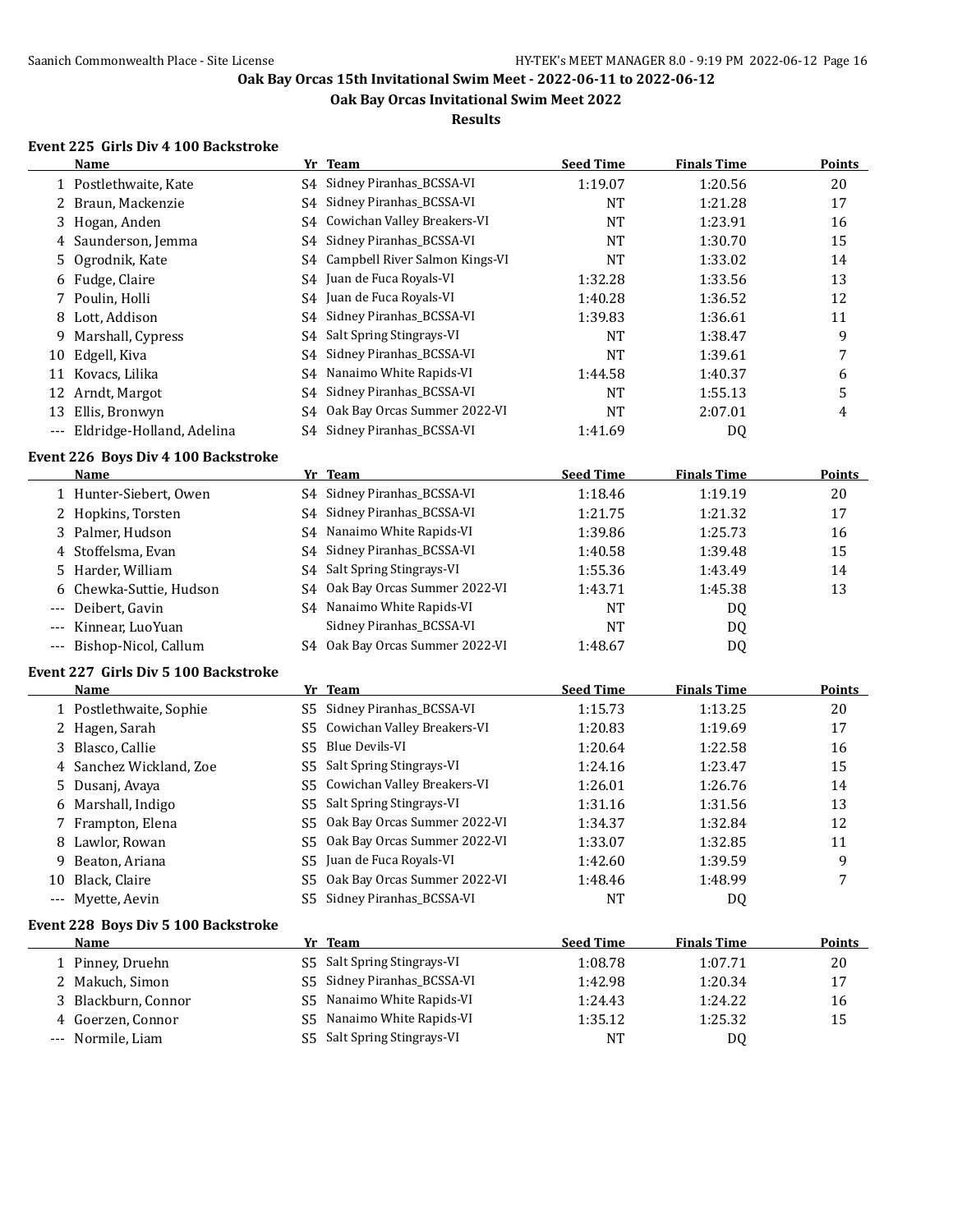**Oak Bay Orcas Invitational Swim Meet 2022**

**Results**

## **Event 229 Girls Div 6 100 Backstroke**

| Name                                            |                | Yr Team                           | <b>Seed Time</b> | <b>Finals Time</b> | <b>Points</b> |
|-------------------------------------------------|----------------|-----------------------------------|------------------|--------------------|---------------|
| 1 Barberie, Danielle                            | S6             | Nanaimo White Rapids-VI           | 1:11.09          | 1:12.83            | 20            |
| 2 Revoy, Kate-Lynn                              | S6             | Campbell River Salmon Kings-VI    | 1:16.62          | 1:17.09            | 17            |
| 3 Larkin, Rowan                                 | S6             | Oak Bay Orcas Summer 2022-VI      | 1:19.90          | 1:21.11            | 16            |
| Scholefield, Charlotte<br>4                     | S6             | Juan de Fuca Royals-VI            | 1:28.05          | 1:30.42            | 15            |
| Dodd, Avari<br>5.                               | S6             | Nanaimo White Rapids-VI           | 1:32.50          | 1:30.62            | 14            |
| Fournier, Katherine<br>6                        | S6             | Nanaimo White Rapids-VI           | 1:31.05          | 1:31.92            | 13            |
| 7 Bishop-Nicol, McKechnie                       | S6             | Oak Bay Orcas Summer 2022-VI      | 1:37.37          | 1:38.75            | 12            |
| 8 Threlfall, Lauren                             |                | S6 Oak Bay Orcas Summer 2022-VI   | 1:50.71          | 1:49.73            | 11            |
| Event 230 Boys Div 6 100 Backstroke             |                |                                   |                  |                    |               |
| Name                                            |                | Yr Team                           | <b>Seed Time</b> | <b>Finals Time</b> | Points        |
| 1 Holland, Henry                                |                | S6 Blue Devils-VI                 | 1:22.30          | 1:13.00            | 20            |
| 2 Otsubo-Papp, Keegan                           |                | S6 Salt Spring Stingrays-VI       | 1:15.64          | 1:17.92            | 17            |
| 3 Tam, Jacob                                    | S6             | Oak Bay Orcas Summer 2022-VI      | 1:21.31          | 1:20.78            | 16            |
| 4 Brozuk, Kai                                   |                | S6 Oak Bay Orcas Summer 2022-VI   | 1:33.48          | 1:30.86            | 15            |
| Event 231 Girls "O" Cat 2 100 Backstroke        |                |                                   |                  |                    |               |
| Name                                            |                | Yr Team                           | <b>Seed Time</b> | <b>Finals Time</b> | <b>Points</b> |
| 1 Sheppard, Kennadie                            |                | 02 Nanaimo White Rapids-VI        | 1:11.67          | 1:10.57            | 20            |
| --- Trevena, Maggie                             |                | 02 Campbell River Salmon Kings-VI | <b>NT</b>        | DQ                 |               |
|                                                 |                |                                   |                  |                    |               |
| Event 232 Boys "O" Cat 2 100 Backstroke<br>Name |                | Yr Team                           | <b>Seed Time</b> | <b>Finals Time</b> | Points        |
| 1 Wright, Grayson                               |                | 02 Campbell River Salmon Kings-VI | <b>NT</b>        | 1:38.68            | 20            |
|                                                 |                |                                   |                  |                    |               |
| Event 233 Girls Div 7 100 Backstroke            |                |                                   |                  |                    |               |
| Name                                            |                | Yr Team                           | <b>Seed Time</b> | <b>Finals Time</b> | <b>Points</b> |
| 1 Parsons, Isabelle                             |                | S7 Nanaimo White Rapids-VI        | 1:14.99          | 1:17.08            | 20            |
| Coogan, Brynna<br>2                             | S7             | Cowichan Valley Breakers-VI       | 1:12.29          | 1:19.09            | 17            |
| 3 Weir, Johanna                                 | S7             | Oak Bay Orcas Summer 2022-VI      | 1:14.89          | 1:19.37            | 16            |
| 4 Peer, Sophie                                  | S7             | Nanaimo White Rapids-VI           | 1:19.41          | 1:28.63            | 15            |
| Event 234 Boys Div 7 100 Backstroke             |                |                                   |                  |                    |               |
| Name                                            |                | Yr Team                           | <b>Seed Time</b> | <b>Finals Time</b> | <b>Points</b> |
| 1 Otsubo-Papp, Aiden                            | S7             | Salt Spring Stingrays-VI          | 1:10.13          | 1:16.06            | 20            |
| 2 Mangmang, Daniel                              | S7             | Cowichan Valley Breakers-VI       | 1:20.41          | 1:18.48            | 17            |
| Rithaler, William<br>3                          | S7             | Salt Spring Stingrays-VI          | 1:32.48          | 1:34.67            | 16            |
| Martin, Ethan<br>$---$                          | S7             | Cowichan Valley Breakers-VI       | <b>NT</b>        | DQ                 |               |
| Event 245 Girls Div 1 50 Breaststroke           |                |                                   |                  |                    |               |
| <b>Name</b>                                     |                | Yr Team                           | <b>Seed Time</b> | <b>Finals Time</b> | <b>Points</b> |
| 1 Galik-Lemky, Avery                            | S1             | <b>Blue Devils-VI</b>             | 1:06.93          | 1:03.05            | $20\,$        |
| 2 Makuch, Cassia                                | S <sub>1</sub> | Sidney Piranhas_BCSSA-VI          | <b>NT</b>        | 1:04.53            | $17\,$        |
| 3 Palmer, Hadley                                | S <sub>1</sub> | Nanaimo White Rapids-VI           | 1:13.33          | 1:05.31            | 16            |
| 4 Hagen, Thea                                   | S1             | Cowichan Valley Breakers-VI       | 1:10.45          | 1:07.74            | 15            |
| 5 Paterson, Ivy                                 | S <sub>1</sub> | Sidney Piranhas_BCSSA-VI          | 1:09.87          | 1:08.09            | 14            |
| Burke, Kailee<br>6                              | S1             | Oak Bay Orcas Summer 2022-VI      | 1:15.11          | 1:08.61            | 13            |
| Jin, Rachael<br>7.                              | S <sub>1</sub> | Oak Bay Orcas Summer 2022-VI      | 1:33.67          | 1:10.66            | 12            |
| Fryers, Iris<br>8                               | S <sub>1</sub> | Sidney Piranhas_BCSSA-VI          | NT               | 1:16.30            | 11            |
| Marshall, Jade                                  | S1             | Salt Spring Stingrays-VI          | <b>NT</b>        | DQ                 |               |
| Lee, Taylor                                     | S1             | Oak Bay Orcas Summer 2022-VI      | NT               | DQ                 |               |
| Nishi, Kiyomi<br>$---$                          |                | S1 Oak Bay Orcas Summer 2022-VI   | 1:43.47          | DQ                 |               |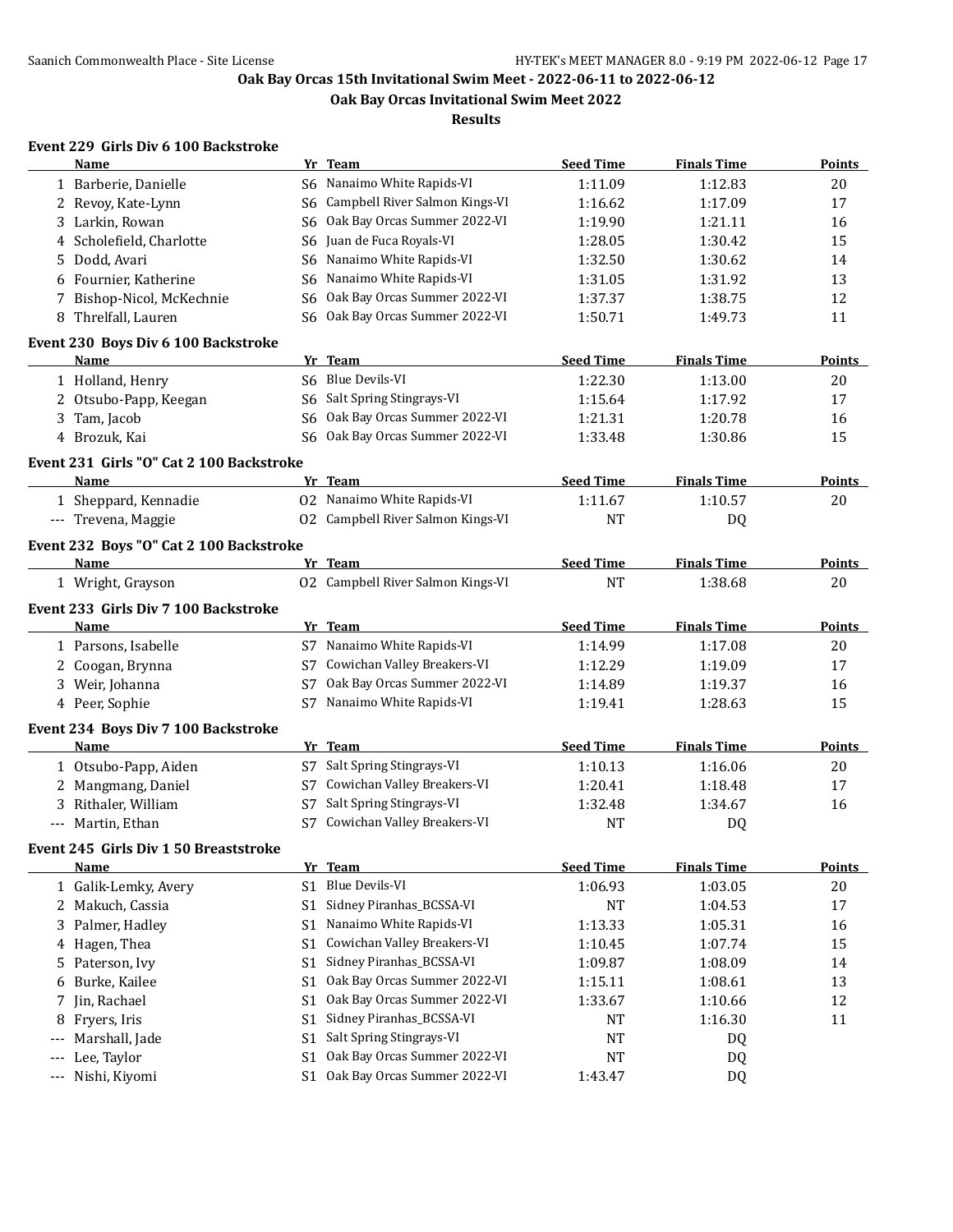**Oak Bay Orcas Invitational Swim Meet 2022**

**Results**

#### **Event 246 Boys Div 1 50 Breaststroke**

|       | Name                                         |                | Yr Team                           | <b>Seed Time</b> | <b>Finals Time</b> | <b>Points</b>           |
|-------|----------------------------------------------|----------------|-----------------------------------|------------------|--------------------|-------------------------|
|       | --- Ogrodnik, Evan                           |                | S1 Campbell River Salmon Kings-VI | <b>NT</b>        | DQ                 |                         |
|       | Event 247 Girls Div 2 50 Breaststroke        |                |                                   |                  |                    |                         |
|       | Name                                         |                | Yr Team                           | <b>Seed Time</b> | <b>Finals Time</b> | <b>Points</b>           |
|       | 1 Nishi, Ayami                               | S <sub>2</sub> | Oak Bay Orcas Summer 2022-VI      | 50.19            | 51.92              | 20                      |
|       | 2 Fryers, Myla                               | S2             | Sidney Piranhas_BCSSA-VI          | 54.87            | 54.49              | 17                      |
| 3     | Tong, Lam                                    | S2             | Oak Bay Orcas Summer 2022-VI      | 56.16            | 56.86              | 16                      |
| 4     | Hodgson, Naomi                               | S2             | Oak Bay Orcas Summer 2022-VI      | 1:06.01          | 1:03.97            | 15                      |
| 5.    | Wilkie, Amelia                               | S2             | Oak Bay Orcas Summer 2022-VI      | 1:08.06          | 1:05.78            | 14                      |
| 6     | Braun, Lexie                                 | S2             | Sidney Piranhas_BCSSA-VI          | 1:06.32          | 1:06.71            | 13                      |
| 7     | Skirrow, Maya                                | S2             | Oak Bay Orcas Summer 2022-VI      | <b>NT</b>        | 1:26.41            | 12                      |
|       | Arneja, Victoria                             | S2             | Oak Bay Orcas Summer 2022-VI      | 1:27.74          | DQ                 |                         |
|       | Kovacs, Finley                               | S2             | Nanaimo White Rapids-VI           | <b>NT</b>        | DQ                 |                         |
|       | Huynh, Addison                               | S2             | Juan de Fuca Royals-VI            | NT               | DQ                 |                         |
|       | Burke, Michaela                              | S2             | Oak Bay Orcas Summer 2022-VI      | NT               | DQ                 |                         |
|       | Fleming, Cali                                | S2             | Juan de Fuca Royals-VI            | NT               | DQ                 |                         |
|       | Dearden, Ellie                               | S2             | Pender Island Otters-VI           | NT               | DQ                 |                         |
| $---$ | Barber, Olivia                               | S2             | Oak Bay Orcas Summer 2022-VI      | <b>NT</b>        | DQ                 |                         |
|       |                                              |                |                                   |                  |                    |                         |
|       | Event 248 Boys Div 2 50 Breaststroke<br>Name |                | Yr Team                           | <b>Seed Time</b> | <b>Finals Time</b> | <b>Points</b>           |
|       | 1 Stoffelsma, Alexander                      | S2             | Sidney Piranhas_BCSSA-VI          | 58.70            | 55.16              | 20                      |
| 2     | Rajchert, Jakob                              | S2             | Nanaimo White Rapids-VI           | 1:03.71          | 59.94              | 17                      |
| 3.    | Arndt, John                                  | S2             | Sidney Piranhas_BCSSA-VI          | 1:11.95          | 1:04.64            | 16                      |
| 4     | Moore, Kai                                   | S <sub>2</sub> | Juan de Fuca Royals-VI            | <b>NT</b>        | 1:13.85            | 15                      |
|       | Moore, Asher                                 | S2             | Oak Bay Orcas Summer 2022-VI      | NT               | DQ                 |                         |
|       | Rouget, Leon                                 | S <sub>2</sub> | Oak Bay Orcas Summer 2022-VI      | NT               |                    |                         |
|       | Hanna-Lloyd, Henry                           | S2             | Oak Bay Orcas Summer 2022-VI      | NT               | DQ<br>DQ           |                         |
|       | Yates, Oliver                                | S2             | Juan de Fuca Royals-VI            | NT               | DQ                 |                         |
| $---$ | Davis, Charles                               | S2             | Oak Bay Orcas Summer 2022-VI      | <b>NT</b>        | DQ                 |                         |
|       |                                              |                |                                   |                  |                    |                         |
|       | Event 249 Girls Div 3 50 Breaststroke        |                |                                   |                  |                    |                         |
|       | Name                                         |                | Yr Team                           | <b>Seed Time</b> | <b>Finals Time</b> | <b>Points</b>           |
|       | 1 Tait, Addison                              | S3             | Sidney Piranhas_BCSSA-VI          | 40.56            | 42.12              | 20                      |
|       | 2 Hendsbee, Lilyan                           | S3             | Juan de Fuca Royals-VI            | 47.69            | 47.30              | 17                      |
|       | 3 Langdon, Mikayla                           | S3             | Salt Spring Stingrays-VI          | 53.19            | 47.60              | 16                      |
|       | 4 Dusanj, Sya                                | S3             | Cowichan Valley Breakers-VI       | 50.91            | 48.81              | 15                      |
| 5     | Paterson, Zoe                                |                | S3 Sidney Piranhas_BCSSA-VI       | 48.95            | 49.60              | 14                      |
|       | 6 Williams, Kiana                            | S3             | Juan de Fuca Royals-VI            | 51.86            | 50.96              | 13                      |
|       | 7 Palmer, Audrey                             | S3             | Nanaimo White Rapids-VI           | 59.28            | 51.72              | 12                      |
|       | 8 Lawlor, Ivy                                | S <sub>3</sub> | Oak Bay Orcas Summer 2022-VI      | 58.53            | 52.13              | 11                      |
| 9     | Olsen, Savana                                | S <sub>3</sub> | Juan de Fuca Royals-VI            | <b>NT</b>        | 52.38              | 9                       |
| 10    | Sanchez Wickland, Sashi                      | S <sub>3</sub> | Salt Spring Stingrays-VI          | 1:03.06          | 55.66              | 7                       |
| 11    | DiFelice-Oinonen, Natalie                    | S <sub>3</sub> | Oak Bay Orcas Summer 2022-VI      | <b>NT</b>        | 56.05              | 6                       |
|       | 12 Fortney, Maya                             | S <sub>3</sub> | Oak Bay Orcas Summer 2022-VI      | 58.58            | 56.60              | 5                       |
| 13    | TownSchon, Delaila                           | S <sub>3</sub> | Juan de Fuca Royals-VI            | 57.52            | 56.64              | 4                       |
|       | 14 Baker, Isabelle                           | S <sub>3</sub> | Oak Bay Orcas Summer 2022-VI      | 1:01.47          | 57.84              | 3                       |
| 15    | Bell, Lily                                   | S <sub>3</sub> | Juan de Fuca Royals-VI            | 1:02.19          | 58.51              | $\overline{\mathbf{c}}$ |
|       | 16 Ruddick, Maddison                         | S <sub>3</sub> | Sidney Piranhas_BCSSA-VI          | 1:08.40          | 1:00.92            | $\mathbf{1}$            |
| 17    | Martinez, Jennifer                           | S <sub>3</sub> | Oak Bay Orcas Summer 2022-VI      | <b>NT</b>        | 1:01.50            |                         |
|       | 18 Eygenraam, Myelle                         | S <sub>3</sub> | Sidney Piranhas_BCSSA-VI          | 1:01.81          | 1:03.27            |                         |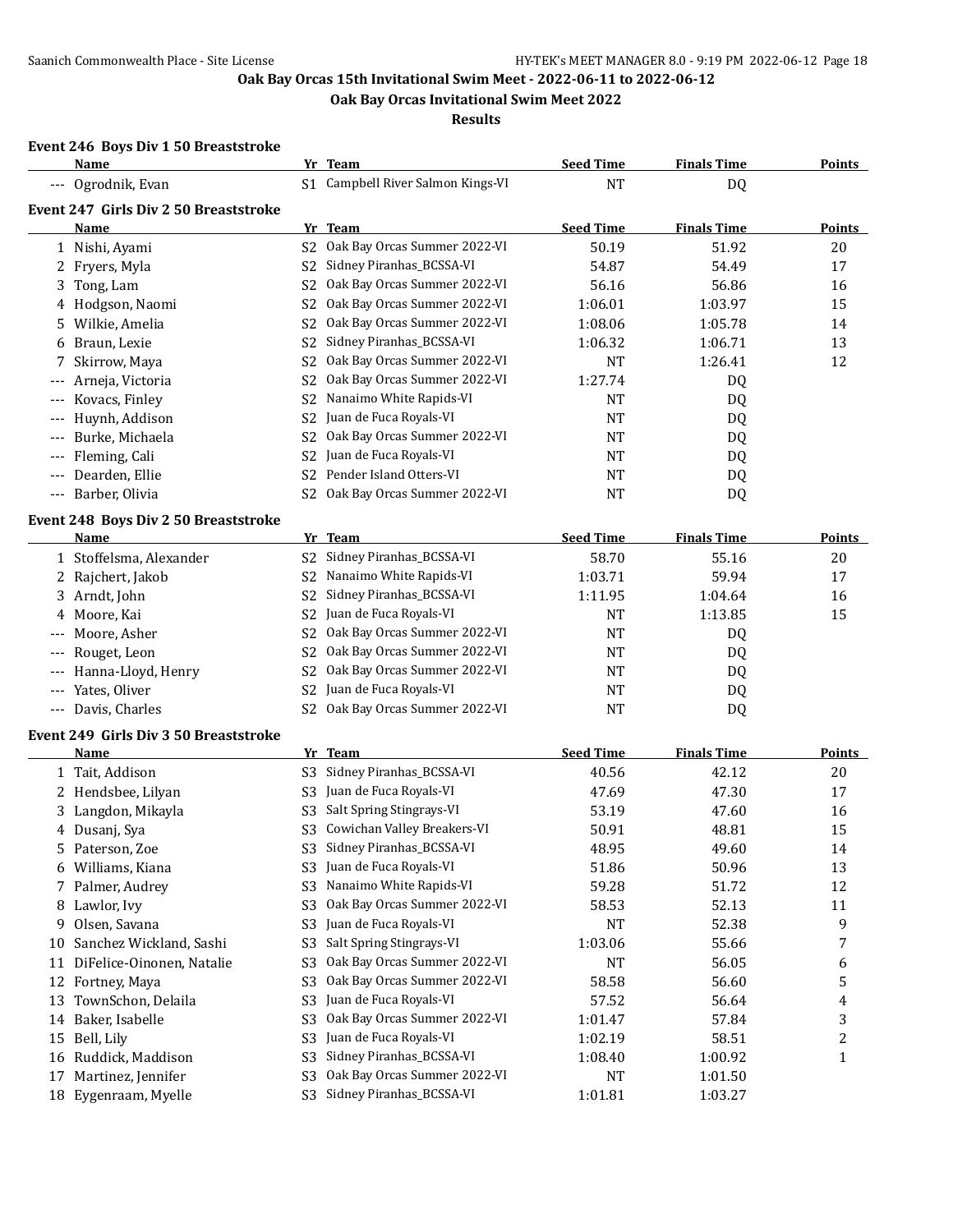**Oak Bay Orcas Invitational Swim Meet 2022**

**Results**

## **(Event 249 Girls Div 3 50 Breaststroke)**

| <b>Name</b>                                 | <b>Yr</b> | <b>Team</b>                  | <b>Seed Time</b> | <b>Finals Time</b> | <b>Points</b> |
|---------------------------------------------|-----------|------------------------------|------------------|--------------------|---------------|
| 19 Van Horne, Miley                         | S3        | Cowichan Valley Breakers-VI  | 1:18.77          | 1:18.94            |               |
| Macdonald, Anna                             | S3        | Juan de Fuca Royals-VI       | <b>NT</b>        | DQ                 |               |
| Postings, Chelsea                           | S3        | Cowichan Valley Breakers-VI  | <b>NT</b>        | DQ                 |               |
| Barberie, Lila                              | S3        | Nanaimo White Rapids-VI      | 59.63            | DQ                 |               |
| Strosher, Maryn                             | S3        | Sidney Piranhas_BCSSA-VI     | 59.34            | DQ                 |               |
| Wozniak, Nora                               | S3        | Sidney Piranhas_BCSSA-VI     | NT               | DQ                 |               |
| <b>Event 250 Boys Div 3 50 Breaststroke</b> |           |                              |                  |                    |               |
| <u>Name</u>                                 |           |                              | <b>Seed Time</b> | <b>Finals Time</b> | <b>Points</b> |
| 1 Edgell, Jack                              | S3        | Sidney Piranhas_BCSSA-VI     | 48.29            | 48.42              | 20            |
| Beaton, Xavier                              | S3        | Juan de Fuca Royals-VI       | 59.01            | 57.21              | 17            |
| Parker, Piers<br>3                          | S3        | <b>Blue Devils-VI</b>        | 1:13.25          | 1:00.74            | 16            |
| Goerzen, Chase<br>4                         | S3        | Nanaimo White Rapids-VI      | 1:10.80          | 1:02.16            | 15            |
| Harder, Jacob<br>5                          | S3        | Salt Spring Stingrays-VI     | <b>NT</b>        | 1:36.28            | 14            |
| Hamer, Cormac                               | S3        | Oak Bay Orcas Summer 2022-VI | <b>NT</b>        | DQ                 |               |
| Johnston, Jamie                             | S3        | Oak Bay Orcas Summer 2022-VI | <b>NT</b>        | DQ                 |               |
| Deibert, Jude                               | S3        | Nanaimo White Rapids-VI      | <b>NT</b>        | DQ                 |               |
| Wiedemann, Nate                             | S3        | Oak Bay Orcas Summer 2022-VI | 55.39            | DQ                 |               |
| Mills, Adrien                               | S3        | Juan de Fuca Royals-VI       | <b>NT</b>        | DQ                 |               |
| Bishop-Nicol, Ross                          | S3        | Oak Bay Orcas Summer 2022-VI | 1:06.69          | DQ                 |               |
| Csizmadia, Gabriel (Gabe)                   |           | Sidney Piranhas_BCSSA-VI     | <b>NT</b>        | DQ                 |               |
|                                             |           |                              | Yr Team          |                    |               |

#### **Event 253 Girls Div 4 100 Breaststroke**

|          | <b>Name</b>                           | Yr | <b>Team</b>                    | <b>Seed Time</b> | <b>Finals Time</b> | <b>Points</b> |
|----------|---------------------------------------|----|--------------------------------|------------------|--------------------|---------------|
|          | 1 Hogan, Anden                        | S4 | Cowichan Valley Breakers-VI    | 1:36.99          | 1:35.20            | 20            |
|          | Braun, Mackenzie                      | S4 | Sidney Piranhas_BCSSA-VI       | <b>NT</b>        | 1:35.34            | 17            |
| 3        | Lott, Addison                         | S4 | Sidney Piranhas_BCSSA-VI       | 1:38.95          | 1:41.37            | 16            |
| 4        | Saunderson, Jemma                     | S4 | Sidney Piranhas_BCSSA-VI       | <b>NT</b>        | 1:44.78            | 15            |
| 5.       | Fudge, Claire                         | S4 | Juan de Fuca Royals-VI         | 1:45.05          | 1:45.91            | 14            |
| 6        | Poulin, Holli                         | S4 | Juan de Fuca Royals-VI         | 1:53.63          | 1:49.88            | 13            |
|          | Ogrodnik, Kate                        | S4 | Campbell River Salmon Kings-VI | <b>NT</b>        | 1:50.88            | 12            |
| 8        | Edgell, Kiva                          | S4 | Sidney Piranhas_BCSSA-VI       | <b>NT</b>        | 1:51.16            | 11            |
| 9        | Arndt, Margot                         | S4 | Sidney Piranhas_BCSSA-VI       | 1:56.91          | 1:52.15            | 9             |
| 10       | Kovacs, Lilika                        | S4 | Nanaimo White Rapids-VI        | 1:49.50          | 1:52.16            | 7             |
| 11       | Widdifield, Bailee                    | S4 | Sidney Piranhas_BCSSA-VI       | <b>NT</b>        | 1:55.26            | 6             |
| 12       | Marshall, Cypress                     | S4 | Salt Spring Stingrays-VI       | <b>NT</b>        | 1:58.30            | 5             |
| 13       | Higgins, Cara                         | S4 | Sidney Piranhas_BCSSA-VI       | <b>NT</b>        | 2:03.64            | 4             |
| 14       | Ellis, Bronwyn                        | S4 | Oak Bay Orcas Summer 2022-VI   | <b>NT</b>        | 2:11.49            | 3             |
| 15       | Wallace, Rachel                       | S4 | Sidney Piranhas_BCSSA-VI       | 2:23.84          | 2:13.64            | 2             |
| $\cdots$ | Eldridge-Holland, Adelina             | S4 | Sidney Piranhas_BCSSA-VI       | 1:46.72          | DQ                 |               |
|          | Event 254 Boys Div 4 100 Breaststroke |    |                                |                  |                    |               |
|          | Name                                  |    | Yr Team                        | <b>Seed Time</b> | <b>Finals Time</b> | <b>Points</b> |
|          | 1 Palmer, Hudson                      | S4 | Nanaimo White Rapids-VI        | 1:32.51          | 1:24.58            | 20            |
|          | 2 Hunter-Siebert, Owen                | S4 | Sidney Piranhas_BCSSA-VI       | 1:29.04          | 1:31.85            | 17            |
| 3.       | Strosher, Mason                       | S4 | Sidney Piranhas_BCSSA-VI       | 1:35.98          | 1:32.36            | 16            |
| 4        | Hopkins, Torsten                      | S4 | Sidney Piranhas_BCSSA-VI       | 1:37.49          | 1:36.13            | 15            |
| 5.       | Stoffelsma, Evan                      | S4 | Sidney Piranhas_BCSSA-VI       | 1:48.81          | 1:50.70            | 14            |
| 6        | Chewka-Suttie, Hudson                 | S4 | Oak Bay Orcas Summer 2022-VI   | <b>NT</b>        | 1:52.68            | 13            |
|          | Harder, William                       | S4 | Salt Spring Stingrays-VI       | <b>NT</b>        | 1:52.72            | 12            |
| 8        | Bishop-Nicol, Callum                  | S4 | Oak Bay Orcas Summer 2022-VI   | 2:16.25          | 2:01.63            | 11            |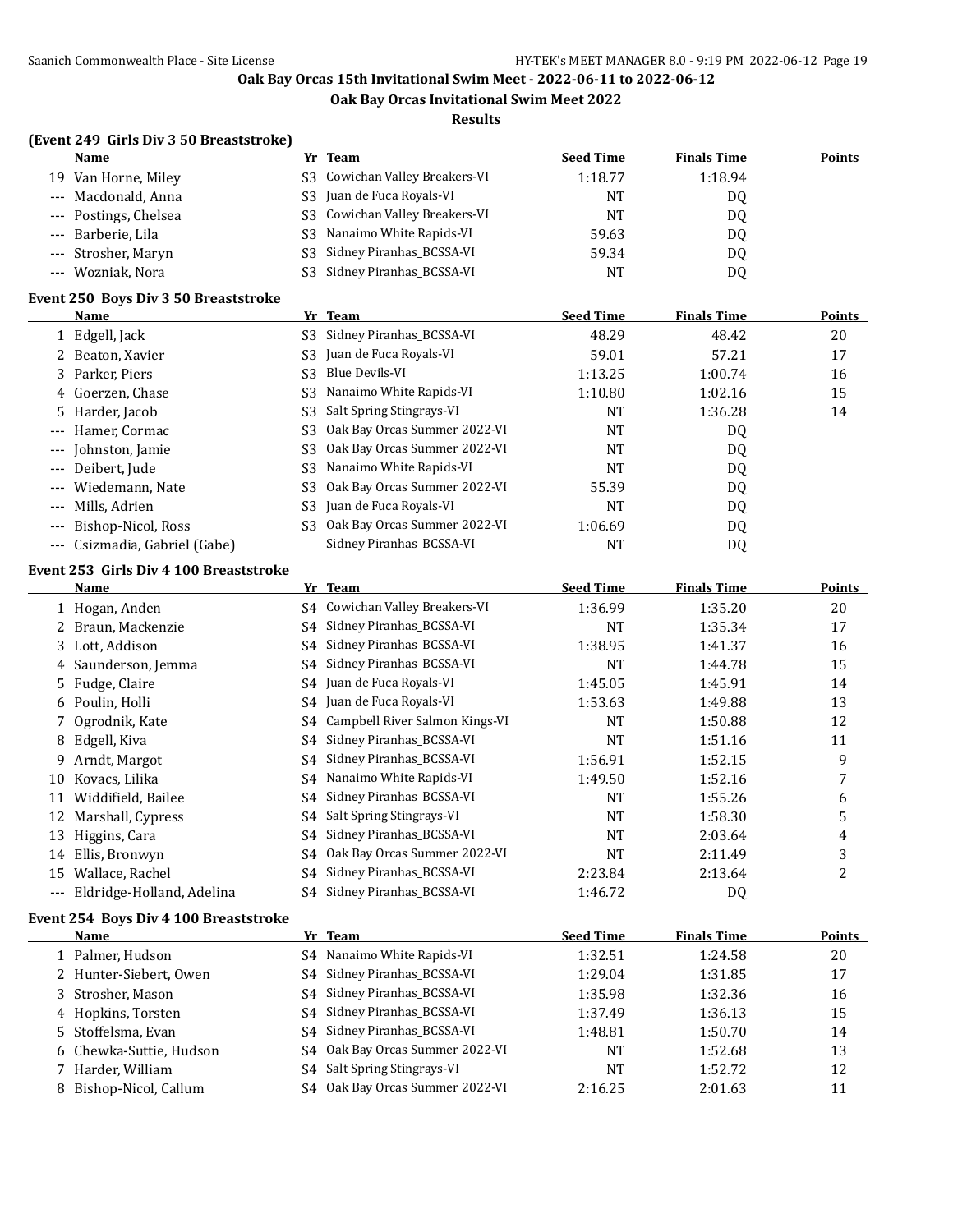**Oak Bay Orcas Invitational Swim Meet 2022**

**Results**

#### **(Event 254 Boys Div 4 100 Breaststroke)**

|                      | Name                                           |     | Yr Team                                                 | <b>Seed Time</b> | <b>Finals Time</b> | <b>Points</b> |
|----------------------|------------------------------------------------|-----|---------------------------------------------------------|------------------|--------------------|---------------|
|                      | 9 Deibert, Gavin                               |     | S4 Nanaimo White Rapids-VI                              | <b>NT</b>        | 2:30.25            | 9             |
|                      | --- Kinnear, LuoYuan                           |     | Sidney Piranhas_BCSSA-VI                                | <b>NT</b>        | DQ                 |               |
|                      |                                                |     |                                                         |                  |                    |               |
|                      | Event 255 Girls Div 5 100 Breaststroke<br>Name |     | Yr Team                                                 | <b>Seed Time</b> | <b>Finals Time</b> | <b>Points</b> |
|                      | 1 Hagen, Sarah                                 |     | S5 Cowichan Valley Breakers-VI                          | 1:24.11          | 1:22.41            | 20            |
|                      |                                                |     | Salt Spring Stingrays-VI                                |                  | 1:28.04            |               |
|                      | 2 Sanchez Wickland, Zoe                        | S5. | S5 Sidney Piranhas_BCSSA-VI                             | 1:30.42          |                    | 17            |
| 3                    | Myette, Aevin                                  |     | Oak Bay Orcas Summer 2022-VI                            | <b>NT</b>        | 1:33.02            | 16            |
|                      | 4 Lawlor, Rowan                                | S5. |                                                         | 1:44.00          | 1:38.71            | 15            |
|                      | 5 Dusanj, Avaya                                | S5  | Cowichan Valley Breakers-VI<br>Salt Spring Stingrays-VI | 1:39.75          | 1:40.56            | 14            |
| 6                    | Marshall, Indigo                               | S5  |                                                         | 1:45.26          | 1:44.82            | 13            |
|                      | 7 Beaton, Ariana                               | S5  | Juan de Fuca Royals-VI                                  | 1:51.26          | 1:46.18            | 12            |
| 8                    | Frampton, Elena                                |     | S5 Oak Bay Orcas Summer 2022-VI                         | 1:53.23          | 1:51.25            | 11            |
| 9                    | Black, Claire                                  | S5  | Oak Bay Orcas Summer 2022-VI                            | <b>NT</b>        | 2:18.11            | 9             |
| $\scriptstyle\cdots$ | Macdonald, Rebecca                             | S5. | Juan de Fuca Royals-VI                                  | <b>NT</b>        | DQ                 |               |
|                      | Event 256 Boys Div 5 100 Breaststroke          |     |                                                         |                  |                    |               |
|                      | Name                                           |     | Yr Team                                                 | <b>Seed Time</b> | <b>Finals Time</b> | Points        |
|                      | 1 Pinney, Druehn                               |     | S5 Salt Spring Stingrays-VI                             | 1:30.85          | 1:29.18            | 20            |
|                      | 2 Goerzen, Connor                              | S5  | Nanaimo White Rapids-VI                                 | 1:39.17          | 1:29.41            | 17            |
|                      | 3 Normile, Liam                                | S5  | Salt Spring Stingrays-VI                                | <b>NT</b>        | 1:42.57            | 16            |
|                      | 4 Blackburn, Connor                            |     | S5 Nanaimo White Rapids-VI                              | 1:45.10          | 1:44.97            | 15            |
|                      | 5 Schandl, Ethan                               |     | Sidney Piranhas_BCSSA-VI                                | <b>NT</b>        | 2:09.83            | 14            |
|                      | Event 257 Girls Div 6 100 Breaststroke         |     |                                                         |                  |                    |               |
|                      | Name                                           |     | Yr Team                                                 | <b>Seed Time</b> | <b>Finals Time</b> | <b>Points</b> |
|                      | 1 Barberie, Danielle                           |     | S6 Nanaimo White Rapids-VI                              | 1:16.47          | 1:20.10            | 20            |
|                      | 2 Hopkins, Linnea                              |     | S6 Sidney Piranhas_BCSSA-VI                             | 1:26.69          | 1:29.86            | 17            |
|                      | 3 Revoy, Kate-Lynn                             | S6  | Campbell River Salmon Kings-VI                          | 1:30.05          | 1:31.49            | 16            |
|                      | 4 Fournier, Katherine                          |     | Nanaimo White Rapids-VI                                 | 1:41.97          | 1:38.06            | 15            |
|                      |                                                | S6. | Oak Bay Orcas Summer 2022-VI                            |                  |                    |               |
|                      | 5 Bishop-Nicol, McKechnie                      | S6  |                                                         | 1:47.46          | 1:38.10            | 14            |
|                      | 6 Dodd, Avari                                  |     | S6 Nanaimo White Rapids-VI                              | 1:39.11          | 1:40.19            | 13            |
|                      | 7 Threlfall, Lauren                            | S6  | Oak Bay Orcas Summer 2022-VI                            | 1:42.47          | 1:43.20            | 12            |
| 8                    | Scholefield, Charlotte                         | S6  | Juan de Fuca Royals-VI                                  | 1:47.37          | 1:58.32            | 11            |
|                      | --- Evdaeva, Liliya                            |     | S6 Juan de Fuca Royals-VI                               | <b>NT</b>        | DQ                 |               |
|                      | Event 258 Boys Div 6 100 Breaststroke          |     |                                                         |                  |                    |               |
|                      | Name                                           |     | Yr Team                                                 | <b>Seed Time</b> | <b>Finals Time</b> | <b>Points</b> |
|                      | 1 Holland, Henry                               |     | S6 Blue Devils-VI                                       | 1:41.96          | 1:22.52            | 20            |
|                      | 2 Edgell, Frank                                |     | S6 Sidney Piranhas_BCSSA-VI                             | 1:22.58          | 1:23.49            | 17            |
|                      | 3 Brozuk, Kai                                  |     | S6 Oak Bay Orcas Summer 2022-VI                         | 1:47.88          | 1:29.43            | 16            |
|                      | 4 Tam, Jacob                                   |     | S6 Oak Bay Orcas Summer 2022-VI                         | 1:38.24          | 1:35.33            | 15            |
|                      | 5 Otsubo-Papp, Keegan                          |     | S6 Salt Spring Stingrays-VI                             | 1:33.07          | 1:35.60            | 14            |
|                      | Event 259 Girls "O" Cat 2 100 Breaststroke     |     |                                                         |                  |                    |               |
|                      | Name                                           |     | Yr Team                                                 | <b>Seed Time</b> | <b>Finals Time</b> | <b>Points</b> |
|                      | 1 Trevena, Maggie                              |     | 02 Campbell River Salmon Kings-VI                       | <b>NT</b>        | 1:51.98            | 20            |
|                      |                                                |     |                                                         |                  |                    |               |
|                      | Event 260 Boys "O" Cat 2 100 Breaststroke      |     |                                                         |                  |                    |               |
|                      | <b>Name</b>                                    |     | Yr Team                                                 | <b>Seed Time</b> | <b>Finals Time</b> | <b>Points</b> |
|                      | 1 Wright, Grayson                              |     | 02 Campbell River Salmon Kings-VI                       | <b>NT</b>        | 1:48.30            | 20            |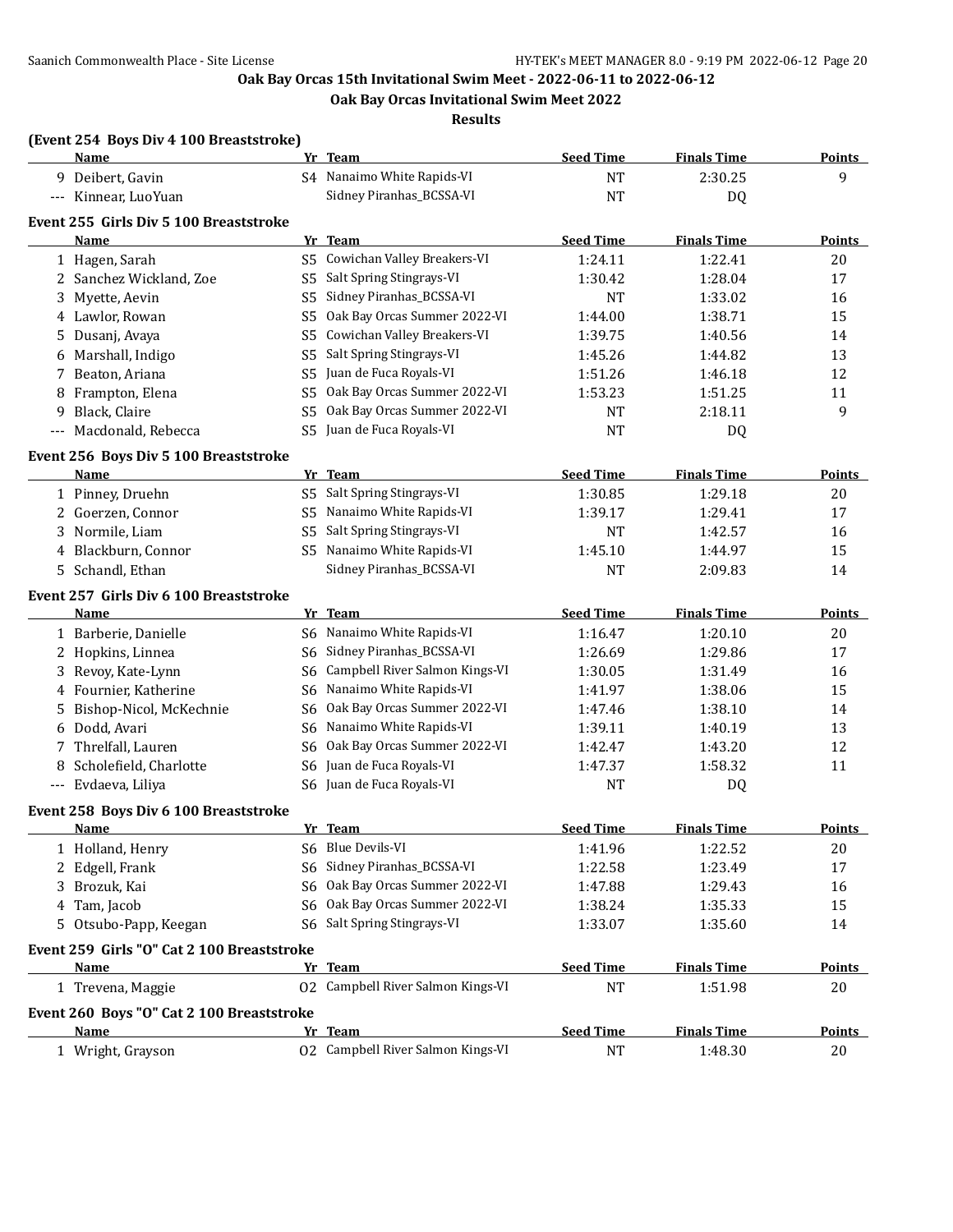**Oak Bay Orcas Invitational Swim Meet 2022**

**Results**

## **Event 262 Boys Div 7 100 Breaststroke**

|    | <b>Name</b>                         |                | Yr Team                             | <b>Seed Time</b> | <b>Finals Time</b> | <b>Points</b> |
|----|-------------------------------------|----------------|-------------------------------------|------------------|--------------------|---------------|
|    | 1 Otsubo-Papp, Aiden                | S7             | Salt Spring Stingrays-VI            | 1:31.28          | 1:29.43            | 20            |
|    | 2 Rithaler, William                 | S7             | Salt Spring Stingrays-VI            | 1:27.58          | 1:36.64            | 17            |
|    | --- Martin, Ethan                   | S7             | Cowichan Valley Breakers-VI         | 1:47.66          | DQ                 |               |
|    | Event 265 Girls Div 1 100 Freestyle |                |                                     |                  |                    |               |
|    | Name                                |                | Yr Team                             | <b>Seed Time</b> | <b>Finals Time</b> | <b>Points</b> |
|    | 1 Makuch, Cassia                    | S1             | Sidney Piranhas_BCSSA-VI            | 1:41.09          | 1:41.48            | 20            |
|    | 2 Galik-Lemky, Avery                | S1             | Blue Devils-VI                      | 1:51.09          | 1:48.63            | 17            |
|    | 3 Jin, Rachael                      | S1             | Oak Bay Orcas Summer 2022-VI        | 2:12.90          | 2:03.39            | 16            |
|    | 4 Palmer, Hadley                    | S1             | Nanaimo White Rapids-VI             | 2:12.32          | 2:03.80            | 15            |
|    | 5 Fryers, Iris                      | S1             | Sidney Piranhas_BCSSA-VI            | <b>NT</b>        | 2:05.87            | 14            |
| 6  | Hagen, Thea                         | S1             | Cowichan Valley Breakers-VI         | 2:16.67          | 2:12.90            | 13            |
|    | 7 Burke, Kailee                     | S1             | Oak Bay Orcas Summer 2022-VI        | 2:23.24          | 2:14.05            | 12            |
|    | 8 Lee, Taylor                       | S1             | Oak Bay Orcas Summer 2022-VI        | <b>NT</b>        | 2:41.93            | 11            |
| 9  | Nishi, Kiyomi                       | S1             | Oak Bay Orcas Summer 2022-VI        | 2:45.94          | 2:42.13            | 9             |
|    | 10 Marshall, Jade                   | S1             | Salt Spring Stingrays-VI            | <b>NT</b>        | 2:51.03            | 7             |
|    |                                     |                |                                     |                  |                    |               |
|    | Event 266 Boys Div 1 100 Freestyle  |                |                                     |                  |                    |               |
|    | Name                                |                | Yr Team                             | <b>Seed Time</b> | <b>Finals Time</b> | <b>Points</b> |
|    | 1 Ogrodnik, Evan                    |                | S1 Campbell River Salmon Kings-VI   | <b>NT</b>        | 2:18.89            | 20            |
|    | Event 267 Girls Div 2 100 Freestyle |                |                                     |                  |                    |               |
|    | Name                                |                | Yr Team                             | <b>Seed Time</b> | <b>Finals Time</b> | Points        |
|    | 1 Nishi, Ayami                      | S <sub>2</sub> | Oak Bay Orcas Summer 2022-VI        | 1:33.78          | 1:30.79            | 20            |
|    | 2 Hodgson, Naomi                    | S <sub>2</sub> | Oak Bay Orcas Summer 2022-VI        | 1:37.43          | 1:33.54            | 17            |
|    | 3 Tong, Lam                         | S <sub>2</sub> | Oak Bay Orcas Summer 2022-VI        | 1:41.80          | 1:41.52            | 16            |
|    | 4 Braun, Lexie                      | S2             | Sidney Piranhas_BCSSA-VI            | 1:56.24          | 1:41.79            | 15            |
|    | 5 Fryers, Myla                      | S2             | Sidney Piranhas_BCSSA-VI            | 1:47.74          | 1:42.78            | 14            |
|    | 6 Wilkie, Amelia                    | S2             | Oak Bay Orcas Summer 2022-VI        | 1:55.76          | 1:45.80            | 13            |
|    | 7 Burke, Michaela                   | S <sub>2</sub> | Oak Bay Orcas Summer 2022-VI        | 2:04.78          | 1:52.37            | 12            |
| 8  | Skirrow, Maya                       | S <sub>2</sub> | Oak Bay Orcas Summer 2022-VI        | 2:02.53          | 1:59.53            | 11            |
| 9  | Kovacs, Finley                      | S <sub>2</sub> | Nanaimo White Rapids-VI             | 2:23.28          | 2:15.19            | 9             |
| 10 | Barber, Olivia                      | S <sub>2</sub> | Oak Bay Orcas Summer 2022-VI        | <b>NT</b>        | 2:35.88            | 7             |
|    | 11 Arneja, Victoria                 | S2             | Oak Bay Orcas Summer 2022-VI        | <b>NT</b>        | 2:40.40            | 6             |
|    | Event 268 Boys Div 2 100 Freestyle  |                |                                     |                  |                    |               |
|    | <b>Name</b>                         |                | Yr Team                             | <b>Seed Time</b> | <b>Finals Time</b> | <b>Points</b> |
|    | 1 Stoffelsma, Alexander             |                | S2 Sidney Piranhas_BCSSA-VI         | 1:38.30          | 1:37.26            | 20            |
|    | 2 Rajchert, Jakob                   |                | S2 Nanaimo White Rapids-VI          | 1:46.68          | 1:40.74            | $17\,$        |
|    | 3 Rouget, Leon                      |                | S2 Oak Bay Orcas Summer 2022-VI     | NT               | 1:53.87            | 16            |
|    | 4 Moore, Kai                        | S <sub>2</sub> | Juan de Fuca Royals-VI              | 1:50.71          | 1:55.17            | 15            |
|    | 5 Arndt, John                       | S <sub>2</sub> | Sidney Piranhas_BCSSA-VI            | 2:09.07          | 1:59.92            | 14            |
|    | 6 Alexander, Bradley                | S <sub>2</sub> | Oak Bay Orcas Summer 2022-VI        | NT               | 2:12.21            | 13            |
|    | 7 Moore, Asher                      | S2             | Oak Bay Orcas Summer 2022-VI        | 2:30.72          | 2:16.54            | 12            |
|    | 8 Hachey, Finn                      | S2             | Oak Bay Orcas Summer 2022-VI        | <b>NT</b>        | 2:28.07            | 11            |
|    |                                     |                |                                     |                  |                    |               |
|    | Event 269 Girls Div 3 100 Freestyle |                |                                     |                  |                    |               |
|    | <b>Name</b>                         |                | Yr Team<br>Sidney Piranhas_BCSSA-VI | <b>Seed Time</b> | <b>Finals Time</b> | Points        |
|    | 1 Paterson, Zoe                     | S3             |                                     | <b>NT</b>        | 1:20.22            | 20            |
|    | 2 Olsen, Savana                     |                | S3 Juan de Fuca Royals-VI           | 1:20.89          | 1:22.24            | 17            |
|    | 3 Barberie, Lila                    |                | S3 Nanaimo White Rapids-VI          | 1:23.75          | 1:24.50            | 16            |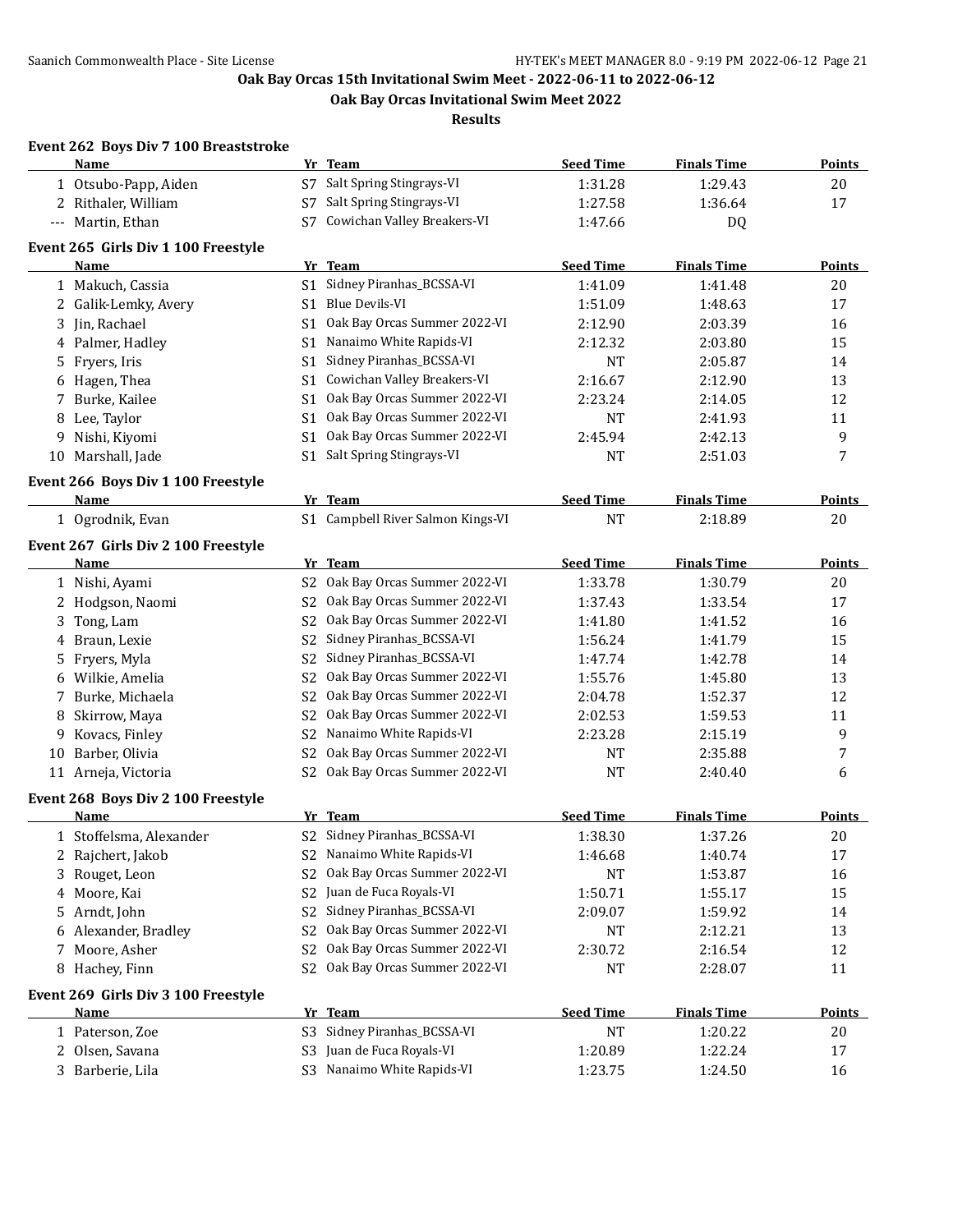**Oak Bay Orcas Invitational Swim Meet 2022**

#### **Results**

#### **(Event 269 Girls Div 3 100 Freestyle)**

|       | <b>Name</b>                         |                | Yr Team                                                       | <b>Seed Time</b> | <b>Finals Time</b> | <b>Points</b>  |
|-------|-------------------------------------|----------------|---------------------------------------------------------------|------------------|--------------------|----------------|
|       | 4 Strosher, Maryn                   | S <sub>3</sub> | Sidney Piranhas_BCSSA-VI                                      | 1:31.04          | 1:24.57            | 15             |
| 5.    | Hendsbee, Lilyan                    | S <sub>3</sub> | Juan de Fuca Royals-VI                                        | 1:26.48          | 1:25.41            | 14             |
|       | 6 Lawlor, Ivy                       | S <sub>3</sub> | Oak Bay Orcas Summer 2022-VI                                  | 1:26.44          | 1:25.73            | 13             |
| 7     | Palmer, Audrey                      | S <sub>3</sub> | Nanaimo White Rapids-VI                                       | 1:41.95          | 1:26.32            | 12             |
| 8     | Martinez, Jennifer                  | S <sub>3</sub> | Oak Bay Orcas Summer 2022-VI                                  | 1:33.80          | 1:26.84            | 11             |
| 9     | Sanchez Wickland, Sashi             | S <sub>3</sub> | Salt Spring Stingrays-VI                                      | 1:43.86          | 1:30.98            | 9              |
| 10    | Williams, Kiana                     | S <sub>3</sub> | Juan de Fuca Royals-VI                                        | 1:37.50          | 1:33.64            | 7              |
|       | 11 Baker, Isabelle                  | S <sub>3</sub> | Oak Bay Orcas Summer 2022-VI                                  | 1:46.49          | 1:40.49            | 6              |
| 12    | TownSchon, Delaila                  | S <sub>3</sub> | Juan de Fuca Royals-VI                                        | 1:45.45          | 1:42.55            | 5              |
| 13    | Ruddick, Maddison                   | S <sub>3</sub> | Sidney Piranhas_BCSSA-VI                                      | <b>NT</b>        | 1:42.87            | 4              |
|       | 14 Wozniak, Nora                    | S <sub>3</sub> | Sidney Piranhas_BCSSA-VI                                      | 1:43.35          | 1:43.28            | 3              |
| 15    | Eygenraam, Myelle                   | S <sub>3</sub> | Sidney Piranhas_BCSSA-VI                                      | 1:43.27          | 1:43.46            | $\overline{c}$ |
| 16    | DiFelice-Oinonen, Natalie           | S <sub>3</sub> | Oak Bay Orcas Summer 2022-VI                                  | <b>NT</b>        | 1:44.32            | $\mathbf{1}$   |
| 17    | Bell, Lily                          | S <sub>3</sub> | Juan de Fuca Royals-VI                                        | 1:52.16          | 1:44.68            |                |
| 18    | Fortney, Maya                       | S <sub>3</sub> | Oak Bay Orcas Summer 2022-VI                                  | 1:58.34          | 1:53.16            |                |
| 19    | Postings, Chelsea                   | S <sub>3</sub> | Cowichan Valley Breakers-VI                                   | 2:26.20          | 2:30.25            |                |
|       | --- Van Horne, Miley                | S <sub>3</sub> | Cowichan Valley Breakers-VI                                   | 2:23.20          | DQ                 |                |
|       | Event 270 Boys Div 3 100 Freestyle  |                |                                                               |                  |                    |                |
|       | Name                                |                | Yr Team                                                       | <b>Seed Time</b> | <b>Finals Time</b> | <b>Points</b>  |
|       | 1 Edgell, Jack                      | S <sub>3</sub> | Sidney Piranhas_BCSSA-VI                                      | 1:23.53          | 1:24.69            | 20             |
| 2     | Johnston, Jamie                     | S <sub>3</sub> | Oak Bay Orcas Summer 2022-VI                                  | 1:39.57          | 1:34.75            | 17             |
| 3     | Parker, Piers                       | S <sub>3</sub> | <b>Blue Devils-VI</b>                                         | 2:04.82          | 1:35.71            | 16             |
| 4     | Wiedemann, Nate                     | S <sub>3</sub> | Oak Bay Orcas Summer 2022-VI                                  | 1:35.11          | 1:36.86            | 15             |
| 5     | Mills, Adrien                       | S <sub>3</sub> | Juan de Fuca Royals-VI                                        | <b>NT</b>        | 1:38.23            | 14             |
| 6     | Bishop-Nicol, Ross                  | S <sub>3</sub> | Oak Bay Orcas Summer 2022-VI                                  | 1:42.14          | 1:43.24            | 13             |
| 7     | Deibert, Jude                       | S <sub>3</sub> | Nanaimo White Rapids-VI                                       | <b>NT</b>        | 1:45.74            | 12             |
| 8     | Goerzen, Chase                      | S <sub>3</sub> | Nanaimo White Rapids-VI                                       | 1:57.67          | 1:57.23            | 11             |
| 9     | Hamer, Cormac                       | S <sub>3</sub> | Oak Bay Orcas Summer 2022-VI                                  | 2:23.80          | 2:19.38            | 9              |
| 10    | Csizmadia, Gabriel (Gabe)           |                | Sidney Piranhas_BCSSA-VI                                      | 2:22.29          | 2:35.96            | 7              |
| $---$ | Black, Daniel                       | S3             | Oak Bay Orcas Summer 2022-VI                                  | <b>NT</b>        | DQ                 |                |
|       |                                     |                |                                                               |                  |                    |                |
|       | Event 273 Girls Div 4 100 Freestyle |                |                                                               |                  |                    |                |
|       | Name                                |                | Yr Team                                                       | <b>Seed Time</b> | <b>Finals Time</b> | <b>Points</b>  |
|       | 1 Braun, Mackenzie                  | S4             | Sidney Piranhas_BCSSA-VI                                      | 1:10.16          | 1:10.55            | 20             |
| 2     | Hogan, Anden                        |                | S4 Cowichan Valley Breakers-VI<br>S4 Sidney Piranhas_BCSSA-VI | 1:14.21          | 1:15.25            | 17             |
|       | 3 Saunderson, Jemma                 |                | S4 Juan de Fuca Royals-VI                                     | 1:20.46          | 1:20.51            | 16             |
| 4     | Poulin, Holli                       |                |                                                               | 1:33.25          | 1:23.17            | 15             |
| 5     | Widdifield, Bailee                  | S4             | Sidney Piranhas_BCSSA-VI<br>Sidney Piranhas_BCSSA-VI          | NT               | 1:23.22            | 14             |
| 6     | Lott, Addison                       | S4             |                                                               | 1:22.96          | 1:24.91            | 13             |
| 7     | Fudge, Claire                       | S4             | Juan de Fuca Royals-VI<br>Campbell River Salmon Kings-VI      | 1:27.20          | 1:26.61            | 12             |
| 8     | Ogrodnik, Kate                      | S4             |                                                               | <b>NT</b>        | 1:26.64            | 11             |
| 9     | Kovacs, Lilika                      | S4             | Nanaimo White Rapids-VI                                       | 1:27.43          | 1:26.85            | 9              |
| 10    | Eldridge-Holland, Adelina           | S4             | Sidney Piranhas_BCSSA-VI                                      | 1:25.45          | 1:27.99            | 7              |
| 11    | Higgins, Cara                       | S4             | Sidney Piranhas_BCSSA-VI                                      | 1:43.43          | 1:31.41            | 6              |
|       | 12 Marshall, Cypress                | S4             | Salt Spring Stingrays-VI                                      | 1:39.17          | 1:33.29            | 5              |
|       | 13 Wallace, Rachel                  | S4             | Sidney Piranhas_BCSSA-VI<br>Oak Bay Orcas Summer 2022-VI      | 1:56.10          | 1:47.71            | 4              |
|       | 14 Ellis, Bronwyn                   | S4             |                                                               | <b>NT</b>        | 1:59.79            | 3              |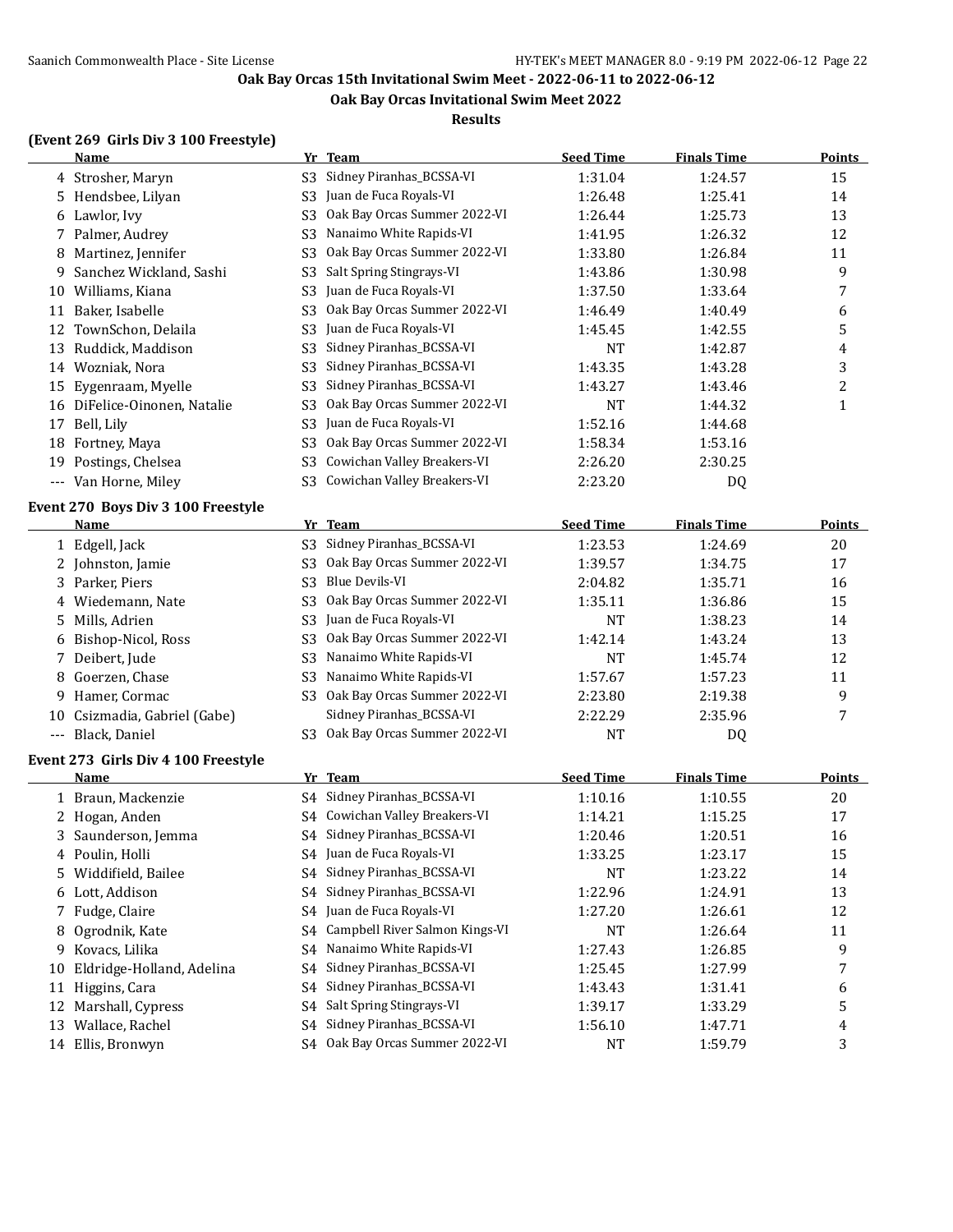**Oak Bay Orcas Invitational Swim Meet 2022**

**Results**

#### **Event 274 Boys Div 4 100 Freestyle**

|    | Name                                              |                | Yr Team                           | <b>Seed Time</b> | <b>Finals Time</b> | Points        |
|----|---------------------------------------------------|----------------|-----------------------------------|------------------|--------------------|---------------|
|    | 1 Hunter-Siebert, Owen                            |                | S4 Sidney Piranhas_BCSSA-VI       | 1:08.27          | 1:08.73            | 20            |
|    | 2 Strosher, Mason                                 | S4             | Sidney Piranhas_BCSSA-VI          | 1:20.16          | 1:13.40            | 17            |
| 3  | Hopkins, Torsten                                  | S4             | Sidney Piranhas_BCSSA-VI          | 1:15.78          | 1:15.19            | 16            |
|    | 4 Palmer, Hudson                                  | S4             | Nanaimo White Rapids-VI           | 1:25.24          | 1:17.25            | 15            |
| 5  | Deibert, Gavin                                    | S4             | Nanaimo White Rapids-VI           | <b>NT</b>        | 1:19.12            | 14            |
| 6  | Stoffelsma, Evan                                  | S4             | Sidney Piranhas_BCSSA-VI          | 1:23.31          | 1:25.13            | 13            |
|    | Harder, William                                   |                | S4 Salt Spring Stingrays-VI       | 1:37.70          | 1:29.85            | 12            |
| 8  | Kinnear, LuoYuan                                  |                | Sidney Piranhas_BCSSA-VI          | 1:41.00          | 1:32.60            | 11            |
| 9  | Chewka-Suttie, Hudson                             |                | S4 Oak Bay Orcas Summer 2022-VI   | 1:38.00          | 1:32.98            | 9             |
|    | 10 Bishop-Nicol, Callum                           |                | S4 Oak Bay Orcas Summer 2022-VI   | 1:32.88          | 1:35.64            | 7             |
|    | Event 275 Girls Div 5 100 Freestyle               |                |                                   |                  |                    |               |
|    | Name                                              |                | Yr Team                           | <b>Seed Time</b> | <b>Finals Time</b> | <b>Points</b> |
|    | 1 Hagen, Sarah                                    |                | S5 Cowichan Valley Breakers-VI    | 1:07.43          | 1:07.11            | 20            |
|    | 2 Blasco, Callie                                  | S <sub>5</sub> | Blue Devils-VI                    | 1:07.64          | 1:09.38            | 17            |
| 3  | Sanchez Wickland, Zoe                             | S <sub>5</sub> | Salt Spring Stingrays-VI          | 1:10.17          | 1:10.06            | 16            |
| 4  | Frampton, Elena                                   | S5             | Oak Bay Orcas Summer 2022-VI      | 1:16.91          | 1:16.11            | 15            |
| 5  | Marshall, Indigo                                  | S5             | Salt Spring Stingrays-VI          | 1:18.65          | 1:16.76            | 14            |
| 6  | Lawlor, Rowan                                     | S5             | Oak Bay Orcas Summer 2022-VI      | 1:19.16          | 1:18.23            | 13            |
| 7  | Myette, Aevin                                     | S5             | Sidney Piranhas_BCSSA-VI          | 1:28.53          | 1:18.31            | 12            |
|    |                                                   | S5             | Cowichan Valley Breakers-VI       |                  | 1:21.87            | 11            |
| 8  | Dusanj, Avaya                                     |                | Oak Bay Orcas Summer 2022-VI      | 1:18.40          |                    |               |
| 9  | Black, Claire                                     | S5             | Juan de Fuca Royals-VI            | 1:31.09          | 1:28.49            | 9             |
| 10 | Beaton, Ariana                                    | S <sub>5</sub> |                                   | 1:28.97          | 1:30.77            | 7             |
|    | 11 Macdonald, Rebecca                             |                | S5 Juan de Fuca Royals-VI         | <b>NT</b>        | 1:40.00            | 6             |
|    | Event 276 Boys Div 5 100 Freestyle                |                |                                   |                  |                    |               |
|    | Name                                              |                | Yr Team                           | <b>Seed Time</b> | <b>Finals Time</b> | <b>Points</b> |
|    | 1 Pinney, Druehn                                  | S <sub>5</sub> | Salt Spring Stingrays-VI          | 1:03.20          | 1:02.53            | 20            |
|    | 2 Goerzen, Connor                                 | S5             | Nanaimo White Rapids-VI           | 1:17.65          | 1:11.19            | 17            |
| 3  | Blackburn, Connor                                 | S5             | Nanaimo White Rapids-VI           | 1:13.08          | 1:11.52            | 16            |
|    | 4 Normile, Liam                                   | S5             | Salt Spring Stingrays-VI          | 1:33.65          | 1:20.86            | 15            |
| 5. | Schandl, Ethan                                    |                | Sidney Piranhas_BCSSA-VI          | <b>NT</b>        | 1:33.41            | 14            |
|    | Event 277 Girls Div 6 100 Freestyle               |                |                                   |                  |                    |               |
|    | Name                                              |                | Yr Team                           | <b>Seed Time</b> | <b>Finals Time</b> | <b>Points</b> |
|    | 1 Revoy, Kate-Lynn                                |                | S6 Campbell River Salmon Kings-VI | 1:03.96          | 1:05.38            | 20            |
|    | 2 Larkin, Rowan                                   |                | S6 Oak Bay Orcas Summer 2022-VI   | 1:06.12          | 1:05.62            | 17            |
| 3  | Barberie, Danielle                                |                | S6 Nanaimo White Rapids-VI        | 1:03.95          | 1:05.67            | 16            |
|    | 4 Hopkins, Linnea                                 |                | S6 Sidney Piranhas_BCSSA-VI       | 1:06.81          | 1:09.18            | 15            |
| 5  | Dodd, Avari                                       | S6             | Nanaimo White Rapids-VI           | 1:15.24          | 1:15.31            | 14            |
|    | 6 Fournier, Katherine                             | S6             | Nanaimo White Rapids-VI           | 1:16.00          | 1:15.89            | 13            |
| 7  | Bishop-Nicol, McKechnie                           | S6             | Oak Bay Orcas Summer 2022-VI      | 1:21.79          | 1:20.58            | 12            |
| 8  | Scholefield, Charlotte                            | S6             | Juan de Fuca Royals-VI            | 1:15.53          | 1:22.09            | 11            |
| 9  | Threlfall, Lauren                                 | S6             | Oak Bay Orcas Summer 2022-VI      | 1:24.08          | 1:23.78            | 9             |
|    | 10 Evdaeva, Liliya                                |                | S6 Juan de Fuca Royals-VI         | NT               | 1:42.42            | 7             |
|    |                                                   |                |                                   |                  |                    |               |
|    | Event 278 Boys Div 6 100 Freestyle<br><b>Name</b> |                | Yr Team                           | <b>Seed Time</b> | <b>Finals Time</b> | <b>Points</b> |
|    |                                                   |                | S6 Blue Devils-VI                 |                  |                    |               |
|    | 1 Holland, Henry                                  |                | S6 Sidney Piranhas_BCSSA-VI       | 1:12.39          | 1:01.61            | 20            |
|    | 2 Edgell, Frank                                   |                | S6 Salt Spring Stingrays-VI       | 1:03.00          | 1:02.67            | 17            |
|    | 3 Otsubo-Papp, Keegan                             |                |                                   | 1:03.41          | 1:04.16            | 16            |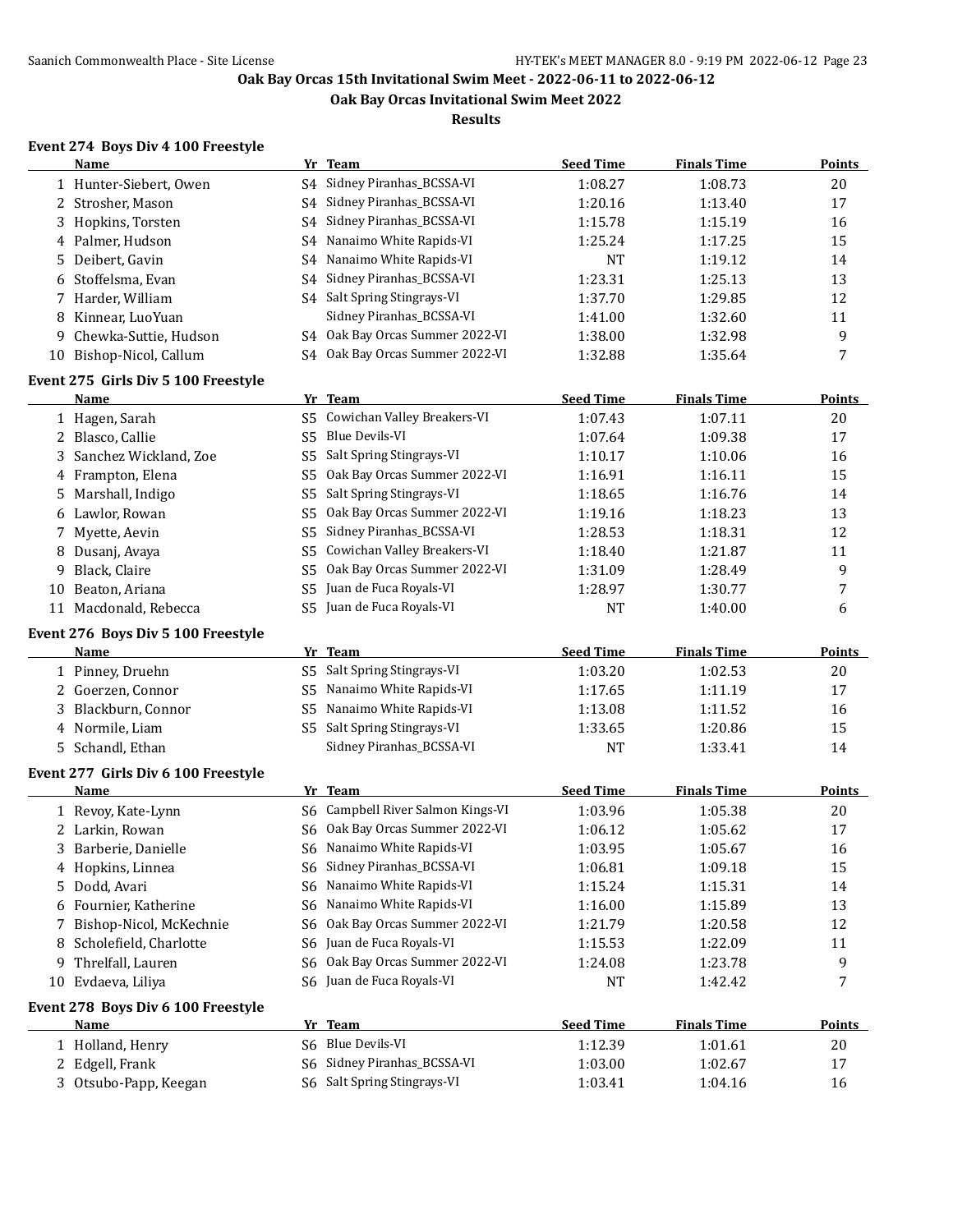**Oak Bay Orcas Invitational Swim Meet 2022**

**Results**

| (Event 278 Boys Div 6 100 Freestyle)<br>Name             |    | Yr Team                           | <b>Seed Time</b>        | <b>Finals Time</b>     | <b>Points</b>                    |
|----------------------------------------------------------|----|-----------------------------------|-------------------------|------------------------|----------------------------------|
| 4 Tam, Jacob                                             |    | S6 Oak Bay Orcas Summer 2022-VI   | 1:06.20                 | 1:06.79                | 15                               |
| 5 Brozuk, Kai                                            |    | S6 Oak Bay Orcas Summer 2022-VI   | 1:07.80                 | 1:07.62                | 14                               |
| Event 279 Girls "O" Cat 2 100 Freestyle                  |    |                                   |                         |                        |                                  |
| <b>Name</b>                                              |    | Yr Team                           | <b>Seed Time</b>        | <b>Finals Time</b>     | <b>Points</b>                    |
| 1 Sheppard, Kennadie                                     |    | 02 Nanaimo White Rapids-VI        | 1:02.08                 | 1:01.24                | 20                               |
| 2 Trevena, Maggie                                        |    | 02 Campbell River Salmon Kings-VI | <b>NT</b>               | 1:26.72                | 17                               |
| Event 280 Boys "O" Cat 2 100 Freestyle                   |    |                                   |                         |                        |                                  |
| Name                                                     |    | Yr Team                           | <b>Seed Time</b>        | <b>Finals Time</b>     | <b>Points</b>                    |
| 1 Wright, Grayson                                        |    | 02 Campbell River Salmon Kings-VI | 1:50.80                 | 1:25.09                | 20                               |
| Event 281 Girls Div 7 100 Freestyle                      |    |                                   |                         |                        |                                  |
| Name                                                     |    | Yr Team                           | <b>Seed Time</b>        | <b>Finals Time</b>     | Points                           |
| 1 Weir, Johanna                                          |    | S7 Oak Bay Orcas Summer 2022-VI   | 1:03.34                 | 1:07.18                | 20                               |
| 2 Coogan, Brynna                                         |    | S7 Cowichan Valley Breakers-VI    | 1:04.03                 | 1:08.89                | 17                               |
| Event 282 Boys Div 7 100 Freestyle                       |    |                                   |                         |                        |                                  |
| Name                                                     |    | Yr Team                           | <b>Seed Time</b>        | <b>Finals Time</b>     | Points                           |
| 1 Otsubo-Papp, Aiden                                     |    | S7 Salt Spring Stingrays-VI       | 59.77                   | 1:01.21                | 20                               |
| 2 Mangmang, Daniel                                       |    | S7 Cowichan Valley Breakers-VI    | 1:03.05                 | 1:04.48                | 17                               |
| 3 Rithaler, William                                      | S7 | Salt Spring Stingrays-VI          | 1:12.51                 | 1:11.12                | 16                               |
| 4 Martin, Ethan                                          | S7 | Cowichan Valley Breakers-VI       | <b>NT</b>               | 1:35.66                | 15                               |
|                                                          |    |                                   |                         |                        |                                  |
| Event 287 Mixed Div 2 200 Freestyle Relay<br><b>Team</b> |    | <b>Relay</b>                      | <b>Seed Time</b>        | <b>Finals Time</b>     | Points                           |
| 1 Oak Bay Orcas Summer 2022-VI                           |    | $\mathsf{C}$                      | <b>NT</b>               | 3:42.89                | 40                               |
| 1) Hamer, Ian MS1                                        |    | 2) Moore, Asher MS2               | 3) Hodgson, Naomi WS2   | 4) Nishi, Ayami WS2    |                                  |
| 2 Oak Bay Orcas Summer 2022-VI                           |    | A                                 | <b>NT</b>               | 3:44.74                | 34                               |
| 1) Hachey, Finn MS2                                      |    | 2) Alexander, Bradley MS2         | 3) Skirrow, Maya WS2    | 4) Burke, Michaela WS2 |                                  |
| 3 Oak Bay Orcas Summer 2022-VI                           |    | B                                 | <b>NT</b>               | 4:40.67                | 32                               |
| 1) Davis, Charles MS2                                    |    | 2) Hanna-Lloyd, Henry MS2         | 3) Barber, Olivia WS2   | 4) Wilkie, Amelia WS2  |                                  |
| Event 289 Mixed Div 3 200 Freestyle Relay                |    |                                   |                         |                        |                                  |
| Team                                                     |    | Relay                             | <b>Seed Time</b>        | <b>Finals Time</b>     | <b>Points</b>                    |
| 1 Oak Bay Orcas Summer 2022-VI                           |    | C                                 | <b>NT</b>               | 2:46.21                | 40                               |
| 1) Bishop-Nicol, Ross MS3                                |    | 2) Martinez, Jennifer WS3         | 3) Wiedemann, Nate MS3  | 4) Lawlor, Ivy WS3     |                                  |
| 2 Nanaimo White Rapids-VI                                |    | A                                 | 2:40.98                 | 3:20.62                | 34                               |
| 1) Rajchert, Jakob MS2                                   |    | 2) Kovacs, Finley WS2             | 3) Palmer, Hadley WS1   | 4) Deibert, Jude MS3   |                                  |
| 3 Oak Bay Orcas Summer 2022-VI                           |    | A                                 | NT                      | 3:33.81                | 32                               |
| 1) Rouget, Leon MS2                                      |    | 2) Johnston, Jamie MS3            | 3) Arneja, Victoria WS2 | 4) Tong, Lam WS2       |                                  |
| 4 Oak Bay Orcas Summer 2022-VI                           |    | B                                 | <b>NT</b>               | 3:43.89                | 30                               |
| 1) Hamer, Cormac MS3                                     |    | 2) Black, Daniel MS3              | 3) Baker, Isabelle WS3  |                        | 4) DiFelice-Oinonen, Natalie WS3 |
| --- Cowichan Valley Breakers-VI                          |    | A                                 | 3:27.61                 | X3:41.90               |                                  |
| 1) Hagen, Thea WS1                                       |    | 2) Smith, Sebastian MS1           | 3) Van Horne, Miley WS3 | 4) Dusanj, Sya WS3     |                                  |
| --- Sidney Piranhas_BCSSA-VI                             |    | A                                 | 2:44.47                 | DQ                     |                                  |
| 1) Paterson, Zoe WS3                                     |    | 2) Csizmadia, Gabriel (Gabe) M    | 3) Edgell, Jack MS3     | 4) Tait, Addison WS3   |                                  |
| Event 293 Mixed Div 4 200 Freestyle Relay                |    |                                   |                         |                        |                                  |
| Team                                                     |    | <b>Relay</b>                      | <b>Seed Time</b>        | <b>Finals Time</b>     | <b>Points</b>                    |
| 1 Sidney Piranhas_BCSSA-VI                               |    | A                                 | 2:06.32                 | 2:07.56                | 40                               |

1) Postlethwaite, Kate WS4 2) Strosher, Mason MS4 3) Hunter-Siebert, Owen MS4 4) Braun, Mackenzie WS4